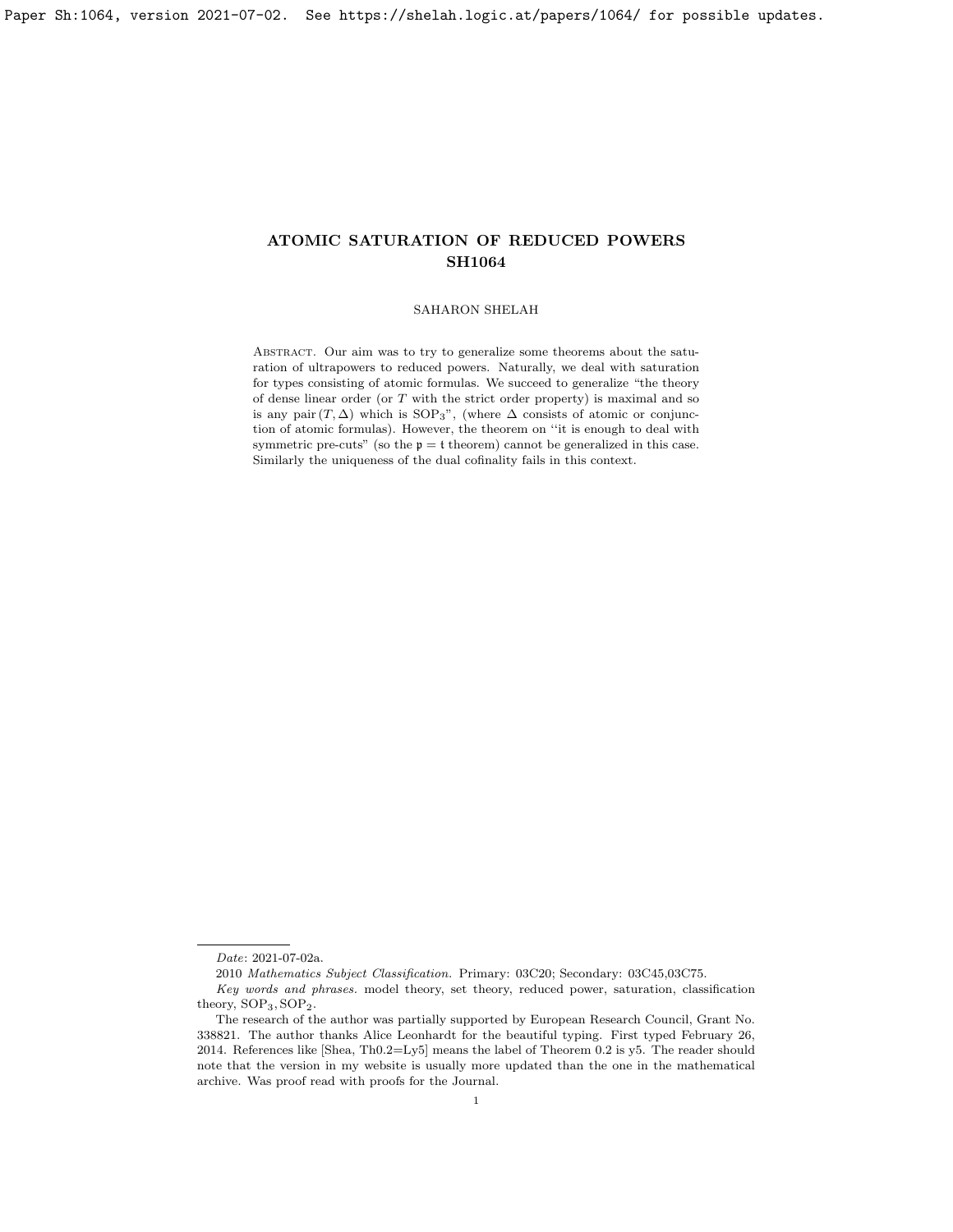## Anotated Content

- §0 Introduction, pg[.3](#page-2-0)
- §1 Axiomatizing [\[She90,](#page-37-1) Ch.VI,2.6], pg. [8](#page-7-0)

[We phrase and prove a theorem which axiomatizes [\[She90,](#page-37-1) Ch.VI,2.6]. The theorem there says that if  $D$  is a regular ultrafilter on  $I$  and for every model M of the theory of dense linear orders (or  $T$  with the strict order property), the model  $M^{I}/D$  is  $\lambda^{+}$ -saturated, then D is  $\lambda^{+}$ -good and  $\lambda$ -regular.

§2 Applying the axiomatized frame, pg[.12](#page-11-0)

[The axiomatization in §1 can be phrased as a set of sentences, surprisingly moreover Horn ones (first order if  $\theta_r = \aleph_0$ ). Now in this case we can straightforwardly derive [\[She78,](#page-37-2) Ch.VI,2.6]. However we can get more, because the axiomatization being Horn, we can now deal also with the  $(\lambda^+,$ atomic)-saturation of reduced powers. We then deal with infinitary logics and comment on models of Bounded Peano Arithmetic.]

§3 Criterion for atomic saturation of reduced powers, pg[.18](#page-18-0)

[For a complete first order T we characterize when a filter  $D$  on  $I$  is such that  $M^{I}/D$  is ( $\lambda$ , atomic)-saturated for every model M of T.

§4 The counterexample, pg[.24](#page-24-0)

[We prove that for reduced powers, the parallel of  $t \leq p$  in general fails. Also, similarly the uniqueness of the dual cofinality. More specifically, for  $\lambda \geq \aleph_1$ , for some regular filter D on  $\lambda$ , the partial order  $(\mathbb{Q}, \langle \lambda \rangle)D$  has no symmetric pre-cut of cofinality  $\geq \lambda$  but has such an asymmetric pre-cut.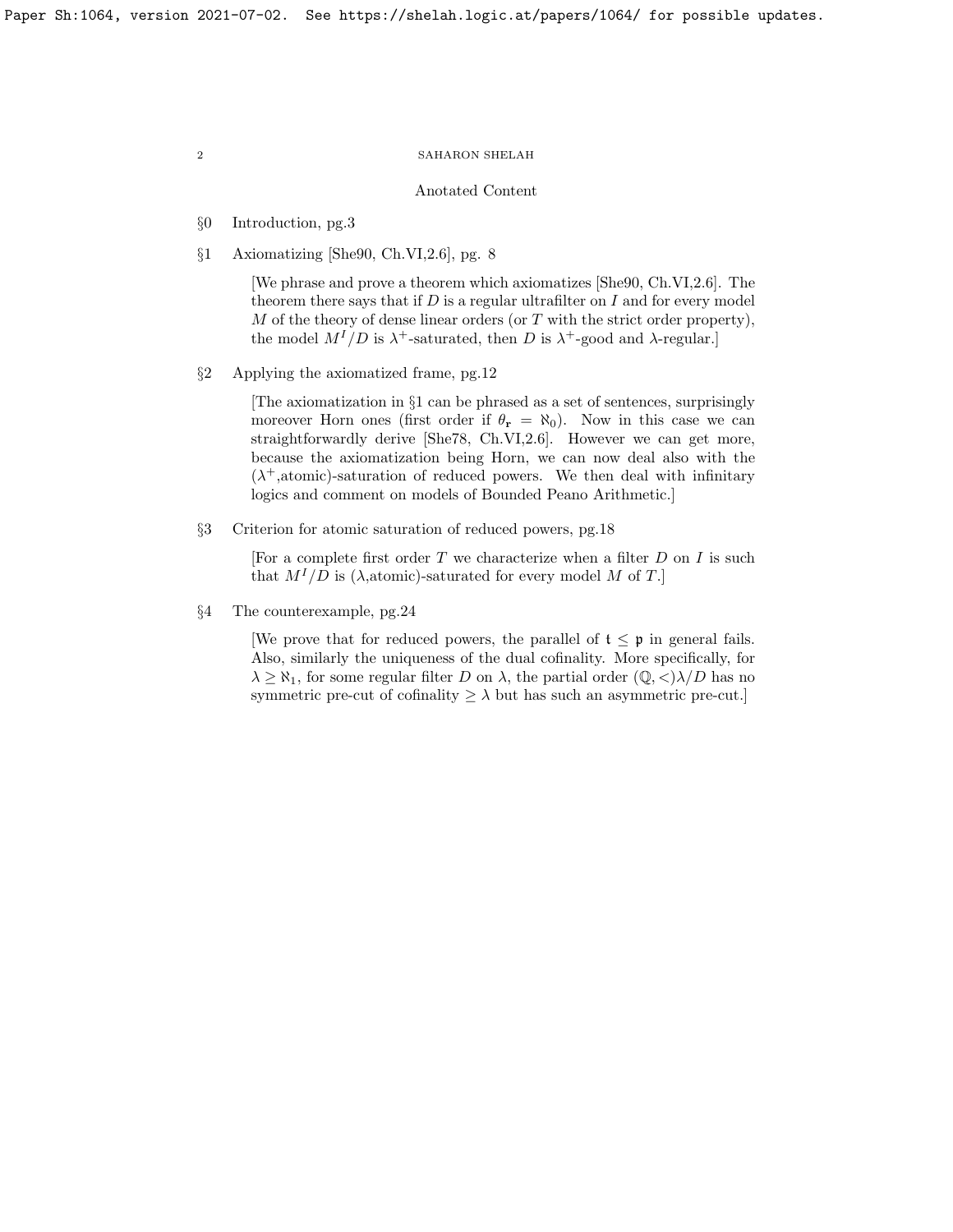ATOMIC SATURATION OF REDUCED POWERS  $$3\,$ 

# § 0. INTRODUCTION

# <span id="page-2-0"></span> $\S$  0(A). Background, Questions and Answers.

We know much on saturation of ultrapowers, see Keisler [\[Kei67\]](#page-37-3), [\[She90,](#page-37-1) Ch.IV] and later mainly works of Malliaris and the author, e.g.([\[MS16b\]](#page-37-4), [\[MS16c\]](#page-37-5)). But we know considerably less on reduced powers. For transparency, let T denote a first order complete countable theory with elimination of quantifiers and M will denote a model of T. For D a regular filter on  $\lambda > \aleph_0$  we may ask: when is  $M^{\lambda}/D$  $\lambda^+$ -saturated? For D an ultrafilter, Keisler [\[Kei64\]](#page-37-6) proves that this holds for every T iff D is  $\lambda^+$ -good iff this holds for T = theory of Boolean algebras, such T is called  $\mathcal{Q}_{\lambda}$ -maximal.

By  $[She78, Ch.VI, 2.6]$  the maximality holds for  $T =$  theory of dense linear orders or just any  $T$  with the strict order property and by [\[She96\]](#page-37-7), any  $T$  with the 3-strong order property,  $SOP_3$  is  $\leq_\lambda$ -maximal.

What about reduced powers for  $\lambda$ -regular filter D on  $\lambda$ ? By [\[She72a\]](#page-37-8),  $M^{\lambda}/D$  is  $\lambda^+$ -saturated for every T (of cardinality  $\leq \lambda$ ) if D is  $\lambda^+$ -good and  $\mathscr{P}(\lambda)/D$  is a  $\lambda^+$ -saturated Boolean algebra. Parallel results hold when we replace  $\lambda^+$ -saturated by  $(\lambda^+, \Sigma_{1+n}(\mathbb{L}_{\tau(T)}))$ -saturated. We shall concentrate on  $(\lambda^+,$ atomic)-saturated and introduce the related partial order  $\mathcal{L}^{\text{rp}}_{\lambda}$ , see definitions below.

Concerning ultrapowers, lately Malliaris-Shelah [\[MS16b\]](#page-37-4) proved that a regular ultrafilter D on a cardinal  $\lambda$  is  $\lambda^+$ -good iff for any linear order M we have  $M^{\lambda}/D$ has no symmetric pre-cut with cofinality  $\leq \lambda$ . This was proved together with the theorem  $\mathfrak{p} = \mathfrak{t}$  and "for a f.o. complete countable T, being  $SOP_2$  suffices for  $\triangleleft_{\lambda}$ -maximality". In a later work [\[MS17a\]](#page-37-9), it is proved that at least for a relative  $\triangleleft^*_{\lambda}$ (see [\[She96\]](#page-37-7)) this is "iff" assuming a case of G.C.H., relying also on works with Dzamonja [\[DS04\]](#page-37-10), and with Usvyastov [\[SU08\]](#page-37-11). Part of the proof is axiomatized by Malliaris-Shelah [\[MS16a\]](#page-37-12).

Note also that [\[Sheb\]](#page-37-13) deals with saturation but only for ultrapowers by  $\theta$ complete ultrafilters for  $\theta$  a compact cardinal; and also with  $\omega$ -ultra-limits.

Now what do we accomplish here?

First, in §1 we axiomatize the proof of [\[She78,](#page-37-2) Ch.VI,2.6], i.e. we define when  $\mathbf{r} = (M, \Delta)$  is a so called RSP and for it prove that the relevant model  $N_r$ is  $(\min{\{p_r, t_r\}}, \Delta)$ -saturated. Second, in §2 we prove, of course, that [\[She78,](#page-37-2) Ch.VI,2.6] follows, but also we show that the axiomatization of RSP is by Horn sentences. Hence we can apply it to reduced powers. So T is  $\leq^{\text{rp}}_{\lambda}$ -maximal if  $T = \text{Th}(\mathbb{Q}, \leq)$  and moreover for every T having the SOP<sub>3</sub>; lastly we comment on models of Peano Arithemetic.

In  $\S3$  we try to sort out when for models of T we get the relevant atomic saturation.

Can we generalize also results [\[MS16b\]](#page-37-4) to reduced powers? The main result of §4 says that no. We also sort out the parallel of goodness, excellence and morality for filters and atomic saturation for reduced powers. In a hopeful continuation  $[S^+]$ , we shall try to sort out the order  $\mathcal{Q}_{\lambda}^{\text{rp}}$ , and in particular consider non-maximality and parallel statements for infinitary logics (see [\[Sheb\]](#page-37-13)).

The reader can ignore Boolean ultrapowers (that is [0.12,](#page-5-0) [0.13,](#page-6-0) [0.14](#page-6-1) for sections 1,2 and can in first reading deal only with first order logic (so  $\theta = \aleph_0$ , and the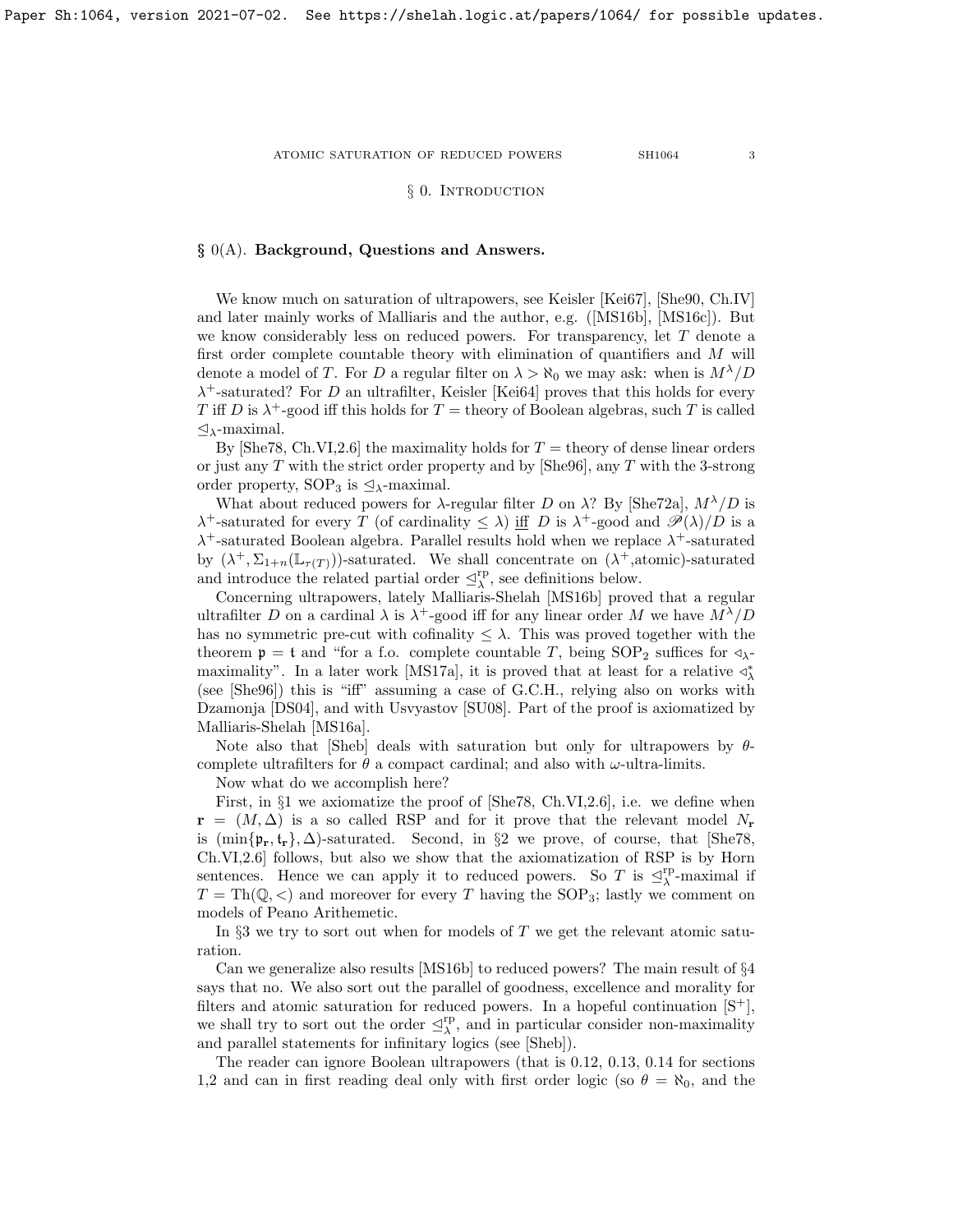assumptions concerning the completeness of filer disappear. We thank the referee for many helpful comments

Note that by [2.10](#page-15-0)

**Conclusion 0.1.** If  $(T, \Delta)$  has the SOP<sub>3</sub>, <u>then</u> it is  $\mathcal{L}_{\lambda}^{\text{rp}}$ -maximal.

Question 0.2. Do we have: if D is  $(\lambda_2, T)$ -good and regular then D is  $(\lambda_1, T)$ -good when  $\lambda_1 < \lambda_2$  (or more)?

§ 0(B). Further Questions.

<span id="page-3-0"></span>**Convention 0.3.** 1) Let T be a theory with elimination of quantifiers if not said otherwise. Let  $Mod<sub>T</sub>$  be the class of models of T.

2) The main case is for T a countable complete first order theory with elimination of quantifiers, moreover, with every formula equivalent to an atomic one.

So it is natural to ask

Conjecture 0.4. The pair  $(T, \Delta)$  is  $\mathcal{L}_{\text{rp}}$ -maximal iff  $(T, \Delta)$  has the SOP<sub>3</sub>.

So which T (with elimination of quantifiers) are maximal under  $\triangleleft^{\text{rp}}_{\lambda}$ ? That is, when for every regular filter D on  $\lambda$ ,  $M^{\lambda}/D$  is  $(\lambda^{+})$ , atomic)-saturated iff D is  $\lambda^{+}$ good? Is  $T_{\text{feq}}$  maximal? (see [\[She93\]](#page-37-15), it is a proto-typical non-sumple T, but see more in [\[Shec\]](#page-37-16)) As we have not proved this even for ultrafilters, the reasonable hope is that it will be easier to show non-maximality for  $\triangleleft^{\text{rp}}_{\lambda}$ . Also in light of [\[MS16c\]](#page-37-5) for simple theories we like to prove non-maximality with no large cardinals. We may hope to use just  $NSOP_2$ , but still it would not settle the problem of characterizing the maximal ones as, e.g.  $SOP_2 \equiv SOP_3$  is open for such T; for pairs  $(T, \varphi(\bar{x}, \bar{y}))$ they are different.

Note that for first order T, it makes sense to use  $\mu^+$ -saturated models and D is  $\mu^+$ -complete.

Also the "T stable" case should be resolved.

**Conjecture 0.5.**  $M^{\lambda}/D$  is  $(\aleph_0^{\lambda}/D, \text{ atomic})$ -saturated when:

- (a)  $T$  a theory as in [0.3](#page-3-0)
- (b)  $T$  is stable without the fcp
- (c) D is a regular filter on  $\lambda$ .

Remark 0.6. Maybe given a  $1-\varphi$ -type  $p \subseteq {\varphi(x, \bar{a}) : \bar{a} \in {}^{m}(M^{I}/D)}$  of cardinality  $\leq \lambda$  in  $M^{I}/D$ , we try just to find a dense set of  $A \in D^{+}$  such that in  $M^{I}/(D+A)$ the  $1 - \varphi$ -type is realized. Then continue; opaque.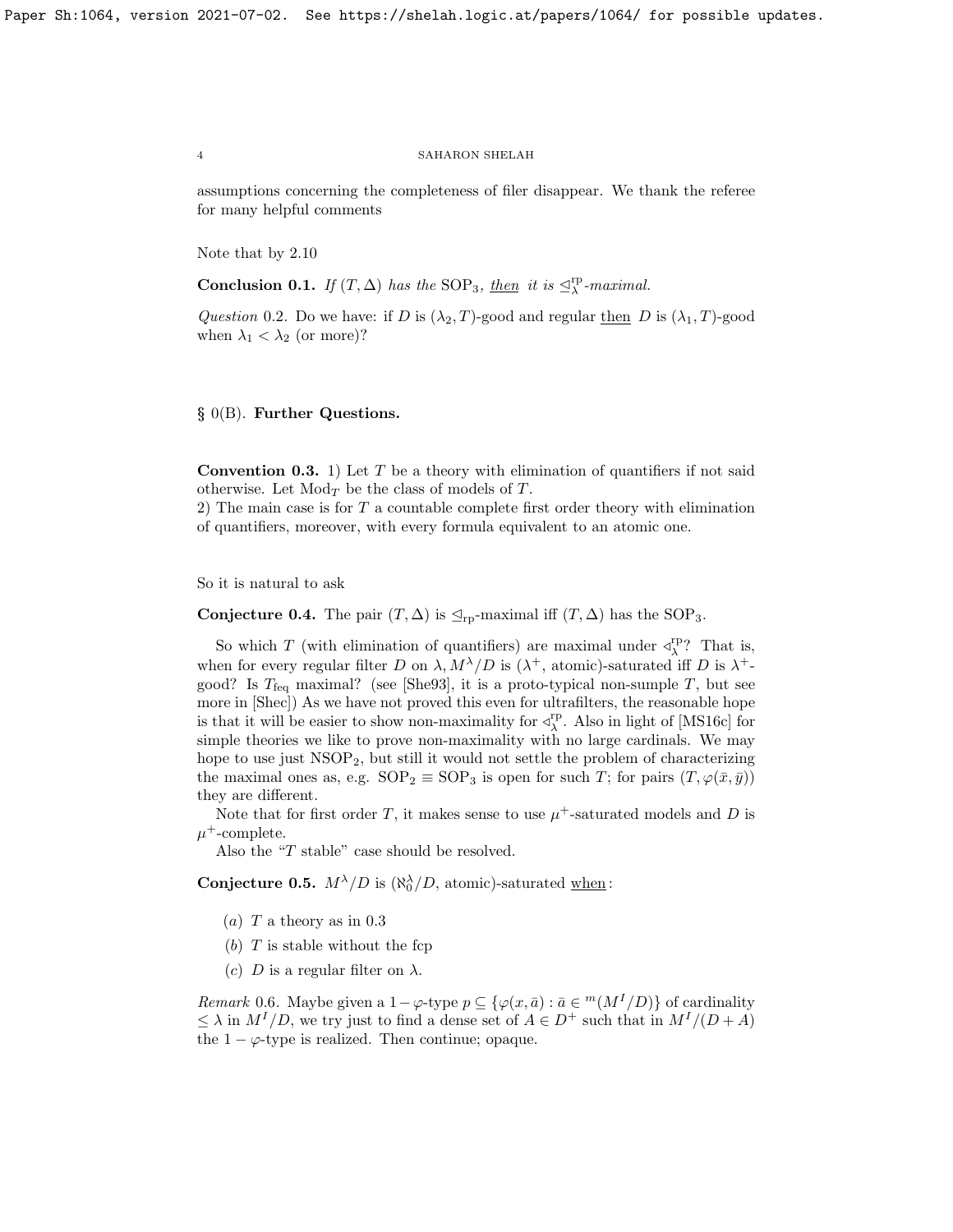# § 0(C). Preliminaries.

*Notation* 0.7. 1)  $T$  dnote a f.o. theory, usually complete.

2) Let  $\tau$  denote a vocabulary,  $\tau_T = \tau(T)$  dnote the vocabulary of the theory T 3) We use M, N to denote models,  $\tau_M = \tau(M)$  is the vocabulary of M and  $P^M, F^M$ denote the interpretation of P, F respectively.

4) let  $\mathbb{L}(\tau)$  denote the f.o. language for the vocabulary  $\tau$ .

5) We allow function symbol  $F \in \tau$  to be interprated in a  $\tau$ -model M as a partial function, but with domain  $P_F^M$ , with  $P_F \in \tau$  a predicate with the same arity.

*Notation* 0.8. 1) Let  $\mathfrak{B}$  denote a Boolean algebra, comp( $\mathfrak{B}$ ) its completion,  $\mathfrak{B}^+=$  $\mathfrak{B}\setminus\{0_{\mathfrak{B}}\}$ , uf $(\mathfrak{B})$  the set of ultrafilters on  $\mathfrak{B}$ , fil $(\mathfrak{B})$  the set of filters on  $\mathfrak{B}$ . For  $\mathbf{a} \in \mathfrak{B}$ let  $\mathbf{a}^{\text{if}(\text{true})} = \mathbf{a}^{\text{if}(1)}$  be  $\mathbf{a}$  and let  $\mathbf{a}^{\text{if}(\text{false})} = \mathbf{a}^{\text{if}(0)}$  be  $1_{\mathfrak{B}} - \mathbf{a}$ .

1A) Let  $\mathfrak{B}_1 \leq \mathfrak{B}_2$  mean that  $\mathfrak{B}_1$  is a subalgebra os  $\mathfrak{B}_2$ , and moreover a complete one, which means that every maximal antichain of  $\mathfrak{B}_1$  is a maximal antichain of  $\mathfrak{B}_2$ .

2) For a model M let  $\tau_M = \tau(M)$  be its vocabulary.

3) For a filter D on a set I let  $D^+ = \{ B \subseteq I : I \setminus B \notin D \}$ 

Now about cuts (they are closed to but different than gaps, see [\[MS17b\]](#page-37-17)).

**Definition 0.9.** 1) For a partial order  $\mathcal{T} = (\mathcal{T}, \leq_{\mathcal{T}})$ , we say  $(C_1, C_2)$  is pre-cut when (but we may in this paper omit the ''pre"):

- (a)  $C_1 \cup C_2$  is a subset of  $\mathscr T$  linearly ordered by  $\leq_{\mathscr T}$
- (b) if  $a_1 \in C_1$ ,  $a_2 \in C_2$  then  $a_1 \leq_{\mathcal{T}} a_2$
- (c) for no  $c \in \mathcal{F}$  do we have  $a_1 \in C_1 \Rightarrow a_1 \leq_{\mathcal{F}} c$  and  $a_2 \in C_2 \Rightarrow c \leq_{\mathcal{F}} a_2$ .

2) Above we say  $(C_1, C_2)$  is a  $(\kappa_1, \kappa_2)$ -pre-cut when in addition:

- (d)  $C_1$  has cofinality  $\kappa_1$
- (e)  $C_2^*$ , the inverse of  $C_2$ , has cofinality  $\kappa_2$
- (f) so  $\kappa_1, \kappa_2$  are regular cardinals, (here we ignore the case 0,1 if not said otherwise)

2A) Above we call  $\kappa_1, \kappa_2$  the cofinalities of the pre-cut  $(C_1, C_2)$ . We say that the pre-cut is symmetric when  $\kappa_1 = \kappa_2$  and then we may say  $\kappa_1$  is its cofinality, 3) We may replace  $C_{\ell}$  by a sequence  $\bar{a}_{\ell}$ , if not said otherwise such that  $\bar{a}_1$  is  $\leq_{\mathcal{F}}$ -increasing

and  $\bar{a}_2$  is  $\leq_{\mathcal{F}}$ -decreasing.

4) We say  $(C_1, C_2)$  is a  $(\kappa_1, \kappa_2)$ -linear-cut of  $\mathscr T$  when it is a  $(\kappa_1, \kappa_2)$ -pre-cut and  $C_1 \cup C_2$  is downward closed, so natural for  $\mathscr{T}$  a tree.

5) We say  $(C_1, C_2)$  is a weak pre-cut when (b),(c) of part (1) holds.

Remark 0.10. 1) If  $\mathscr T$  is a (model theoretic) tree,  $\kappa_2 > 0$  and  $(C_1, C_2)$  is a  $(\kappa_1, \kappa_2)$ pre-cut <u>then</u> it induces one and only one  $(\kappa_1, \kappa_2)$ -linear-cut  $(C'_1, C'_2)$ , i.e. one satisfying  $C_1 \subseteq C_1', C_2 \subseteq C_2'$  such that  $C_1 \cup C_2$  is cofinal in  $C_1' \cup C_2'$ .

2) In [0.11](#page-4-0) below, if  $L = \mathbb{L}(\tau)$  then  $\theta = \aleph_0$ ,  $\sigma = 1$  suffice, but not so in more general cases.

<span id="page-4-0"></span>**Definition 0.11.** 1) We say M is fully  $(\lambda, \theta, \sigma, L)$ -saturated (may omit the fully); where  $L \subseteq \mathscr{L}(\tau_M)$  and  $\mathscr{L}$  is a logic; we may write  $\mathscr{L}$  if  $L = \mathscr{L}(\tau_M)$ , when: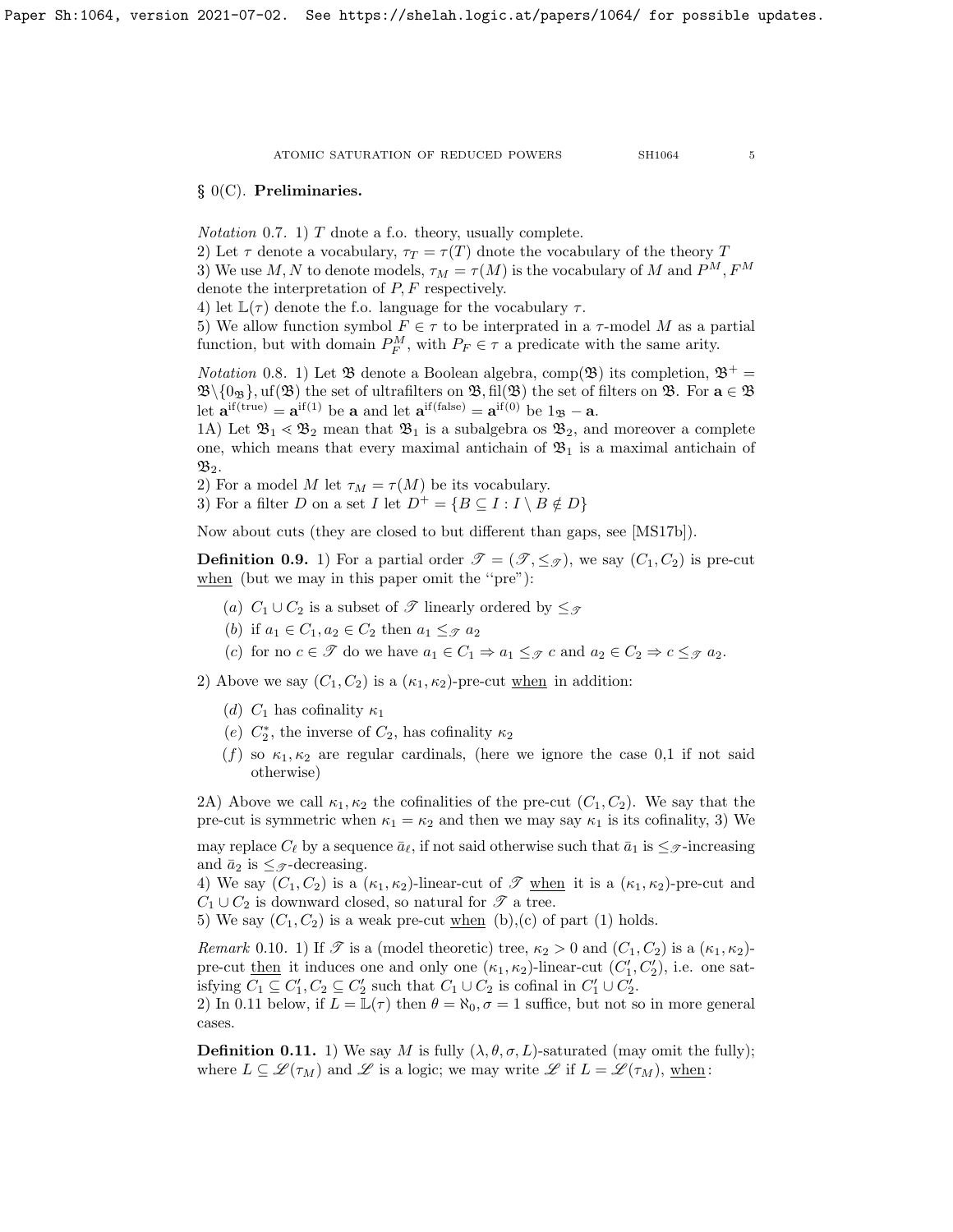• if  $\Gamma$  is a set of  $\langle \lambda \rangle$  formulas from L with parameters from M with  $\langle 1 + \sigma \rangle$ free variables, and  $\Gamma$  is  $( $\theta$ )$ -satisfiable in M, then  $\Gamma$  is realized in M.

2) We say "locally" when using one  $\varphi = \varphi(\bar{x}, \bar{y}) \in \mathscr{L}$  with  $\ell q(\bar{x}) < 1 + \sigma$ , i.e. all members of  $\Gamma$  have the form<sup>[1](#page-5-1)</sup>  $\varphi(\bar{x}, \bar{b})$ .

3) Saying "locally/fully  $(\lambda, \mathscr{L})$ -saturated" the default values (i.e. we may omit) of  $\sigma$  is  $\sigma = \theta$ , of  $(\sigma, \theta)$  is  $\theta = \aleph_0 \wedge \sigma = \aleph_0$  and of  $\mathscr L$  is  $\mathbb L$  (first order logic) and of L is L. Omitting  $\lambda$  means  $\lambda = ||M||$ .

4) If  $\varphi(\bar{x}, \bar{y}) \in \mathscr{L}(\tau_M)$  and  $\bar{a} \in \ell^{\bar{g}(\bar{y})}M$  then  $\varphi(M, \bar{a}) := {\bar{b} \in \ell^{\bar{g}(\bar{x})}}M : M \models \varphi[\bar{b}, \bar{a}]$ . 5) Let  $\bar{x}_{[u]} = \langle x_s : s \in u \rangle$ .

In [0.12.](#page-5-0) [0.13,](#page-6-0) [0.14](#page-6-1) we shall deal with complete Boolean algebras and ultrapowers, and then we define an order between theories.

<span id="page-5-0"></span>**Definition 0.12.** Assume we are given a Boolean algebra  $\mathcal{B}$  usually complete and a model or a set M and D a filter on comp( $\mathfrak{B}$ ), the completion of  $\mathfrak{B}$ .

1) Let  $M^{\mathfrak{B}}$  be the set of partial functions f from  $\mathfrak{B}^+$  into M such that for some maximal antichain  $\langle a_i : i \langle i \rangle \rangle$  of  $\mathfrak{B}, \text{dom}(f)$  includes  $\{a_i : i \langle i \rangle\}$  and is included in<sup>[2](#page-5-2)</sup> { $a \in \mathfrak{B}^+$  :  $(\exists i)(a \leq a_i)$ } and f is a function into M and f \{ $a \in$  $dom(f) : a \leq a_i$  is constant for each *i*.

1A) Naturally for  $f_1, f_2 \in M^{\mathfrak{B}}$  we say  $f_1, f_2$  are D-equivalent, or  $f_1 = f_2 \mod D$ when for some  $b \in D$  we have  $a_1 \in \text{dom}(f_1) \land a_2 \in \text{dom}(f_2) \land a_1 \cap a_2 \cap b > 0$ <sub>B</sub>  $\Rightarrow$  $f_1(a_1) = f_2(a_2).$ 

2) We define  $M^{\mathfrak{B}}/D$  naturally, as well as  $\mathrm{TV}_M(\varphi(f_0, \ldots, f_{n-1})) \in \mathrm{comp}(\mathfrak{B})$  when  $\varphi(x_0,\ldots,x_{n-1})\in \mathbb{L}(\tau_M)$  and  $f_0,\ldots,f_{n-1}\in M^{\mathfrak{B}}$  where

- (a) TV stands for truth value
- (b)  $TV_M(\varphi(f_0, ..., f_{n-1})) = \sup\{a \in \mathfrak{B}^+ : a \cap \bigcap_{\ell < n} \text{Dom}(f_\ell) : M \models (\varphi(f_0(a), ..., f_{n-1}(a)))\}$
- (c) M is defined by letteing, for  $\varphi$  an atomic formulas
	- $M^{\mathfrak{B}}/D \models \varphi[f_0/D, \ldots, f_{n-1}/D]$  iff  $\text{TV}_M(\varphi(f_0, \ldots, f_{n-1})) \in D$ .

2A) Abusing notation, not only  $M^{\mathfrak{B}_1} \subseteq M^{\mathfrak{B}_2}$  but  $M^{\mathfrak{B}_1}/D_1 \subseteq M^{\mathfrak{B}_2}/D_2$  when  $\mathfrak{B}_1 \leq \mathfrak{B}_2, D_\ell \in \text{fil}(\mathfrak{B}_\ell)$  for  $\ell = 1, 2$  and  $D_1 = \mathfrak{B}_1 \cap D_2$ . Also  $[f_1, f_2 \in M^{\mathfrak{B}_1} \Rightarrow f_1 = f_2$ mod  $D_1 \leftrightarrow f_1 = f_2 \mod D_2$ . So for  $f \in M^{\mathfrak{B}_1}$  we identify  $f/D_1$  and  $f/D_2$ . 3) For complete B, we say  $\langle a_n : n < \omega \rangle$  represents  $f \in \mathbb{N}^{\mathfrak{B}}$  when  $\langle a_n : n < \omega \rangle$  is a maximal antichain of  $\mathfrak{B}$  (so  $a_n = 0$  is allowed) and for some  $f' \in \mathbb{N}^{\mathfrak{B}}$  which is D-equivalent to f (see [0.12\(](#page-5-0)1A)) we have  $f'(a_n) = n$ . 4) We say  $\langle (a_n, k_n) : n \langle \omega \rangle$  represents  $f \in \mathbb{N}^{\mathfrak{B}}$  when:

- (a) the  $k_n$  are natural numbers with no repetition
- (b)  $\langle a_n : n < \omega \rangle$  is a maximal antichain
- (c)  $f(a_n) = k_n$ .

5) If  $\mathscr I$  is a maximal antichain of  $\mathfrak B$  and  $\overline M = \langle M_a : a \in \mathscr I \rangle$  is a sequence of  $\tau$ -models, then we define  $\overline{M}^{\mathfrak{B}}$  as the set of partial functions f from  $\mathfrak{B}^+$  to  $\cup \{M_a : a \in \mathscr{I}\}\$  such that for some maximal antichain  $\langle a_i : i \langle i \rangle\rangle$  of  $\mathfrak{B}$  refining  $I(\iota$  (i.e.  $(\forall i < i(*))(\exists b \in I)(a_i \leq_{\mathfrak{B}} b)$ ) we have:

<span id="page-5-1"></span><sup>&</sup>lt;sup>1</sup>In [\[Sheb\]](#page-37-13) we use a  $L \subseteq \mathbb{L}_{\theta,\theta}$ ,  $\theta$  a compact cardinal and if  $\sigma > \theta$  we use a slightly different version of the definition of local and of the default value of  $\sigma$  was  $\theta$ .

<span id="page-5-2"></span><sup>&</sup>lt;sup>2</sup>for the  $D_\ell \in \text{uf}(\mathfrak{B}_\ell)$  ultra-product, without loss of generality  $\mathfrak{B}$  is complete, then without loss of generality  $f\{a_i : i < i(*)\}$  is one to one. But in general we allow  $a_i = 0$ <sub>B</sub>, those are redundant but natural in [0.12\(](#page-5-0)3).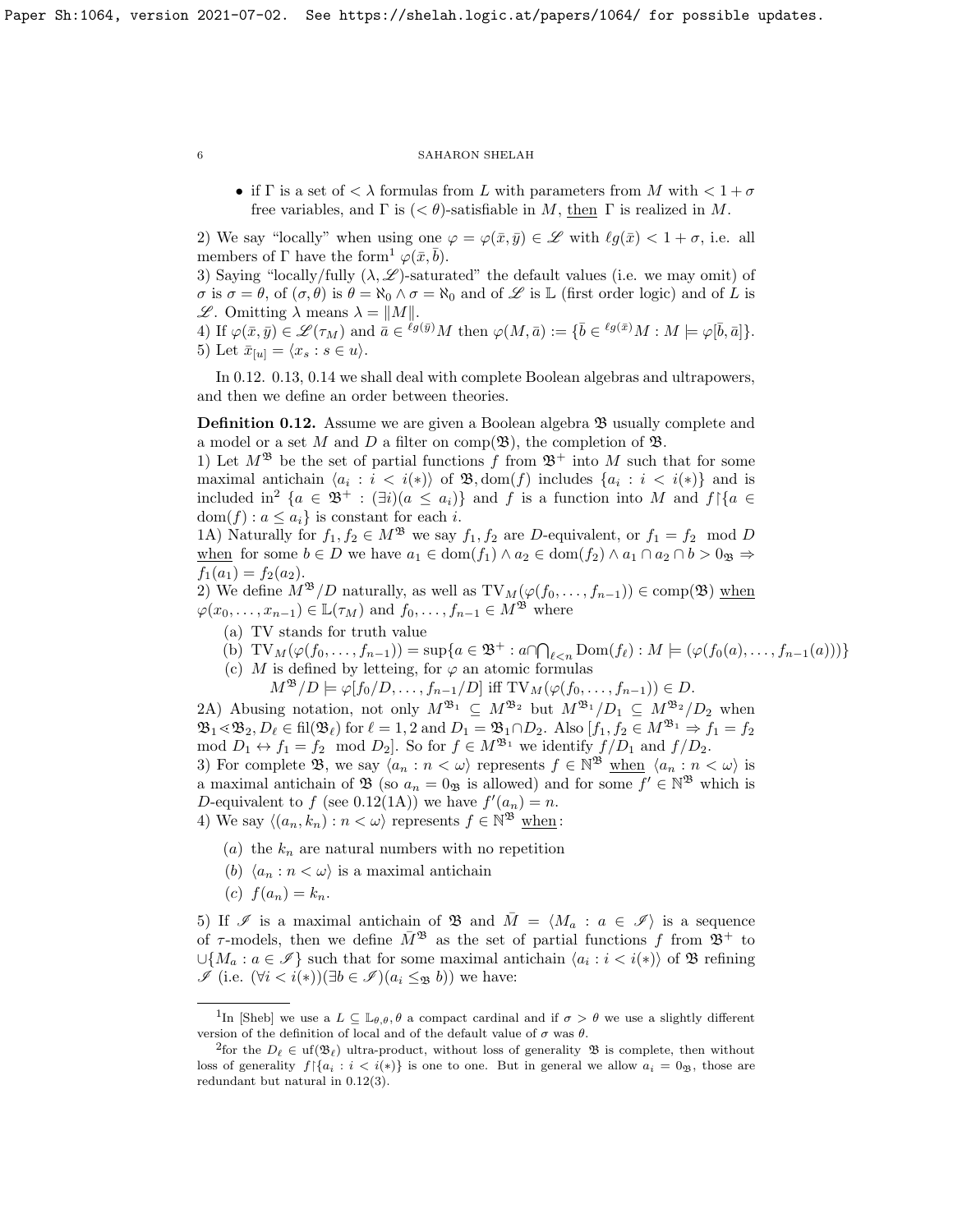(a) 
$$
\{a_i : i < i(*)\} \subseteq \text{dom}(f) \subseteq \{b \in \mathfrak{B}^+ : b \leq_{\mathfrak{B}} a_i \text{ for some } i < i(*)\}
$$

- (b) if  $a \in \text{dom}(f)$  and  $a \leq a_i$  then  $f(a) = f(a_i)$
- (c) if  $a_i \leq_{\mathfrak{B}} b, b \in \mathscr{I}$  then  $f(a_i) \in M_b$ .

6) For  $\overline{M}$ ,  $\mathfrak{B}$ ,  $\mathscr{I}$  as above and a filter D on  $\mathfrak{B}$  we define  $\overline{M}^{\mathfrak{B}}/D$  as in part (2) replacing  $M^{\mathfrak{B}}$  there by  $\bar{M}^{\mathfrak{B}}$  here, see part (7).

7) For  $\overline{M}, \mathfrak{B}, \mathscr{I}$  as above,  $\varphi = \varphi(\overline{x}) = \varphi(x_0, \ldots, x_{n-1}) \in \mathbb{L}(\tau_M)$  and  $\overline{f} = \langle f_\ell : \ell < n \rangle$ where  $f_0, \ldots, f_{n-1} \in \overline{M}^{\mathfrak{B}}, \text{ let } TV(\varphi[\overline{f}]) = TV(\varphi[\overline{f}], \overline{M}^{\mathfrak{B}}) \text{ be } \sup\{a \in \mathfrak{B}^+ : \text{ if } \ell < n\}$ then  $a \in \text{dom}(f_\ell)$  and  $a \leq b \in \mathscr{I}$  then  $M_b \models \varphi[f_0(b), \ldots, f_{n-1}(b)]\}.$ 

8) We say **B** is  $( $\sigma$ )-distributive when it is  $\theta$ -distributive for every  $\theta < \sigma$ , where$ 8A) B is  $\theta$ -distributive when: if for  $\alpha < \theta$ ,  $\mathscr{I}_{\alpha}$  is a maximal antichain of B then there is a maximal antichain of  $\mathfrak{B}$  refining every  $\mathscr{I}_{\alpha}(\alpha < \theta)$ ; this holds, e.g. when  $\mathfrak{B} = \mathscr{P}(\lambda)$  or just there is a dense  $Y \subseteq \mathfrak{B}^+$  closed under intersection of  $\theta$ .

<span id="page-6-0"></span>**Definition 0.13.** 1) Let  $\mathfrak{B}$  be a complete Boolean algebra and D a filter on  $\mathfrak{B}$ . We say that D is  $(\mu, \theta)$ -regular when for some  $(\bar{c}, \bar{u})$  we have:

- (a)  $\bar{\mathbf{c}} = \langle \mathbf{c}_{\alpha} : \alpha < \alpha_* \rangle$  is a maximal antichain of  $\mathfrak{B}$
- (b)  $\bar{u} = \langle u_{\alpha} : \alpha < \alpha_* \rangle$  with  $u_{\alpha} \in [\mu]^{<\theta}$
- (c) if  $i < \mu$  then sup $\{c_{\alpha} : \alpha \text{ satisfies } i \in u_{\alpha}\} \in D$ .

2) A filter D is called  $\lambda$ -regular when it is  $(\lambda, \aleph_0)$ -regular; the filter D on a set I (that is the Boolean algebra  $\mathcal{P}(I)$ ) is called regular when it is a filter on a set I and it is  $|I|$ -regular.

<span id="page-6-1"></span>**Claim 0.14.** Assume  $\mathfrak{B}$  is a complete Boolean algebra which is  $( $\lambda$ )-distributive$ and D a filter on  $\mathfrak{B}$  and  $\theta = \text{cf}(\theta) \leq \lambda$ .

1) Assume D is a  $\theta$ -complete ultrafilter. The parallel of Los theorem holds for  $\mathbb{L}_{\theta,\theta}$ and if D is  $\lambda$ -complete even for  $\mathbb{L}_{\lambda,\theta}$  which means: if  $M = \langle M_b : b \in \mathscr{I} \rangle$  is a sequence of  $\tau$ -models,  $\mathscr I$  is a maximal antichain of the complete Boolean algebra  $\mathfrak B$ and  $\varepsilon < \theta, \varphi = \varphi(\bar{x}_{\lbrack \varepsilon \rbrack}) \in \mathbb{L}_{\lambda,\theta}(\tau)$  and  $f_{\zeta} \in M^{\mathfrak{B}}$  for  $\zeta < \varepsilon$  then  $M^{\mathfrak{B}}/D \models \text{``}\varphi[\langle f_{\zeta}/D :$  $\zeta < \varepsilon$ )]" iff TV<sub>M</sub>( $\varphi$ [ $\langle f_{\zeta}/D : \zeta < \varepsilon$ )]) belongs to D.

2) If in addition D is  $(\lambda, \theta)$ -regular and M, N are  $\mathbb{L}_{\theta, \theta}$ -equivalent then  $M^{\mathfrak{B}}/D$ ,  $N^{\mathfrak{B}}/D$ are  $\mathbb{L}_{\lambda^+, \theta}$ -equivalent.

<span id="page-6-2"></span>**Definition 0.15.** 1) Assume  $\Delta_{\ell}$  is a of set atomic formulas in  $\mathbb{L}(\tau(T_{\ell}))$ . Then we say  $(T_1, \Delta_1) \trianglelefteq^{\text{rp}}_{\lambda, \theta} (T_2, \Delta_2)$  when: if D is a  $(\lambda, \theta)$ -regular filter on  $\lambda$  and  $M_{\ell}$  is a  $\lambda^+$ -saturated model of  $T_\ell$  for  $\ell = 1, 2$  and  $M_2^\lambda/D$  is  $(\lambda^+, \theta, \Delta_2)$ -saturated then  $M_1^{\lambda}/D$  is  $(\lambda^+, \theta, \Delta_1)$ -saturated.

2) For general  $\Delta_1, \Delta_2$  we define  $(T_1, \Delta_1) \trianglelefteq^{\text{rp}}_{\lambda, \theta} (T_2, \Delta_2)$  as meaning  $(T_1^+, \Delta_1^+) \trianglelefteq^{\text{rp}}_{\lambda, \theta}$  $(T_2^+, \Delta_2^+)$  where (as Morley [\[Mor65\]](#page-37-18) does):

- $T_{\ell}^+ = T_{\ell} \cup \{ (\forall \bar{x}) (\varphi(\bar{x}) \equiv P_{\varphi}(\bar{x})) : \varphi(\bar{x}) \in \Delta_{\ell} \}$  with  $\langle P_{\varphi}^{\ell} : \varphi \in \Delta_{\ell} \rangle$  new pairwise distinct predicates with suitable number of places
- $\Delta_{\ell}^{+} = \{ P_{\varphi}^{\ell}(\bar{x}_{\varphi}) : \varphi \in \Delta_{\ell} \}.$

3) In (2),  $T_1 \leq_{\lambda,\theta}^{\text{rp}} T_2$  means  $\Delta_{\ell}$  = the set of atomic  $\mathbb{L}_{\theta,\theta}(\tau_{T_{\ell}})$ -formulas.

**Observation 0.16.** Assume  $\Delta \subseteq \mathbb{L}(\tau_T)$  is closed under  $\exists$  and  $\wedge$ . A model M of T is  $(\mu^+, \mu^+, \Delta)$ -saturated iff it is  $(\mu^+, 1, \Delta)$ -saturated.

Question 0.17. 1) Under  $\mathcal{L}_{\text{rp}}$  characterize the minimal/maximal pairs  $(T, \Delta)$ 2) What about the paprallel of  $\leq^*$  (see [\[She93\]](#page-37-15), [\[MS17a\]](#page-37-9))?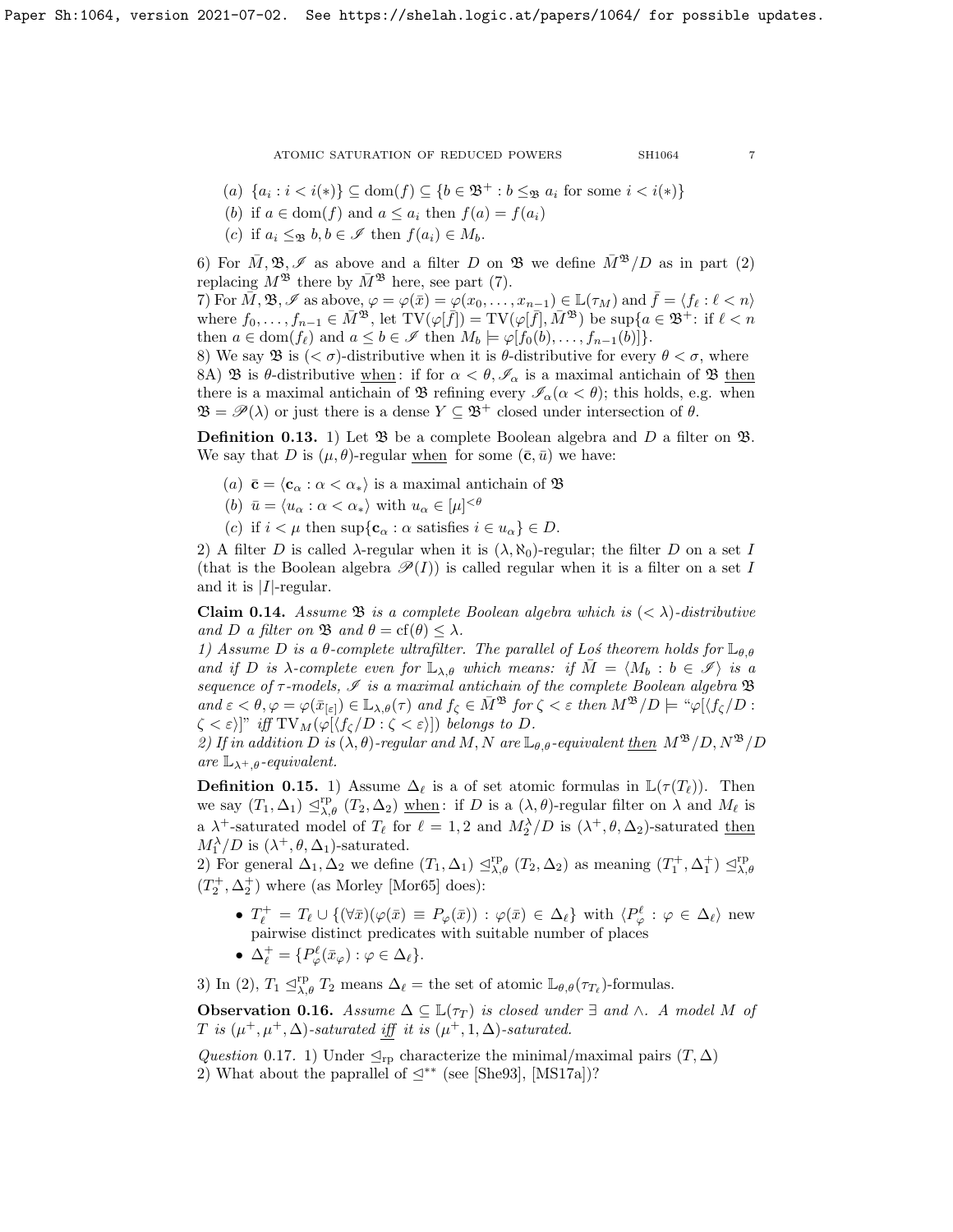#### § 1. Axiomatizing [\[She90,](#page-37-1) Ch.VI,2.6]

Note that while the notation  $\mathfrak{t}(\mathcal{T})$  is obviously natural the notation  $\mathfrak{p}(\mathcal{T})$  is really justified just by the results here.

<span id="page-7-3"></span>**Definition 1.1.** 1) For a partial order  $\mathcal{T} = (\mathcal{T}, \leq_{\mathcal{T}})$  let  $\mathfrak{p}_{\mathcal{T}} = \mathfrak{p}(\mathcal{T})$  be min $\{\kappa_1 + \epsilon_2\}$  $\kappa_2 : (\kappa_1, \kappa_2) \in \mathscr{C}_{\mathscr{T}}\}\$ and  $\mathfrak{p}_{\theta}(\mathscr{T}) = \min{\kappa_1 + \kappa_2 : (\kappa_1, \kappa_2) \in \mathscr{C}_{\mathscr{T}, \theta}}\;$ ; where:

 $2)\mathscr{C}_{\theta}(\mathscr{T}) = \{(\kappa_1, \kappa_2): \text{ the partial order } \mathscr{T} \text{ has a } (\kappa_1, \kappa_2) \text{-cut and } \kappa_1 \geq \theta, \kappa_2 \geq \aleph_0\}.$ If  $\theta = \aleph_0$  then we may omit  $\theta$ , (yes, when  $\theta > \aleph_0$  this is not symmetric).

3) For a partial order  $\mathscr T$  let  $\mathfrak{t}_{\mathscr T} = \mathfrak{t}(\mathscr T)$  be the minimal  $\kappa \geq \aleph_0$  such that there is a  $\langle \mathcal{F}$ -increasing sequence of length  $\kappa$  with no  $\langle \mathcal{F}$ -upper bound.

4) Let 
$$
\mathfrak{p}_{\mathscr{T}}^* = \mathfrak{p}^*(\mathscr{T})
$$
 be  $\min{\{\mathfrak{t}_{\mathscr{T}}, \mathfrak{p}_{\mathscr{T}}\}}$ .

5)  $\mathfrak{p}_{\theta-\text{sym}}(\mathscr{T}) = \min\{\kappa : (\kappa, \kappa) \in \mathscr{C}_{\theta}(\mathscr{T})\}.$  and if  $\theta = \aleph_0$  we may write  $\mathfrak{p}_{sym}^*(\mathscr{T})$  6) In Definition [1.2](#page-7-1) below let  $\mathfrak{t}_{\mathbf{r}} = \mathfrak{t}_{\mathscr{T}_{\mathbf{r}}}, \mathfrak{p}_{\mathbf{r}} = \mathfrak{p}_{\theta_{\mathbf{r}}}(\mathscr{T}_{\mathbf{r}}).$ 

<span id="page-7-1"></span>**Definition 1.2.** 1) For  $\iota = 1, 2$  (the difference is only in closed (i)), we say r or  $(M, \Delta)$  is a  $(\theta, \iota)$ -realization<sup>[3](#page-7-2)</sup> spectrum problem, in short  $(\theta, \iota)$  – RSP or  $(\theta, \iota)$  – 1-RSP when r consists of (if  $\iota = 2$  we may omit it, similarly if  $\theta = \aleph_0$ ; we may omit  $\Delta$  and write M when  $\Delta$  is the set of atomic formulas in  $\mathbb{L}(\tau_{N_M})$ , see below, so M below =  $M_{\mathbf{r}}$ , etc.):

- (a) M a model
- (b) for the relations  $\mathcal{T} = \mathcal{T}^M, \leq_{\mathcal{T}} = \leq_{\mathcal{T}}^M$  of M (i.e.  $\mathcal{T}, \leq_{\mathcal{T}}$  are predicates from  $\tau_M$ ) we have  $\mathscr{T} = (\mathscr{T}, \leq_{\mathscr{T}})$  a partial order (so definable in M) with root  $c^M = \text{rt}(\mathscr{T})$ , so  $c \in \tau_M$  is an individual constant and  $t \in \mathscr{T} \Rightarrow \text{rt}(\mathscr{T}) \leq_{\mathscr{T}} t$ ; as in other cases we may write  $\mathscr{T}_{r}, \leq_{r}$  for  $\mathscr{T}, \leq_{\mathscr{T}}$ ; we do not require  $\mathscr{T}$  to be a tree; but do require  $t \in \mathscr{T} \Rightarrow t \leq_{\mathscr{T}} t$
- (c) a model  $N = N_r = N_M$  with universe  $P^M, \tau(N) \subseteq \tau(M)$  such that
	- $Q \in \tau_N \Rightarrow Q^M = Q^N$
	- $F \in \tau_N \Rightarrow F^N = F^M$ , (we understand  $F^M, F^N$  to be partial functions),

so every  $\varphi \in \mathbb{L}(\tau_N)$  can be interpreted as  $\varphi^{[*]} \in \mathbb{L}(\tau_M)$ , all variables varying on  $P$  (include quantification); we may forget the superscript [∗].

- (d) the cardinal  $\theta$  and  $\Delta \subseteq {\varphi : \varphi = \varphi(x, \bar{y}) \in \mathbb{L}_{\theta, \theta}(\tau_N)}$  which is closed under conjunctions meaning: if  $\varphi_{\ell}(x, \bar{y}_{\ell}) \in \Delta$  for  $\ell = 1, 2$  then  $\varphi(x, \bar{y}'_1, \bar{y}''_2) =$  $\varphi_1(x, \bar{y}_1') \wedge \varphi_2(\bar{x}, \bar{y}_2'') \in \Delta$
- (e)  $R^M \subseteq |N| \times \mathcal{T}^M$  so a two-place relation; and let  $R_t^M = \{b : bR^Mt\}$  for  $t \in \mathscr{T}^M$
- $(f) |N| \times {\text{rt}_{\mathscr{T}}} \subseteq R^M$ , i.e.  $R^M_{\text{rt}(\mathscr{T})} = |N|$
- (g) if  $s \leq_{\mathcal{F}} t$  then  $a \in N \wedge aRt \Rightarrow aRs$ , i.e.  $R_s^M \supseteq R_t^M$
- (*h*)  $t \in \mathcal{T} \Rightarrow R_t^M \neq \emptyset$
- (i) if  $s \in \mathcal{F}, \varphi(x, \bar{a}) \in \Delta(N) := \{ \varphi(x, \bar{a}) : \varphi(x, \bar{y}) \in \Delta \text{ and } \bar{a} \in {^{\ell g(\bar{y})}}N \}$  and for some  $b \in R_s^M, N \models \varphi[b, \bar{a}]$  then there is  $t \in \mathcal{T}$  such that  $s \leq_{\mathcal{T}} t$  and  $R_t^M = \{b \in R_s^M : N \models \varphi[b, \bar{a}]\}$

<span id="page-7-0"></span>

<span id="page-7-2"></span><sup>&</sup>lt;sup>3</sup>When P and  $\tau_N$  (hence N) are understood from the context we may omit them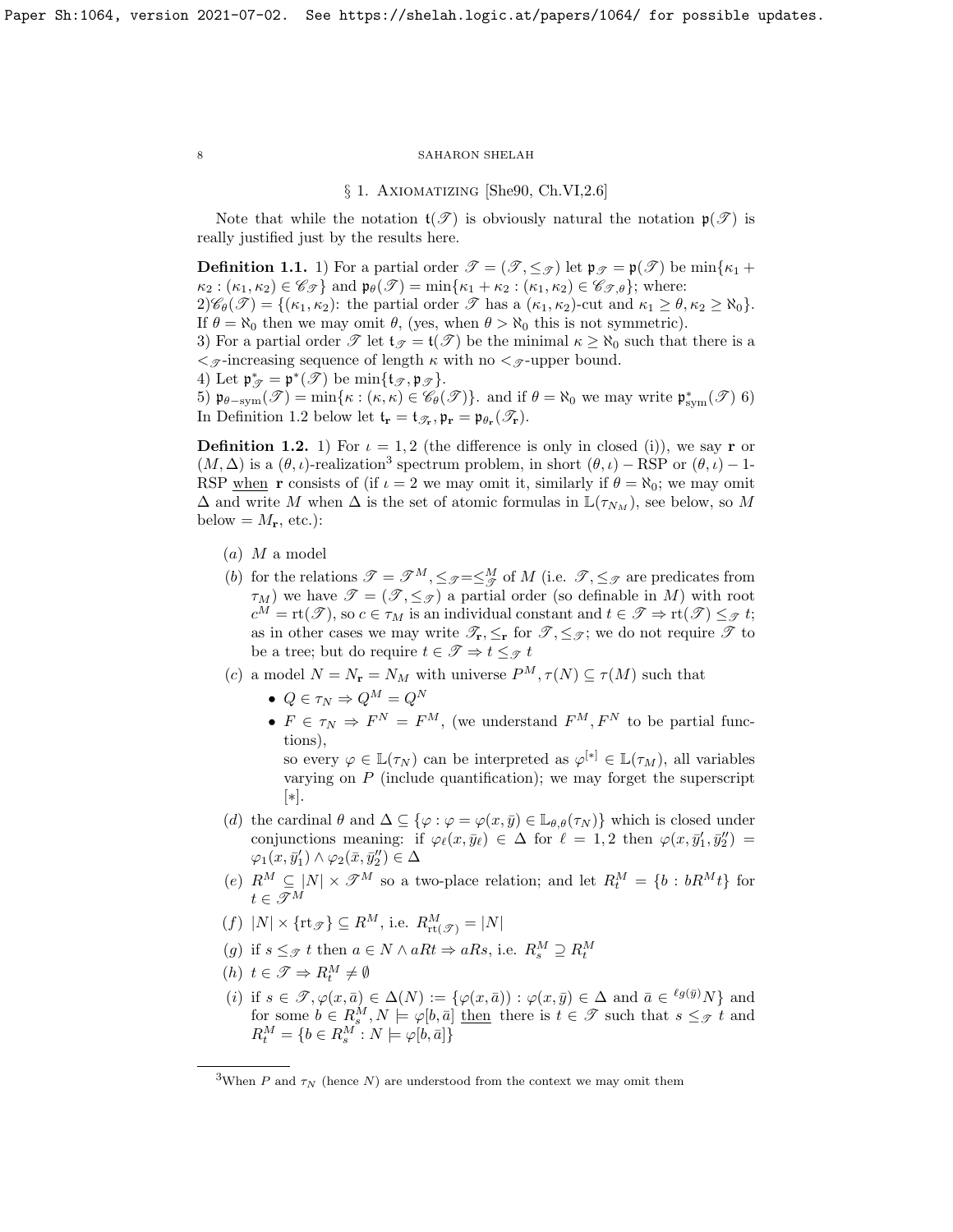- $(i)^+$  if  $\iota = 1$  like clause (i) but<sup>[4](#page-8-0)</sup> moreover  $t = F_{\varphi,1}^M(s, \bar{a})$  where  $F_{\varphi,1}^M$  :  $\mathscr{T}_{\mathbf{r}} \times$  ${}^{\ell g(\bar{y})}(P^M) \rightarrow \mathscr{T}_{\mathbf{r}}$
- (j) if  $t \in \mathscr{T}_{\mathbf{r}}$  and  $\varphi(x,\bar{a}) \in \Delta(N)$  and  $\varphi(N,\bar{a}) \neq \emptyset$  then  $(\alpha)$   $s = F_{\varphi,2}^M(t, \bar{a})$  is such that  $R_s^M \cap \varphi(N, \bar{a}) \neq \emptyset$  and  $s \leq_{\mathcal{F}} t$ 
	- ( $\beta$ ) if  $s = F_{\varphi,2}^M(t, \bar{a}), s_1 \leq_{\mathcal{T}} t$  and  $R_{s_1}^M \cap \varphi(N, \bar{a}) \neq \emptyset$  then  $s_1 \leq_{\mathcal{T}} s$
- (k) if  $\theta > \aleph_0$  then in  $(\mathscr{T}, \leq_{\mathscr{T}})$  any increasing chain of length  $\lt \theta$  which has an upper bound has a  $\leq_{\mathcal{F}}$ -lub.

<span id="page-8-1"></span>Remark 1.3. We may consider adding:  $S^M$  a being successor, (but this is not Horn), i.e.:

- (l) if  $\iota = 1$  we also have  $S^M$  is the set of pairs  $(a, b)$  such that b is a  $\leq_{\mathcal{F}}$ successor of  $a$  which means:
	- ( $\alpha$ ) if  $a \leq b \wedge a \neq b$  then for some  $c, S(a, c) \wedge c \leq b$
	- (β) if  $b \in \mathcal{T} \setminus \{rt_{\mathcal{T}}\}$  then for some unique a we have  $S^M(a, b)$
	- $(\gamma) S(a, b) \Rightarrow a \leq b$
	- (δ)  $S(a, b_1) \wedge S(a, b_2) \wedge b_1 \neq b_2 \Rightarrow \neg(b_1 \leq b_2)$
	- (ε) in clause (j) we can add  $S^M(s,t)$ .

Remark 1.4. Presently, it may be that  $a \leq_{\mathcal{F}} b \leq_{\mathcal{F}} a$  but  $a \neq b$ . Not a disaster to forbid but no reason.

How does this axiomatize realizations of types?

<span id="page-8-2"></span>Claim/Definition 1.5. Let  $\iota = \{1,2\}, \theta$  is  $\aleph_0$  or just a regular cardinal.

1) For any model N and  $\Delta \subseteq {\varphi : \varphi = \varphi(x, \bar{y}) \in \mathbb{L}_{\theta, \theta}(\tau_T)}$  closed under conjunctions of  $< \theta$ , the canonical  $(\theta, \iota) - RSP, r = r^{\theta}_{N, \Delta}$  defined below is indeed a  $\theta$  – RSP.

2)  $\mathbf{r} = \mathbf{r}_{N,\Delta}^{\theta}$  (if  $\theta = \aleph_0$  we may omit it) is defined by:

- (a)  $\Delta_{\mathbf{r}} = \Delta, N_{\mathbf{r}} = N$  and  $\theta_{\mathbf{r}} = \theta$
- (b)  $\mathscr{T}_{\mathbf{r}} = \{ \langle \varphi_{\varepsilon}(x, \bar{a}_{\varepsilon}) : \varepsilon < \zeta \rangle : \zeta < \theta \text{ and for every } \varepsilon < \zeta \text{ we have } \varphi_{\varepsilon}(x, \bar{a}_{\varepsilon}) \in$  $\Delta(N)$  and  $N \models (\exists x) (\bigwedge$  $\bigwedge_{\varepsilon<\zeta}\varphi_\varepsilon(x,\bar a_\varepsilon))\}$
- (c)  $\leq_{\mathbf{r}}$  being the initial segment relation on  $\mathscr{T}_{\mathbf{r}}$
- (d)  $M = M_r$  is the model with universe  $\mathscr{T}_r \cup |N|$ ; without loss of generality  $\mathscr{T}_{\mathbf{r}} \cap |N| = \emptyset$ , with the relations and functions of  $N, \mathscr{T}_{r}, \leq_{\mathbf{r}}$  and
	- $P^M = |N|$
	- $c^M = \langle \rangle \in \mathscr{T}_r$
	- $R^M = \{(b, t) : b \in N, t = \langle \varphi_{t,\varepsilon}(x, \bar{a}_{t,\varepsilon}) : \varepsilon < \zeta_t \rangle \in \mathcal{T} \text{ and } N \models$  $\varphi_{t,\ell}(b, \bar{a}_{t,\varepsilon})$  for every  $\varepsilon < \zeta_t$
	- $F^M_{\varphi,2}$  as in Definition [1.2\(](#page-7-1)j)
	- if  $\iota = 1$  then  $F_{\varphi,1}^M$  is as in Definition [1.2\(](#page-7-1)i)<sup>+</sup>.

Remark 1.6. If we adopt [1.3](#page-8-1) it is natural to add:

<span id="page-8-0"></span><sup>&</sup>lt;sup>4</sup>We may not add a function, maybe it matters when we try to build **r** with Th $(M_r)$  nice first order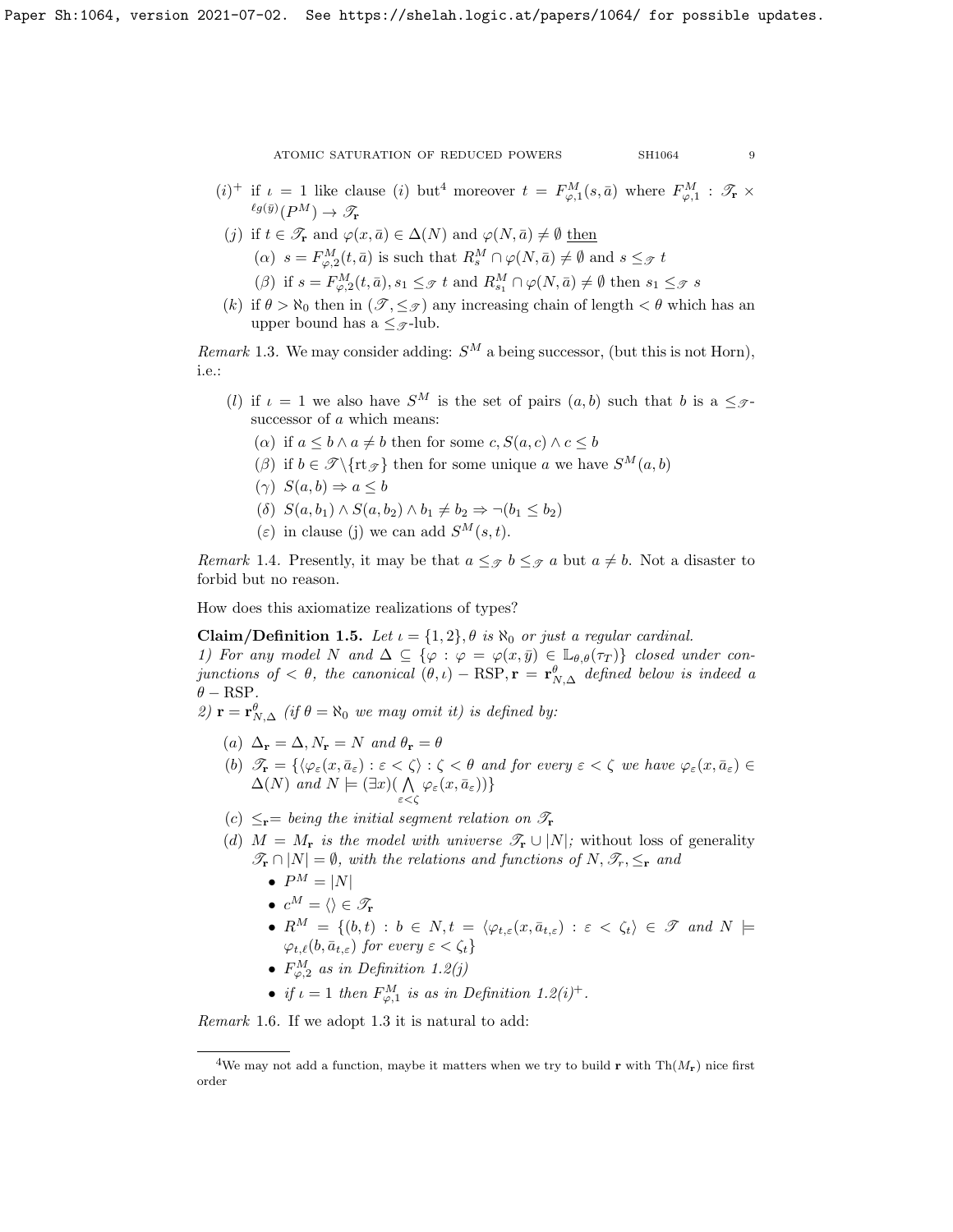(e) for 
$$
\iota = 1
$$
,  $S^M = \{(\bar{\varphi}_1, \bar{\varphi}_2) : \bar{\varphi}_2 = \bar{\varphi}_1 \hat{\langle} \varphi(x, \bar{a}) \rangle \in \mathcal{F}_r \text{ for some } \varphi(x, \bar{a}) \in \Delta(N)\}.$ 

*Proof.* Obvious.  $\Box_{1.5}$  $\Box_{1.5}$  $\Box_{1.5}$ 

<span id="page-9-0"></span>**Main Claim 1.7.** 1) Assume r is an RSP. If  $\kappa = \min\{\mathbf{t}_r, \mathbf{p}_r\}$  then the model N is  $(\kappa, 1, \Delta_r)$ -saturated, i.e.

 $\oplus$  if  $p(x) \subseteq \Delta_{\mathbf{r}}(N_{\mathbf{r}})$  is finitely satisfiable in  $N_{\mathbf{r}}$  (= is a type in  $N_{\mathbf{r}}$ ) of cardinality  $\lt \kappa$  then p is realized in  $N_r$ .

2) If  $\theta > \aleph_0$  and **r** is a  $\theta$ -RSP, then  $N_r$  is  $(\kappa, 1, \Delta_r)$ -saturated where  $\kappa = \min\{\mathfrak{t}_r, \mathfrak{p}_r\}$ recalling [1.1\(](#page-7-3)6), i.e.  $\mathfrak{p}_r = \mathfrak{p}_{\mathcal{F}_r,\theta}$ .

3) If  $\theta > \aleph_0$ , r is a  $\theta$ -RSP satisfying  $(k)^+$  below then  $N_r$  is  $(\mathfrak{t}_r, 1, \Delta_r)$ -saturated  $when:$ 

 $(k)^+$  in  $(\mathcal{T}, \leq_{\mathcal{T}})$  any increasing chain which has an upper bound, has  $a \leq_{\mathcal{T}}$ -lub.

*Proof.* This is an abstract version of  $[\text{She78}, \text{Ch.VI}, 2.6] = [\text{She90}, \text{Ch.VI}, 2.6]$ ; recall that [\[She78,](#page-37-2) Ch.VI,2.7] translates trees to linear orders.

1) Let  $N = N_{\mathbf{r}}, \Delta = \Delta_{\mathbf{r}},$  etc.

Let p be a  $(\Delta, 1)$ -type in N of cardinality  $\lt \kappa$ . Without loss of enerality p is infinite and closed under conjunctions.

So let

$$
(*)_1
$$
  $\alpha_* < \kappa, p = {\varphi_\alpha(x, \bar{a}_\alpha) : \alpha < \alpha_*} \subseteq \Delta(N), p$  is finitely satisfiable in N.

We shall try to choose  $t_{\alpha}$  by induction on  $\alpha \leq \alpha_*$  such that

- (\*)<sub>2</sub> (a)  $t_{\alpha} \in \mathcal{T}$  and  $\beta < \alpha \Rightarrow t_{\beta} \leq_{\mathcal{T}} t_{\alpha}$ 
	- (b) if  $\beta < \alpha_*$  then there is  $b \in R_{t_\alpha}^M$  such that  $N \models \varphi_\beta[b, \bar{a}_\beta]$
	- (c) if  $\beta < \alpha$  then  $b \in R_{t_{\alpha}}^M \Rightarrow N \models \varphi_{\beta}[b, \bar{a}_{\alpha}].$

If we succeed, this is enough because if  $t = t_{\alpha_*}$  is well defined then  $R_t^M \neq \emptyset$  by Definition [1.2\(](#page-7-1)h) and any  $b \in R_t^M$  realizes the type by  $(*)_2(c)$  and Definition 1.2(h). Why can we carry the definition?

# Case 1:  $\alpha = 0$

Let  $t_{\alpha} =$  rt $\mathcal{F}$ , hence  $R_{t_{\alpha}}^M = |N|$  by Definition [1.2\(](#page-7-1)f). Now clause (a) of  $(*)_2$  holds as  $t_{\alpha} \in \mathscr{T}_{r}$  and there is no  $\beta < \alpha$ . Also clause (b) of  $(*)_2$  holds because p is a type and  $R_{\text{rt}(\mathscr{T})}^M = |N_{\mathbf{r}}|$  by Definition [1.2\(](#page-7-1)h).

Lastly, clause (c) of  $(*)_2$  holds trivially.

Case 2:  $\alpha = \beta + 1$ 

If  $\iota = 1$  let  $t = F_{\varphi_{\beta},1}^M(t_\beta, \bar{a}_\beta)$  and see clause (i)<sup>+</sup> of Definition [1.2.](#page-7-1) If  $\iota = 2$  use clause (i) of the definition recalling  $p$  is closed under conjunctions.

# Case 3:  $\alpha$  a limit ordinal

As  $\mathfrak{t}_{\mathscr{T}_{r}} \geq \kappa > \alpha_*$  by the claim's assumption (on  $\mathfrak{t}_{\mathscr{T}_{r}}$ , see Definition [1.1\(](#page-7-3)2)) necessarily there is  $s \in \mathcal{T}$  such that  $\beta < \alpha \Rightarrow t_{\alpha} \leq_{\mathcal{T}} s$ . We now try to choose  $s_i$ by induction on  $i \leq \alpha_*$  such that

 $(*)_{2.1}$  (a)  $s_i \in \mathcal{T}$ (b)  $\beta < \alpha \Rightarrow t_{\beta} \leq_{\mathcal{F}} s_i$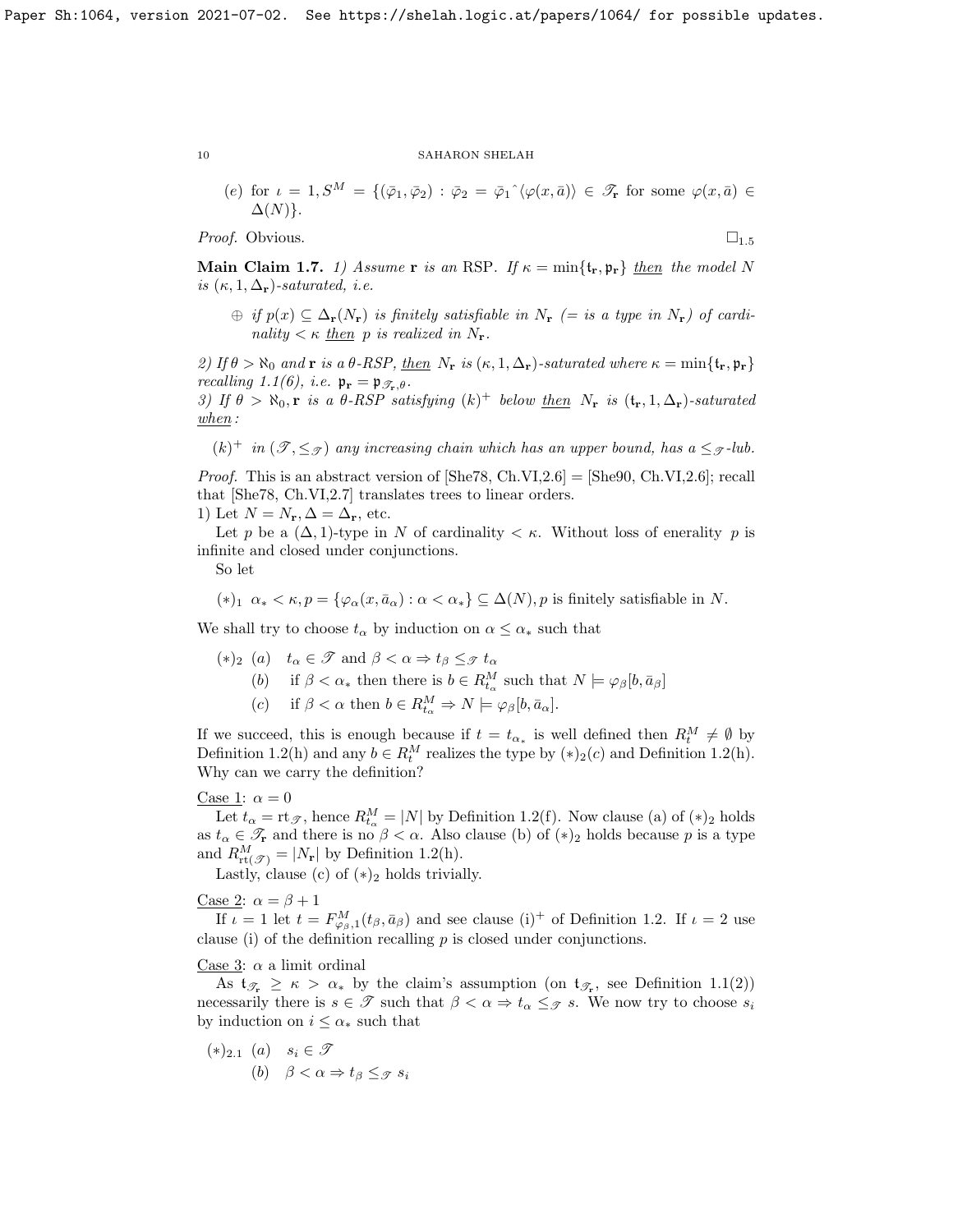$$
f_{\rm{max}}
$$

$$
(c) \quad j < i \Rightarrow s_i \leq_{\mathcal{F}} s_j
$$

(d) if  $i = j + 1$  then  $R_{s_i}^M$  is not disjoint to  $\varphi_j(N, \bar{a}_j)$ .

If we succeed, then  $s_{\alpha^*}$  satisfies all the demands on  $t_{\alpha}$  (e.g.  $(*)_2(b)$  holds by Definition [1.2\(](#page-7-1)g) and (\*)<sub>2.1</sub>(d)), so we have just to carry the induction for  $\alpha$ . Now if  $i = 0$  clearly  $s_0 = s$  it as required. If  $i = j + 1$  let  $s_i = F_{\varphi,2}^M(s_j, \bar{a}_j)$ , by Definition [1.2\(](#page-7-1)j) it is as required. For i a limit ordinal use  $\kappa \leq \mathfrak{p}_{\mathscr{T}}$  hence carry the induction on i so finish case 3.

So we succeed to carry the induction on  $\alpha$  hence (as said after  $(*)_2$ ) get the desired conclusion.

2) Similar, except concerning case 3. Note that without loss of generality  $\theta > \aleph_0$ by part  $(1)$ .

Case 3A:  $\alpha$  is a limit ordinal of cofinality  $\geq \theta$ As in the proof of part (1).

Case 3B:  $\alpha$  is a limit ordinal of cofinality  $\langle \theta \rangle$ 

Again there is an upper bound s of  $\{t_\beta : \beta < \alpha\}$ . Now by clause (k) of Definition [1.2,](#page-7-1) without loss of generality s is a  $\langle \mathcal{S} - \mathcal{A} \rangle$  of  $\{t_\beta : \beta < \alpha\}$ . So easily for every  $i < \alpha_*, F_{\varphi_i,2}^N(s, \bar{a}_i)$  is  $\ge t_\beta$  for  $\beta < \alpha$  hence is equal to s, so  $s_\alpha := s$  is as required. 3) Similarly.  $\square_{1.7}$  $\square_{1.7}$  $\square_{1.7}$ 

**Discussion 1.8.** 1) What about " $(\lambda^+, n, \Delta)$ -saturation"? We can repeat the same analysis or we can change the models to code  $n$ -tuples. More generally, replacing  $\varphi(\bar{x}_{\lbrack \varepsilon \rbrack},\bar{y})$  by  $\varphi(\langle F_{\zeta}(x):\zeta < \varepsilon \rangle,\bar{y}),$  using  $F_{\zeta} \in \tau_M$  (though not necessarily  $F_{\zeta} \in \tau_{N_{\mathbf{r}}}),$ so we can allow infinite  $\varepsilon$ .

2) Hence the same is true for  $(\lambda^+, \aleph_0, \Delta)$ -saturation, e.g.  $\lambda^+$ -saturated by an assumption.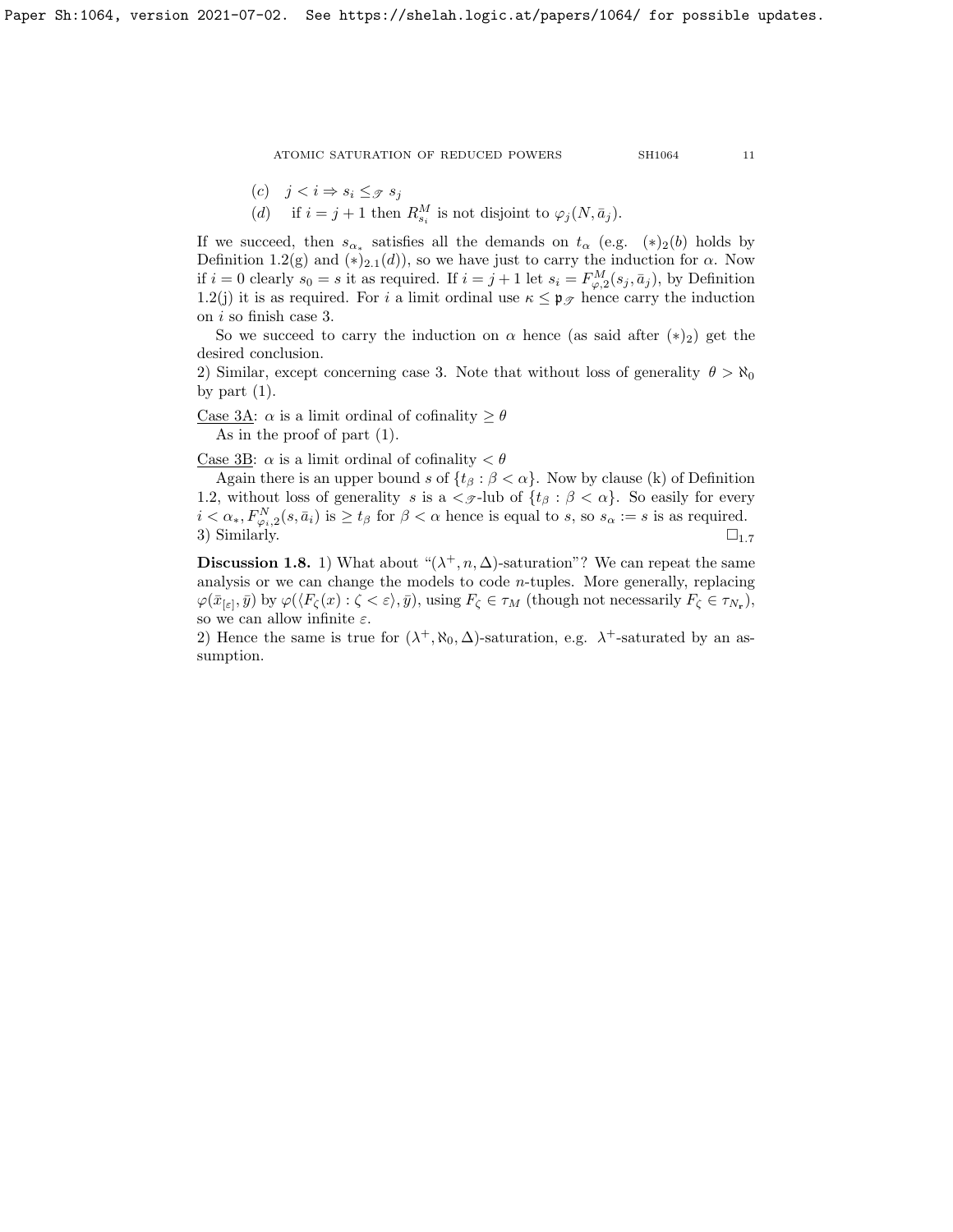#### § 2. Applying the axiomatized frame

Consider a filter D on a set I and cardinals  $\lambda \geq \mu$ . We may ask for a model M of cardinality  $\geq \mu$ , whether  $M^{I}/D$  is  $(\lambda^{+}, \text{atomic})$ -saturated, varying M.

We here apply §1 to show that: when D is an ultrafilter, the model  $({}^{\omega}{}>_{\mu},\triangleleft)$  is the hardest, this is [2.1,](#page-11-1) We then (in [2.2\)](#page-11-2) show that §1 has axiomatization which is a Horn theory. Hence we can prove results like [2.1](#page-11-1) below for filters D (not just for ultrafilters),

<span id="page-11-1"></span>**Conclusion 2.1.** 1) If D is an ultrafilter on a set I, N a model,  $\mu = ||N|| + ||\tau_N||$ and  $({}^{\omega>} \mu, \triangleleft)^I/D$  is  $(\lambda^+, \text{atomic})$ -saturated then  $N^I/D$  is  $\lambda^+$ -saturated.

2) Instead of  $\mathcal{L}(\omega > \mu, \leq)^{I}/D$  is  $(\lambda^{+}, 1, \text{ atomic})$ -saturated" we can demand "J<sup>I</sup>/D is  $(\lambda^+, 1, atomic)$ -saturated" where J is the linear order with set of elements  $\{-1, 1\} \times$  $\omega > \mu$  ordered by  $(\iota_1, \eta_1) < (\iota_2, \eta_2)$  iff  $\iota_1 < \iota_2$  or  $\iota_1 = -1 = \iota_2 \wedge \eta_1 < \iota_{\text{lex}} \eta_2$  or  $\iota_1 = -1 = \iota_2 \wedge \eta_2 <_{\text{lex}} \eta_1.$ 

*Proof.* 1) Let  $N_1 = N$ . As D is an ultrafilter without loss of generality  $Th(N_1)$ has elimination of quantifiers and even every formula is equivalent to an atomic formula. Let  $\Delta = \mathbb{L}(\tau_N)$ , by [1.5](#page-8-2)  $\mathbf{r}_1 := \mathbf{r}_{N_1,\Delta}$  is an RSP. Let  $N_2 = N_1^I/D$  and let  $M_1 = M_{\mathbf{r}_1}, M_2 = M_1^I/D$  and let  $\mathbf{r}_2$  be the RSP( $M_2$ ,  $\Delta$ ). Clearly  $\mathbf{r}_2$  is an RSP as the demands in [1.2](#page-7-1) are first order (see more in [2.2\)](#page-11-2).

Now

$$
(*)_1 \ \mathscr{T}_{\mathbf{r}_1} \cong ({}^{\omega>} \mu, \triangleleft).
$$

[Why? See [1.5\(](#page-8-2)2).]

 $(*)_2$   $\mathscr{T}_{\mathbf{r}_2} = (\mathscr{T}_{\mathbf{r}_1})^I/D$  is  $(\lambda^+, \text{atomic})$ -saturated.

[Why? By an assumption.]

 $(\ast)_3 \mathfrak{t}(\mathscr{T}_{{\bf r}_1}), \mathfrak{p}(\mathscr{T}_{{r}_2}) \geq \lambda^+.$ 

[Why? Follows by  $(*)_2$ .]

Hence by [1.7,](#page-9-0)  $N_2$  is  $(\lambda^+, 1, 1, \Delta)$ -saturated which means  $N_2 = (N_1)^I/D$  is  $\lambda^+$ saturated.

2) Easy (or see [\[She78,](#page-37-2) Ch.VI,2.7] or see [\[She72b\]](#page-37-19)).  $\square_{2,1}$  $\square_{2,1}$  $\square_{2,1}$ 

To apply the criterion of the Main Claim [1.7](#page-9-0) to reduced products we need:

<span id="page-11-2"></span>Claim 2.2. If  $\Delta$  is the set of conjunctions of atomic formulas (no negation!) in  $\mathbb{L}(\tau_0)$  and  $\tau = \{ \mathscr{T}, \leq_{\mathscr{T}}, R, P, c \} \cup \{ F_{\varphi,\ell} : \varphi \in \Delta \text{ and } \ell = 2 \text{ or } \ell = 1 \text{ if relevant} \} \cup \tau_0$ , (disjoint union, recall c is  $\text{rt}_{\mathscr{T}}$ ), then there is a set T of Horn sentences from  $\mathbb{L}(\tau)$ such that for every  $\tau$ -model M

•  $(M, \Delta)$  is a RSP (i.e. 2-RSP) iff  $M \models T$ .

Proof. Consider Definition [1.2.](#page-7-1) For each clause we consider the sentences expressing the demands there.

Clause (a): Obvious

Clause (b): Clearly the following are Horn:

- $x \leq_{\mathcal{T}} y \to \mathcal{T}(x)$  and  $x \leq_{\mathcal{T}} y \to \mathcal{T}(y)$
- $x \leq_{\mathcal{T}} y \wedge y \leq_{\mathcal{T}} z \rightarrow x \leq_{\mathcal{T}} z$ ,

<span id="page-11-0"></span>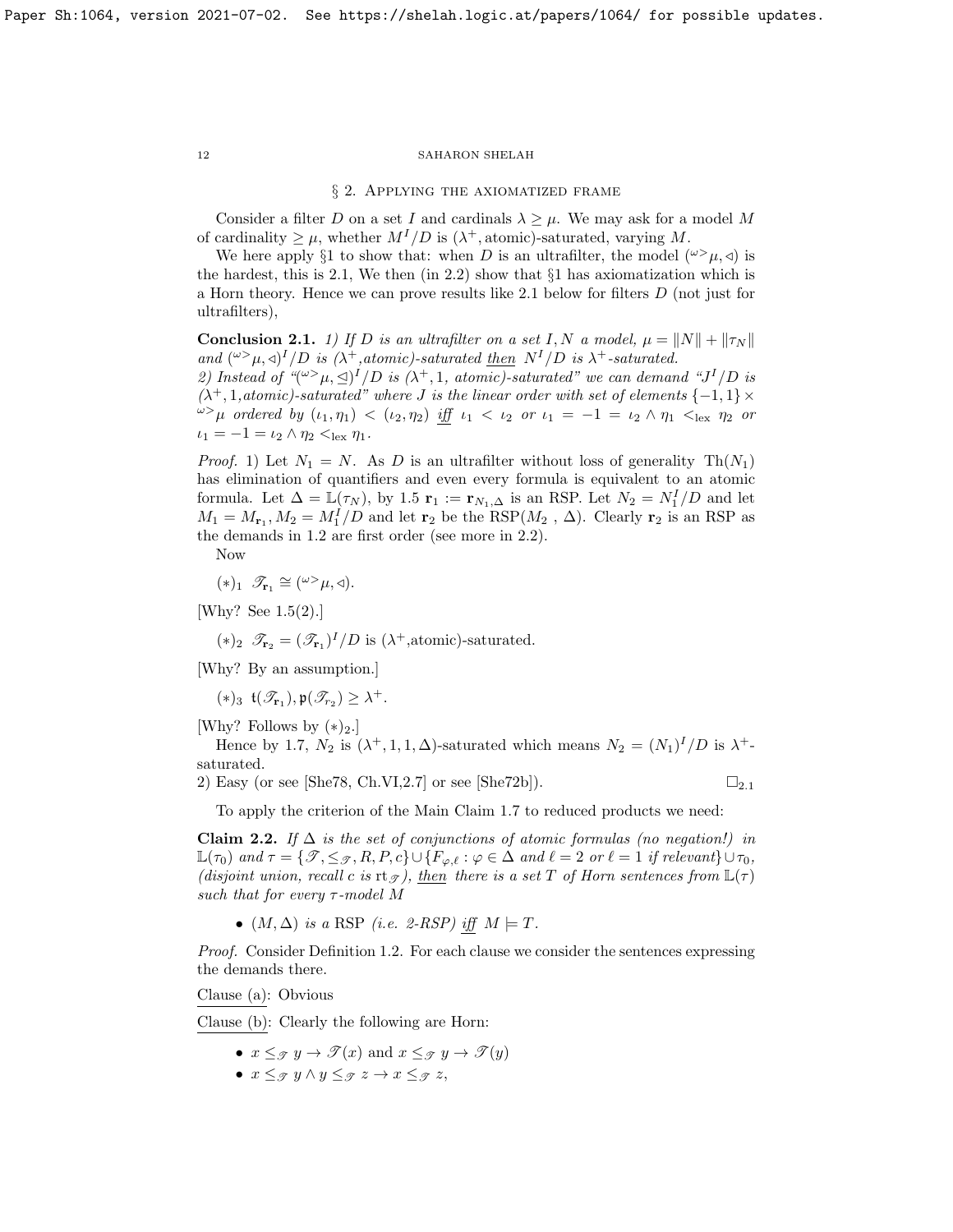$$
f_{\rm{max}}
$$

- $\mathcal{T}(\mathsf{rt}_{\mathcal{T}})$  and  $\mathcal{T}(s) \to \mathsf{rt}_{\mathcal{T}} \leq s$
- $\mathscr{T}(x) \to x \leq_{\mathscr{T}} x$ .

Note that  $(\mathscr{T}, \leq_{\mathscr{T}})$  being a tree is not a Horn sentence but this is not required.

Clause (c):

- $Q(x_0, \ldots, x_{n(Q)-1}) \to P(x_\ell)$  when Q is an  $n(Q)$ -place predicate from  $\tau(N)$ and  $\ell < n(Q)$ ; clearly it is Horn
- for any *n*-place function symbol  $F \in \tau_0$  the sentence:  $P(x_0) \wedge ... \wedge P(x_{n-1}) \rightarrow$  $P(F(x_0, \ldots, x_{n-1}))$  and  $y = F(x_0, \ldots, x_{n-1}) \to P(x_\ell)$ .

Clause (d): nothing to prove - see the present claim assumption on  $\Delta$ .

Recall that for  $F \in \tau_N$ , F stand for a partial function symbol with domain  $P_F$ .

Clause (e):  $yRs \rightarrow \mathcal{T}(s), yRs \rightarrow P(y)$  are Horn.

Clause (f):  $P(x) \rightarrow xR(\text{rt}_{\mathcal{F}})$  is Horn.

Clause (g):  $s \leq_{\mathcal{F}} t \wedge xRt \rightarrow xRs$  is Horn.

Clause (h):  $(\forall t)(\exists x)(\mathscr{T}(t) \rightarrow xRt)$  is Horn.

Clause (i): Let  $\varphi(x,\bar{y}) \in \Delta$ .

First assume  $\iota = 1$ . Note the following are Horn: for any  $\varphi(x, \bar{y}) \in \Delta$ 

- $\mathscr{T}(s) \wedge xRs \wedge \varphi(x,\bar{y}) \wedge \quad \wedge$  $\bigwedge_{\ell < \ell g(\bar{y})} P(y_{\ell}) \wedge t = F_{\varphi,1}(s, \bar{y}) \to \mathscr{T}(t) \wedge s \leq_{\mathscr{T}} t$
- $\mathscr{T}(s) \wedge xRs \wedge \varphi(x,\bar{y}) \wedge \quad \wedge$  $\bigwedge_{\ell < \ell g(\bar{y})} P(y_{\ell}) \wedge t = F_{\varphi,1}(s, \bar{y}) \to xRt$
- $\mathscr{T}(s) \wedge x' Rs \wedge x' R F_{\varphi,1}(s,\bar{y}) \rightarrow \varphi(x',\bar{y}).$

This suffices. The proof when  $\iota = 2$  is similar.

Clause (j): Similarly but we give details.

Let  $\varphi = \varphi(x, \bar{y}) \in \Delta$ , so the following are Horn:

- $\varphi(x_1,\bar{y}) \wedge P(x_1) \wedge \quad \wedge$  $\bigwedge_{\ell < \ell g(\bar{y})} P(y_{\ell}) \wedge s = F_{\varphi,2}(t, \bar{y}) \to s \leq_{\mathcal{F}} t$
- $\varphi(x_1,\bar{y}) \wedge P(x_1) \wedge \quad \wedge$  $\bigwedge_{\ell < \ell g(\bar{y})} P(y_{\ell}) \wedge s = F_{\varphi,2}(t, \bar{y}) \rightarrow (\exists x)(xRs \wedge \varphi(x, \bar{y}))$
- $P(x) \wedge \wedge$  $\bigwedge_{\ell < \ell g(\bar{y})} P(y_{\ell}) \wedge s = F_{\varphi,2}(t, \bar{y}) \wedge z \leq_{\mathcal{F}} t \wedge xRz \wedge \varphi(x, \bar{y}) \rightarrow z \leq_{\mathcal{F}} s.$

Clause (k): As  $\theta = \aleph_0$  this is empty. This suffices.  $\Box_{2,2}$  $\Box_{2,2}$  $\Box_{2,2}$ 

<span id="page-12-0"></span>**Claim 2.3.** Also for  $\theta > \aleph_0$  (see [1.2\(](#page-7-1)2)) Claim [2.2](#page-11-2) holds but some of the formulas are in  $\mathbb{L}_{\theta,\theta}$ .

*Proof.* Clause  $(k)$ : When  $\theta > \aleph_0$ .

Should be clear because for each limit ordinal  $\delta \langle \kappa, \rangle$  the sentences  $\psi_{\delta} =$  $(\forall x_0, \ldots, x_\alpha, \ldots, x_\delta)(\exists y)(\forall z)((\ \ \Lambda$  $\bigwedge_{\alpha<\beta<\delta} x_{\alpha} \leq_{\mathcal{F}} x_{B} \leq_{\mathcal{F}} y \leq_{\mathcal{F}} x_{\delta} \big) \wedge \big( \bigwedge_{\alpha<\beta}$  $\bigwedge_{\alpha<\beta<\delta} x_{\alpha} \leq_{\mathscr{I}}$  $x_{\beta} \leq_{\mathcal{T}} z \leq_{\mathcal{T}} y \leq_{\mathcal{T}} x_{\delta} \rightarrow y = z$ ) is a Horn sentence and it expresses "any  $\leq$   $\sigma$ -increasing chain of length  $\delta$  has a  $\leq$ -lub".  $\Box_{2,3}$  $\Box_{2,3}$  $\Box_{2,3}$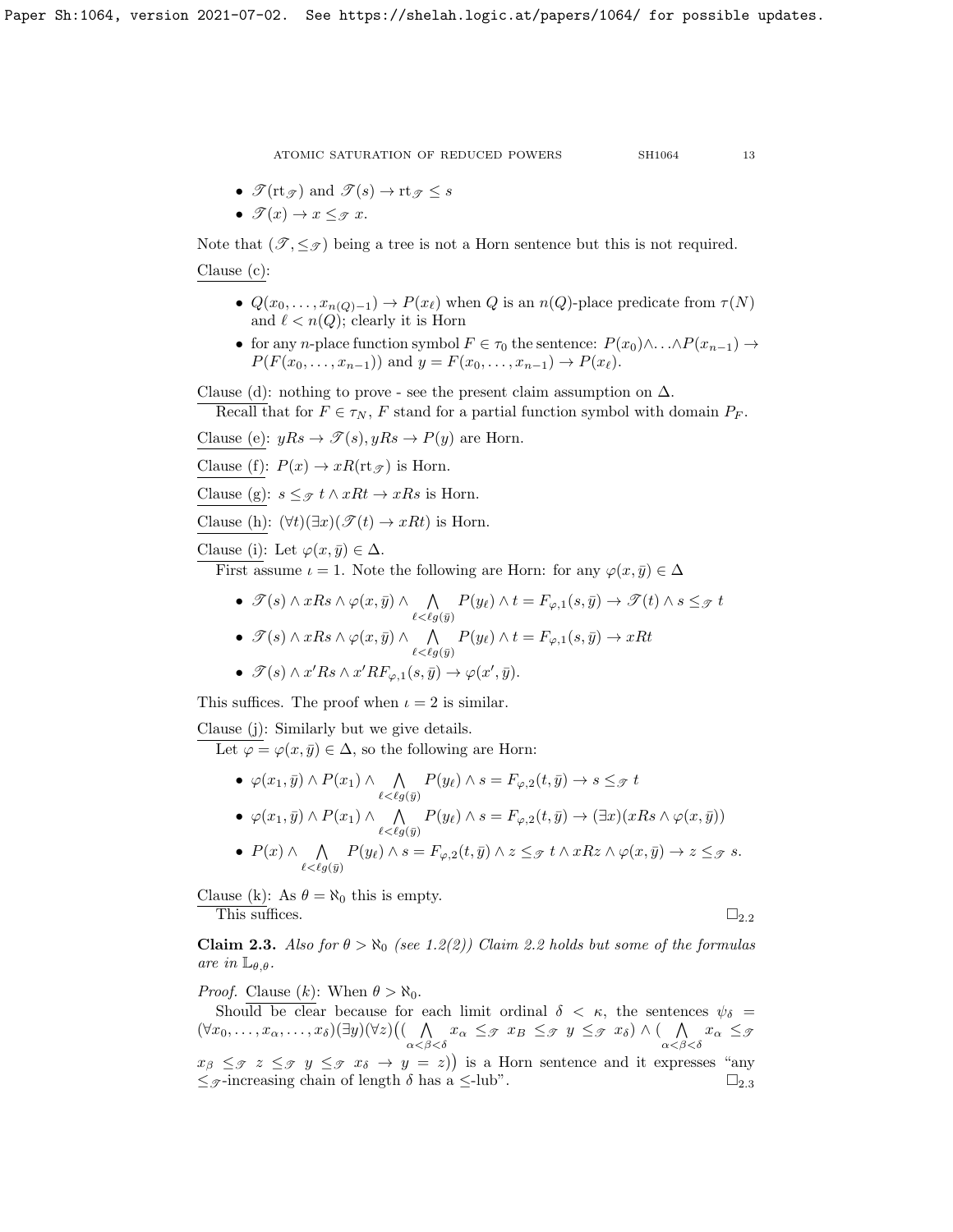# <span id="page-13-1"></span>Conclusion 2.4. 1) Assume

- $(a)$  D be a filter on I
- (b) N a model,  $\lambda = ||N|| + |\tau_N|$ ,  $\Delta$  the set of atomic formulas (in  $\mathbb{L}(\tau_N)$ )
- (c)  $\mathscr{T} = (\mathscr{T}, \leq_{\mathscr{T}}) := ({}^{\omega >} \lambda, \trianglelefteq)^I / D$
- (d)  $\kappa = \mathfrak{p}_{\mathcal{T}}^* = \min\{\mathfrak{t}_{\mathcal{T}}, \mathfrak{p}_{\theta}(\mathcal{T}_1)\}$  see Definition [1.1\(](#page-7-3)6).

Then the reduced power  $N^{I}/D$  is  $(\kappa, 1, \Delta)$ -saturated.  $2) Assume<sup>5</sup>$  $2) Assume<sup>5</sup>$  $2) Assume<sup>5</sup>$ 

- (a) D is a  $\theta$ -complete filter on  $I, \theta = \text{cf}(\theta) > \aleph_0$
- (b) N is  $(\theta, \Delta)$ -saturated,  $\Delta$  a set of atomic formulas
- (c)  $\mathscr{T}_1 := {\binom{\theta > \lambda, \trianglelefteq}}^I/D$
- (d)  $\kappa = \min\{\mathfrak{t}_{\mathscr{T}_1}, \mathfrak{p}_{\theta}(\mathscr{T}_1)\}\$

Then  $N^I/D$  is  $(\kappa, \theta, 1, \Delta)$ -saturated. 3) We can above replace  $N^{I}/D$  by  $N^{B}/D$  where D is a filter on the complete

Boolean algebra  $\mathfrak{B}$  which has  $( $\theta$ )-distributivity when  $\theta > \aleph_0$ .$ 

*Proof.* 1) Let  $\theta = \aleph_0$  and  $\mathbf{r}_0 = (M_0, \Delta)$  be  $\mathbf{r}_{N,\Delta}^{\theta}$  from [1.5,](#page-8-2) so  $\theta_{\mathbf{r}_0} = \theta$ . By Claim [1.5,](#page-8-2)  $M_0$  is an RSP hence by Claim [2.2](#page-11-2) also  $M = M_0^I/D$  is an RSP. Now apply the Main Claim [1.7\(](#page-9-0)1).

2) Similarly using [1.7\(](#page-9-0)2).

3) Similarly.  $\Box_{2.4}$  $\Box_{2.4}$  $\Box_{2.4}$ 

Remark 2.5. 1) No harm in assuming  $\Delta = \{Q(\bar{y}) : Q$  a predicate. Note that allowing bigger  $\Delta$  is problematic except in trivial cases ( $\varphi$  and  $\neg \varphi$  are equivalent to Horn formulas), see proof of clauses (i),(j) of Definition [1.2.](#page-7-1)

2) Using  $2.4(1)$  above, if D is an ultrafilter, not surprisingly we get [\[She90,](#page-37-1) Ch.VI,2.6], i.e. the theory of dense linear orders is  $\leq$ -maximal (well, using the translation from dense linear orders to trees in  $2.1(2)$  equivalently [\[She90,](#page-37-1) Ch.VI,2.7]). The new point here is that [2.4](#page-13-1) does this also for reduced powers, i.e. for D a filter.

3) So a natural question is: can we replace the strict property by  $SOP<sub>2</sub>$ ? We shall show that for reduced power we have also non-peculiar cuts, see  $\S4$ .

4) Why is the reduced power of a tree not necessarily a tree? Let M be the tree  $({}^{\omega\geq}\omega,\triangleleft)$ . Let  $\eta_1\triangleleft\eta_2\triangleleft\eta_3\in{}^{\omega\geq}\omega$  and let  $A_1,A_2\in D^+$  be disjoint and define  $f_{\ell} : I \to \omega > \omega$  for  $\ell = 1, 2, 3$  by:

- $f_3(s) = \eta_3$  for  $s \in I$
- $f_2(s)$  is  $\eta_2$  if  $s \in A_2$  and  $\eta_0$  otherwise
- $f_1(s)$  is  $\eta_2$  if  $s \in A_1$  and  $\eta_0$  otherwise.

Clearly if  $N = M^{I}/D$  then in N we have:

- $f_1/D \triangleleft f_3/D$
- $f_2/D \triangleleft f_3/D$
- $\bullet \ \neg (f_1/D \triangleleft f_2/D)$
- $\bullet \ \neg (f_2/D \triangleleft f_1/D)$
- $\neg(f_1/D = f_2/D).$

<span id="page-13-0"></span><sup>&</sup>lt;sup>5</sup>Note that  $\kappa$  here may be bigger than in part (1)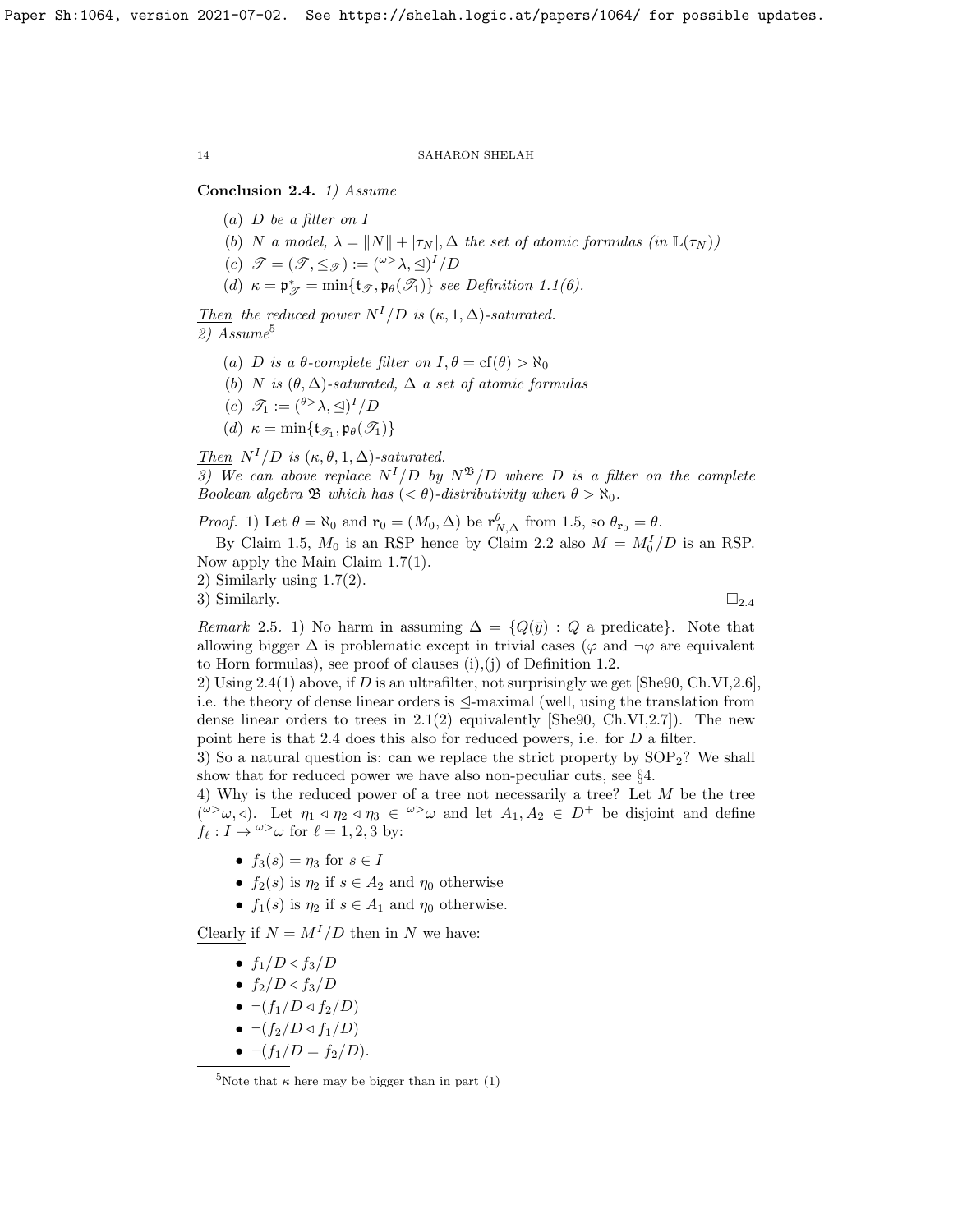<span id="page-14-0"></span>**Conclusion 2.6.**  $N^I/D$  is  $(\kappa, 1, \Delta_1)$ -saturated and  $\kappa \geq \theta$  when:

- (\*) (a) D is a  $\theta$ -complete filter on I
	- (b)  $\Delta \subseteq {\varphi : \varphi(x, \bar{y}) \in \mathbb{L}_{\theta, \theta}(\tau_N) \text{ is atomic (hence } \in \mathbb{L}(\tau_N)) }$
	- (c)  $\Delta_1 = c\ell_{\leq \theta}(\Delta) =$  the closure of  $\Delta$  under conjunction of  $\leq \theta$  formulas
	- (d) N is  $(\theta, \Delta)$ -saturated, i.e. if  $p(x) \subseteq \Delta(N) = \{\varphi(x, \bar{a}) : \varphi(x, \bar{y}) \in$  $\Delta, \bar{a} \in {}^{\lg(\bar{y})}M$  has cardinality  $\lt \theta$  and is finitely satisfiable in N then p is realized in N

(e) 
$$
\kappa = \min{\{ \mathfrak{p}_{\mathscr{T}}, \mathfrak{t}_{\theta}(\mathscr{T}) \}} \text{ where } \mathscr{T} = \binom{\theta > \lambda, \leq 1}{D} \text{ and } \lambda = \frac{\theta > (\|N\| + |\Delta|)}{D}.
$$

*Proof.* Let  $\mathbf{r} = \mathbf{r}_{N,\Delta_1}^{\theta}$  recalling Definition [1.5](#page-8-2) and  $M_0 = M_{\mathbf{r}}$ . Now apply [1.7\(](#page-9-0)2) noting that:

(∗)<sup>1</sup>  $N_1 = N_0^I/D$  satisfies: every set of  $\lt \theta$  formulas from  $\Delta(N)$  which is finitely satisfiable in  $N_1$  is realized in  $N_1$ .

[Why? Let  $\langle \varphi_\alpha(x, f_{\alpha,0}/D, \ldots, f_{\alpha,n(\alpha)-1}/D) : \alpha < \alpha_* \rangle$  be finitely satisfiable in  $N_1$  and  $\alpha_* < \theta, \alpha < \alpha_* \Rightarrow \varphi_\alpha \in \Delta$ . For every finite  $u \subseteq \alpha_*$  we have  $N_1 \models$  $(\exists x)(\bigwedge_{\alpha\in u}\varphi_\alpha(x,f_{\alpha,0}/D,\ldots,f_{\alpha,n(\alpha)-1}/D)\big)$  hence the set

$$
I_u := \{ s \in I : N_1 \models (\exists x) \bigwedge_{\alpha \in u} \varphi_\alpha(x, f_{\alpha,0}(s), \dots, f_{\alpha,n(\alpha)-1}(s)) \}
$$

belongs to D. But D is  $\theta$ -complete, hence  $I_* = \bigcap \{I_u : u \subseteq \alpha_* \text{ is finite}\}\$ belongs to D. Now for each  $s \in I_*$ , the set  $p_s := \{ \varphi_\alpha(x, f_{\alpha,0}(s), \ldots, f_{\alpha,n(\alpha)-1}(s)) : \alpha < \alpha_* \}$ is finitely satisfiable in N, hence is realized by some  $a_s \in N$ . Let  $g \in {}^I N$  be such that  $s \in I_* \Rightarrow g(s) = a_s$ ; clearly  $g/D$  realizes p, so we are done.]

Similarly

(\*)<sub>2</sub> in  $\mathscr{T} = \binom{\theta > \lambda}{\lambda} \leq 1^I/D$  we have

- (a) every increasing sequence of length  $\lt \theta$  has an upper bound
- (b) any increasing sequence of length  $\lt \theta$  with an upper bound has a lub
- (c) there is no infinite decreasing sequence so  $(\kappa_1, \kappa_2) \in \mathscr{C}(\mathscr{T}) \Rightarrow \kappa_2 = 1$ .

[Why? For clause (a) note that  $(\forall x_0, \ldots, x_\alpha, \ldots)_{\alpha < \delta} (\exists y) (\bigwedge x_\alpha \leq_{\mathcal{F}} x_\beta \rightarrow$  $\alpha<\beta<\delta$  $\wedge$  $\bigwedge_{\alpha<\delta} x_{\alpha} \leq_{\mathcal{F}} y$  is a Horn sentence. For clause (b) see [2.3,](#page-12-0) i.e. proof of clause (k) in [2.3.](#page-12-0)]

$$
(*)_3 \ M_1 = M_{\mathbf{r}}^I/D \text{ is a } \theta - RSP.
$$

[Why? See above recalling [2.2,](#page-11-2) [2.3.](#page-12-0)]

(\*)<sub>4</sub> if  $\theta \ge \aleph_1$  then **r** satisfies  $(k)^+$  from [1.7\(](#page-9-0)3).

[Why? Easily as D is a  $\aleph_1$ -complete ultrafilter.] So we are done by [1.7\(](#page-9-0)3).  $\Box_{2.6}$  $\Box_{2.6}$  $\Box_{2.6}$ 

It is natural to wonder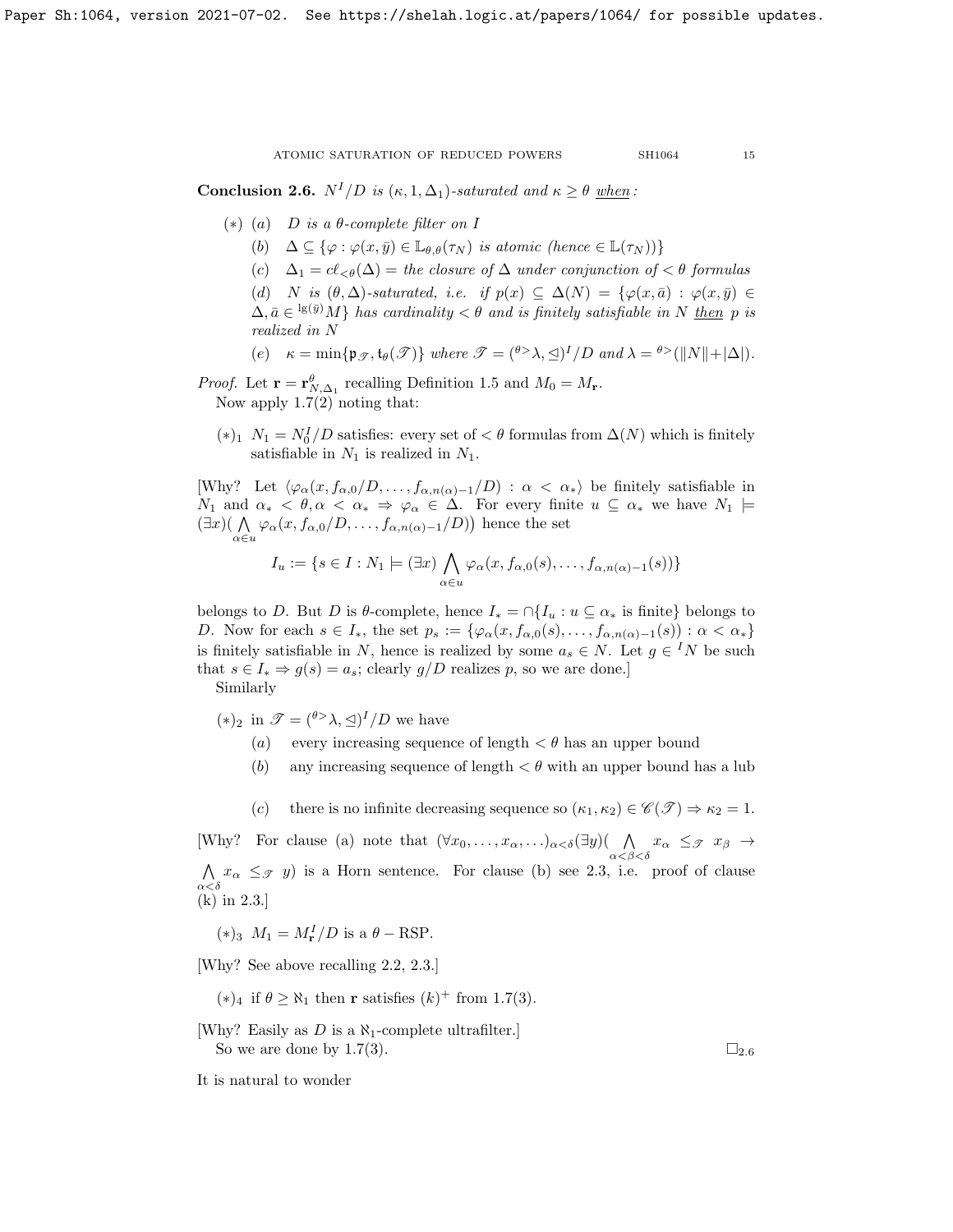<span id="page-15-1"></span>Question 2.7. Assume  $\lambda \geq \theta = \text{cf}(\theta) > \aleph_0$ .

1) Is there a  $\theta$ -complete  $(\lambda, \theta)$ -regular ultrafilter D on  $\lambda$  such that  $\lambda < \mathfrak{t}((\theta > \theta, \leq$  $)^{\lambda}/D$ ?

2) Similarly for filters.

3) Use  $\leq_{\mathscr{T}} = \leq$  or  $\leq_{\mathscr{T}} = \triangleleft?$ 

4) If  $\lambda = \lambda^{<\theta}, D$  a fine normal ultrafilter on  $I = [\lambda]^{<\theta}$ , we get  $\lambda \leq \mathfrak{t}^{(\theta > \theta, \Delta)} / D$ .

Remark 2.8. Now [\[MS16c,](#page-37-5) §5] answers [2.7\(](#page-15-1)1) positively for  $\theta$  a supercompact cardinal.

<span id="page-15-3"></span>Conclusion 2.9. Let  $\mathfrak B$  be a complete Boolean algebra and D a filter on  $\mathfrak B$ . 1) For every model N, letting  $\lambda = ||N|| + |\tau_N|$ , we have  $N^{\mathfrak{B}}/D$  is  $(\mu^+, \text{atomic})$ saturated if  $\mu^+ \leq \min{\{p((\omega^>\lambda,\triangleleft)^{\mathfrak{B}}/D)\}, \mathfrak{t}((\omega^>\lambda,\triangleleft)^{\mathfrak{B}}/D)\}}.$ 2) Assume  $\mathfrak{B}$  is  $( $\theta$ )-distributive$ 

(e.g. for some dense  $Y \subseteq \mathfrak{B}^+$ , for every decreasing sequence<sup>[6](#page-15-2)</sup> in  $\mathfrak{B}$  of elements from Y of length  $\lt \theta$  has a positive lower bound), and D is a  $\theta$ -complete filter on  $\mathfrak{B}$ . If N is  $(\mu^+, \text{ atomic})$ -saturated then  $N^{\mathfrak{B}}/D$  is  $\mathfrak{t}((^{\theta >}\lambda, \trianglelefteq)^{\mathfrak{B}}/D)$ -atomic saturated.

*Proof.* As, e.g. in [2.6](#page-14-0) above or [2.13](#page-16-0) below.  $\square_{2.9}$  $\square_{2.9}$  $\square_{2.9}$ 

<span id="page-15-0"></span>Conclusion 2.10. Assume  $(T, \varphi(\bar{x}, \bar{y}))$  has SOP<sub>3</sub>. Then, recalling [0.15,](#page-6-2) T is  $\exists_{\lambda}^{rp}$ -maximal for every  $\lambda$  and even  $(T, {\varphi(\bar{x}, \bar{y})})$  is.

*Proof.* Should be clear.  $\Box_{2,10}$  $\Box_{2,10}$  $\Box_{2,10}$ 

∗ ∗ ∗

On the connection to Peano arithmetic and to Pabion [\[Pab82\]](#page-37-20), see Malliaris-Shelah [\[MS17a\]](#page-37-9). We repeat some results of [\[MS17b\]](#page-37-17) in the present context; but first recalling:

Definition 2.11. 1) PA, Peano arithmetic, is the f.o. theory consisting of:

(a) the obvious axioms on  $0, 1, x \leq y, x + y, xy$ 

(b) all the cases of the induction scheme, i.e. for every f.o.  $\varphi$ :

"if  $\{x : \varphi(x, \bar{y})\}$  is not empty then is has a first member",

2) BPA, the bounded Peano arithmetic, is defined similalry, but in clause (b), the formulas  $\varphi$  is bounded, i.e. all the quantifications inside it are of the form  $(\forall x < y)$ or  $(\exists x < y)$ .

**Definition 2.12.** 1)  $N \models$  BPA is boundedly  $\kappa$ -saturated up to  $(c_1, c_2)$  where  $c_1, c_2 \in N$  when: if  $p(x) \cup \{x < c_1\}$  is a type in  $N$  (= finitely satisfiable) of cardinality  $\lt \kappa$  consisting of bounded formulas but with parameters  $\leq c_2$ , then  $p(x) \cup \{x < c_1\}$  is realized in N.

2) If above  $c_1 = c = c_2$  we may write c instead of  $(c_1, c_2)$ . We say N is strongly boundedly  $\kappa$ -saturated up to c when it holds for  $(c, c_2), c_2 = \infty$ , i.e. we do not bound the parameters.

3) Omitting "up to c" in part (3) means for every  $c \in N$ .

<span id="page-15-2"></span><sup>6</sup> can weaken the demand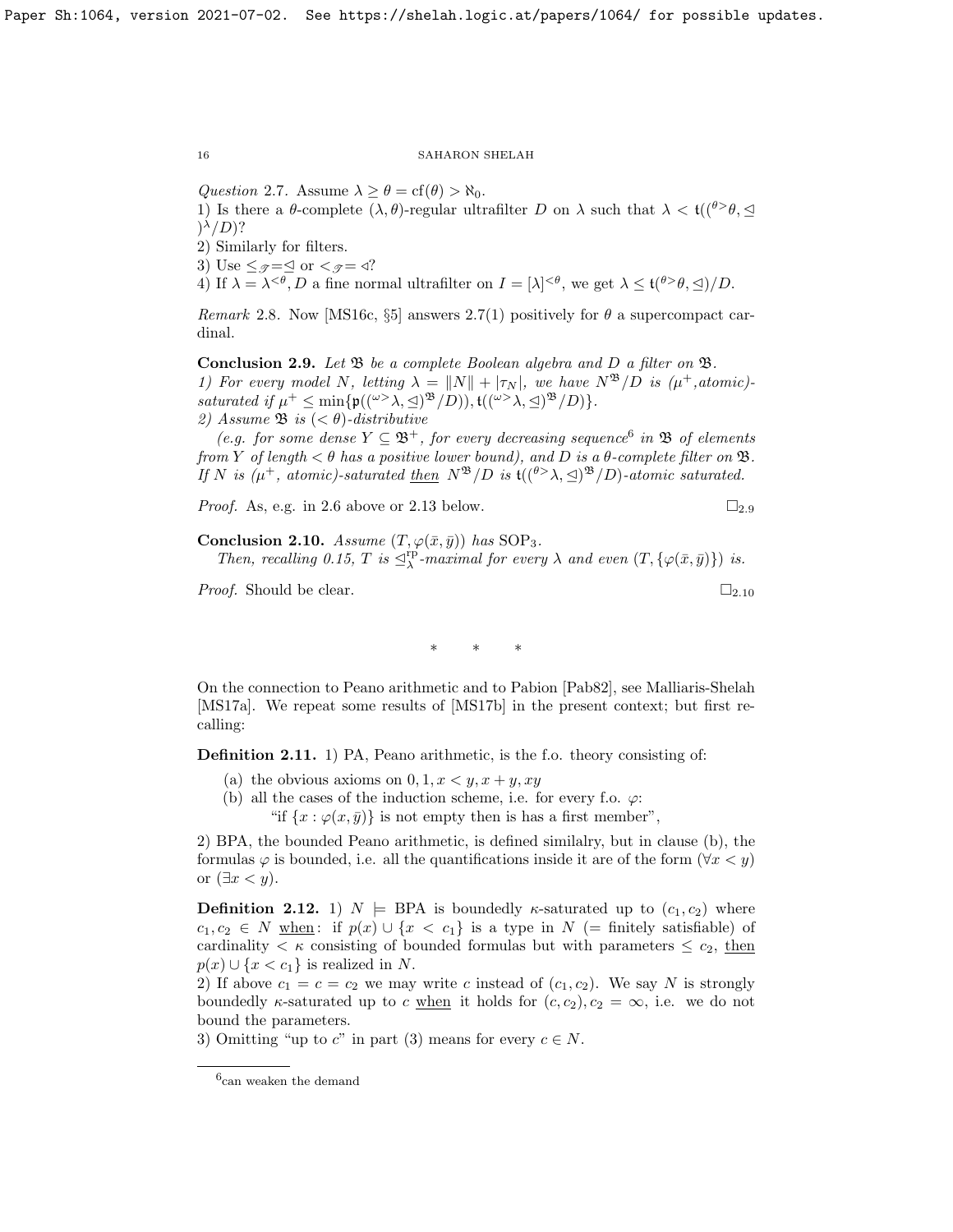<span id="page-16-0"></span>Conclusion 2.13. Assume N be a model of BPA.

1) Assume  $a_* \in N$  is non-standard and the power in the N-sense  $c^{a_*}$  exists for every  $c \in N$ .

For any uncountable cardinal  $\kappa$  the following conditions are equivalent:

- (a) N is boundedly  $\kappa$ -saturated up to c for any  $c \in N$
- (b) if  $(C_1, C_2)$  is a cut of N of cofinality  $(\kappa_1, \kappa_2)$  and  $\kappa_1, \kappa_2$  are infinite (so  $C_1, C_2 \neq 0$ ) then  $\kappa_1 + \kappa_2 \geq \kappa$ .
- (c) like clause (b) but  $\kappa_1 = \kappa_2$ , that is restricting ourselves to symmetirc cuts.

2) We can weaken the assumption of part (1) by fixing c, as well as  $N, a_*$ . That is, assume  $N \models "n \lt a_*$  and  $c_n = c^{(a_*)^n}$  exist" for every standard n from N. For every uncountable cardinal  $\kappa$  the following are equivalent:

- (a)' N is boundedly  $\kappa$ -saturated up to  $c_n$  for each n
- (b)' if  $(C_1, C_2)$  is a cut of N of cofinality  $(\kappa_1, \kappa_2)$  with  $\kappa_1, \kappa_1$  infinite such that  $c_n \in C_2$  for some n then  $\kappa_1 + \kappa_2 \geq \kappa$
- (c)' like clause (b)' but  $\kappa_1 = \kappa_2$ .

3) Moreover we can add in part (2):

(c) N is strongly boundedly  $\kappa$ -saturated up to c.

Proof. 1) By (2). 2)  $(a)' \Rightarrow (b)'$ Trivial.

 $(b)' \Rightarrow (a)';$ 

Without loss of enerality c is not standard (in N) and  $n = 0$ . Let  $N^+ = (N, c, a_*)$ and  $\tau^+ = \tau(N^+) = \tau(N) \cup \{c, a_*\}$  and  $\Delta = \{\varphi(x, \bar{y}) \wedge x < c \wedge \bigwedge y_\ell < c : \varphi(x, \bar{y}) \in$ 

 $\mathbb{L}(\tau_N)$  is a bounded formula}. We define **r** naturally - the tree of sequences of length  $a^* < a^*$  of members of  $\Delta(N_{\leq c})$  possibly non-standard but of length  $a^*$ . Now apply [1.7.](#page-9-0)

 $(b)' \Rightarrow (c)';$ Obvious.  $(c)' \Rightarrow (b)'$ ; By [\[MS16b\]](#page-37-4).

3) We just repeat the proof of [1.7](#page-9-0) or see [2.16](#page-16-1) below.  $\square_{2.13}$  $\square_{2.13}$  $\square_{2.13}$ 

Question 2.14. Is  $a_*$  necessary in [2.13\(](#page-16-0)1)? We conjecture that yes.

A partial answer:

**Fact 2.15.** If N is a model of PA, then N is  $\kappa$ -saturated iff cf( $|N|, \langle N \rangle \ge \kappa$  and N is boundedly  $\kappa$ -saturated.

<span id="page-16-1"></span>Claim 2.16. If  $(A)$  then  $(B)$  where:

- (A) (a)  $\mathbf{r}_{\alpha}$  is an RSP for  $\alpha < \delta$ 
	- (b)  $\Delta_{\mathbf{r}_{\alpha}} = \Delta$  is a set of quantifier free formulas
	- (c)  $\mathscr{T}_{\mathbf{r}_{\alpha}} = \mathscr{T}_{\mathbf{r}_{0}}$  and  $N_{\mathbf{r}_{\alpha}}$  is increasing with  $\alpha$
	- (d)  $Q \in \tau(N_{\mathbf{r}_{\alpha}})$  and  $Q^{N_{\mathbf{r}_{\alpha}}} = Q^{N_{r_0}}$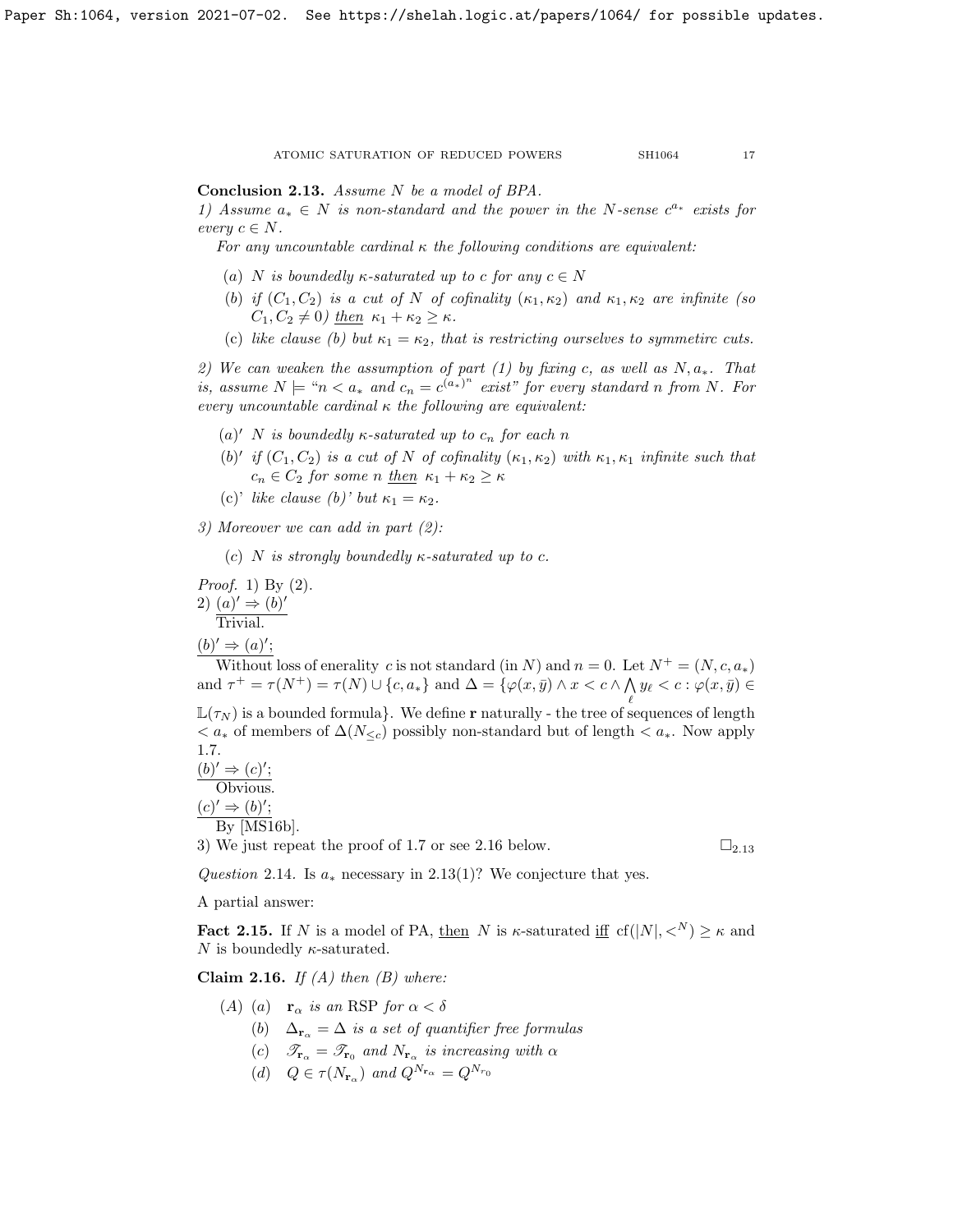\n- (e) if 
$$
\varphi(x,\bar{y}) \in \Delta_{\mathbf{r}_{\alpha}}
$$
 and  $\bar{b} \in {}^{\ell g(\bar{y})}(N_{\mathbf{r}_{\alpha}})$  then  $\varphi(N_{\mathbf{r}_{\alpha}},\bar{b}) \subseteq Q^{N_{\mathbf{r}_{\alpha}}}$
\n- (f)  $\kappa = \min\{\mathfrak{p}_{\alpha}(\mathscr{T}_{\mathbf{r}_{0}}), \mathfrak{t}(\mathscr{T}_{\mathbf{r}_{0}})\}$
\n- (B) the model  $\cup \{N_{\mathbf{r}_{\alpha}} : \alpha < \delta\}$  is  $(\kappa, 1, \Delta)$ -saturated.
\n- Proof. As in 1.7.  $\Box_{2.16}$
\n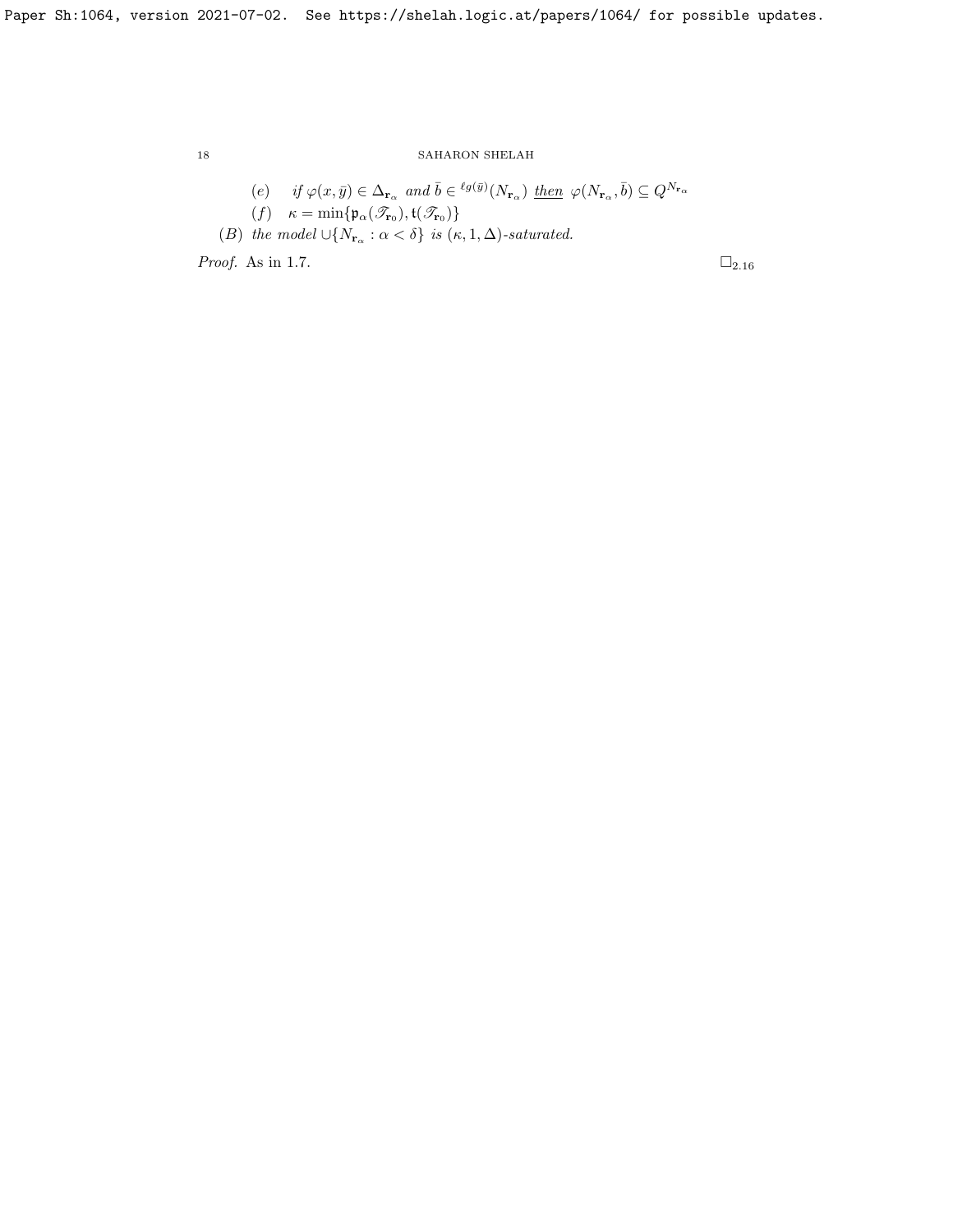<span id="page-18-0"></span>§ 3. Criterion for atomic saturation of reduced powers

Malliaris-Shelah [\[MS16b\]](#page-37-4) have dealt with such problems for ultrafilters (on sets). The main case here is  $\theta = \aleph_0$ .

<span id="page-18-2"></span>**Definition 3.1.** Assume D is a filter on the complete Boolean algebra  $\mathfrak{B}, T$  and  $\mathbb{L}_{\theta,\theta}(\tau)$ -theory,  $\Delta \subseteq \mathbb{L}(\tau)$  and  $\mu \geq |\Delta|$ . We say D is a  $(\mu,\theta,\varepsilon],\Delta,T$ -moral filter on **B** (writing  $\varepsilon$  instead  $\varepsilon$ ! means for every  $\varepsilon' < 1+\varepsilon$ ; if  $\mathfrak{B} = \mathscr{P}(\lambda)$  we may say good instead of moral): when for every  $D - (\mu, \theta, \varepsilon, \Delta, T)$ -problem there is a  $D - (\mu, \theta)$ -solution where:

- (a)  $\bar{a}$  is a  $D (\mu, \theta, \varepsilon!, \Delta, T)$ -(moral)-problem when:
	- $(\alpha) \ \bar{\mathbf{a}} = \langle \mathbf{a}_u : u \in [\mu]^{<\theta} \rangle$
	- $(\beta)$   $\mathbf{a}_u \in D$  (hence  $\in \mathfrak{B}^+$ )
	- ( $\gamma$ ) **a** is  $\subseteq$ -decreasing, that is  $u \subseteq v \in [\mu]^{<\theta} \Rightarrow \mathbf{a}_v \leq \mathbf{a}_u$  and  $\mathbf{a}_\emptyset = 1_\mathfrak{B}$
	- (δ) for some sequence  $\langle \varphi_\alpha(\bar{x}_{[\varepsilon]}, \bar{y}_\alpha) : \alpha < \mu \rangle$  of formulas from  $\Delta$  for every  $\mathbf{a} \in \mathfrak{B}^+$  and  $u \subseteq \mu$  of cardinality  $\lt \theta$  we can find  $M \models T$  and  $\bar{b}_{\alpha} \in {}^{\ell g(\bar{y}_{\alpha})}M$  for  $\alpha \in u$  such that:
		- for every  $v \subseteq u$  we have

$$
\mathbf{a} \leq \mathbf{a}_v \Rightarrow M \models \text{``}(\exists \bar{x}_{[\varepsilon]}) \bigwedge_{\alpha \in v} \varphi_\alpha(\bar{x}_{[\varepsilon]}, \bar{b}_\alpha)\text{''}
$$
  
and  $\mathbf{a} \leq 1 - \mathbf{a}_v \Rightarrow M \models \text{``} \neg (\exists \bar{x}_{[\varepsilon]}) \bigwedge_{\alpha \in v} \varphi_\alpha(\bar{x}_{[\varepsilon]}, \bar{b}_\alpha)\text{''}$ 

- (b)  $\bar{\mathbf{b}}$  is a  $D-(\mu,\theta)$ -(moral)-solution of the  $D-(\mu,\theta,\varepsilon,\Delta,T)$ -(moral)-problem  $\bar{a}$  when:
	- ( $\alpha$ )  $\bar{\mathbf{b}} = \langle \mathbf{b}_u : u \in [\mu]^{<\theta} \rangle$
	- $(\beta)$  **b**<sub>u</sub>  $\in$  *D* and **b**<sub>0</sub>  $= 1_{\mathfrak{B}}$
	- $(\gamma)$   $\mathbf{b}_u \leq \mathbf{a}_u$
	- (δ) **b** is multiplicative, i.e.  $\bar{\mathbf{b}}_u = \cap \{ \mathbf{b}_{\{\alpha\}} : \alpha \in u \}$  and  $\mathbf{b}_{\emptyset} = 1_{\mathfrak{B}}$ .

Remark 3.2. 1) The  $\theta$  here means "a type is  $( $\theta$ )-satisfiable".$ 2) The use of " $\varepsilon$ !" is to conform with Definition [0.11.](#page-4-0)

Recall (from [0.11\)](#page-4-0)

<span id="page-18-3"></span>**Definition 3.3.** 1) Let  $\tau$  be a vocabulary and  $\Delta \subseteq {\varphi \in \mathbb{L}(\tau) : \varphi = \varphi(\bar{x}, \bar{y})}$  but  $\varphi(\bar{x}, \bar{y}) \in \Delta$  means we can add to  $\bar{x}$  dummy variables. Let  $\lambda > \theta$  (dull otherwise).

A  $\tau$ -model M is  $(\lambda, \theta, \varepsilon!, \Delta)$ -saturated when: if  $p \subseteq {\{\varphi(\bar{x}_{[\varepsilon]}, \bar{a}) : \varphi(\bar{x}_{[\varepsilon]}, \bar{y}) \in \Pi\}}$  $\Delta, \bar{a} \in {^{\ell g(\bar{y})}}M$  has cardinality  $\langle \lambda \rangle$  and is  $(\langle \theta \rangle)$  satisfiable in M then p is realized in M.

<span id="page-18-1"></span>Claim 3.4. 1) For a  $(\mu, \theta)$ -regular  $\theta$ -complete ultrafilter D on a set I and  $\theta$ saturated or just  $(\theta, \aleph_0, \epsilon], \triangle)$ -saturated model M, a cardinal  $\mu$  and  $\Delta = \mathbb{L}_{\theta,\theta}(\tau_M)$ , the following conditions are equivalent:

- (a) D is  $(\mu, \theta, \varepsilon], \Delta, T$ -moral ultrafilter on the Boolean algebra  $\mathscr{P}(I)$
- (b) if  $M \in \text{Mod}_T$  then  $M^I/D$  is  $(\mu, \theta, \varepsilon, \Delta)$ -saturated.

2) Similarly for D a ultrafilter on  $a \leq \theta$ -distributive (see [0.12\(](#page-5-0)8)) complete Boolean algebra B.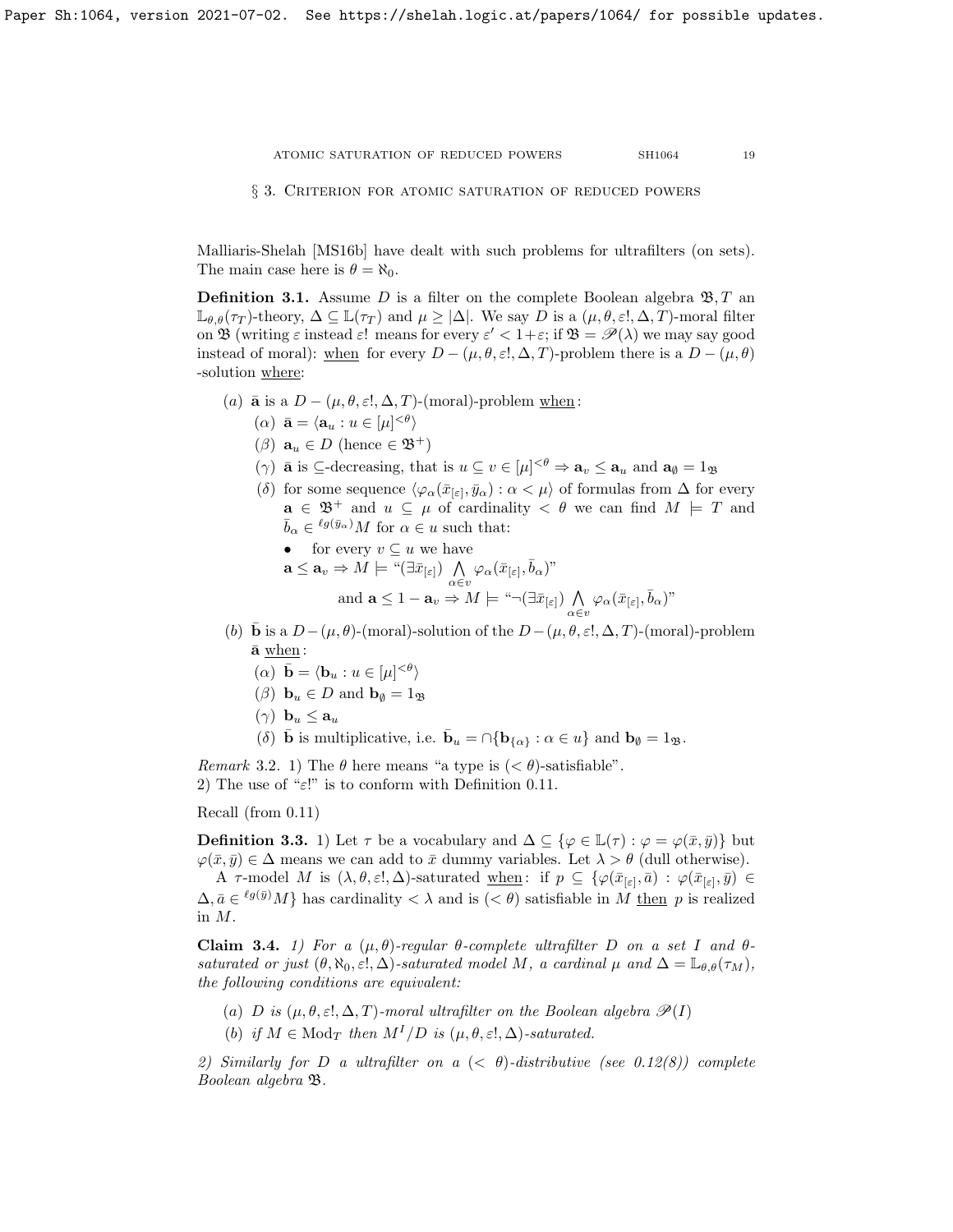*Proof.* Similar to [3.5,](#page-19-0) it actually follows from it because as  $D$  is an ultrafilter, we can start with  $M \models T$ , expand it to  $M^+$  by adding a predicate to any definable relation and apply [3.5](#page-19-0) to  $T^+ = \text{Th}(M^+).$   $\Box_{3.4}$  $\Box_{3.4}$  $\Box_{3.4}$ 

<span id="page-19-0"></span>Claim 3.5. 1) If (A) then  $(B) \Leftrightarrow (C)$  where:

- $(A)$   $(a)$   $\mathfrak{B} = \mathscr{P}(I)$ 
	- (b) D is a  $\theta$ -complete  $(\mu, \theta)$ -regular filter on  $\mathfrak B$
	- (c)  $\theta > \varepsilon$  or just  $\mu^+ > \varepsilon$
	- (d) T is an  $\mathbb{L}_{\theta,\theta}(\tau)$ -theory
	- (e)  $\Delta$  is a set of conjunctions of  $\epsilon \theta$  atomic formulas from  $\mathbb{L}_{\theta,\theta}(\tau)$
- (B) D is a  $(\mu, \theta, \varepsilon], \Delta, T$ -moral filter on  $\mathfrak{B}$

(C) if 
$$
M_s
$$
 is a model of T for  $s \in I$  then  $\prod_{s \in I} M_s/D$  is  $(\mu^+, \theta, \varepsilon!, \Delta)$ -saturated.

2) If  $(A)'$  then  $(B)' \Leftrightarrow (C)'$  where:

- (A)' (a)  $\mathfrak{B}$  is a  $( $\theta$ )-distributive (see [0.12\(](#page-5-0)8)) complete Boolean algebra$  $(b) - (e)$  as above (on regularity see Definition [0.13\)](#page-6-0)  $(d)^+$  *T* is a complete  $\mathbb{L}_{\theta,\theta}(\tau)$ -theory
- $(B)'$  as  $(B)$  above
- (C)' (a) if M is a model of T then  $M^{\mathfrak{B}}/D$  is  $(\mu^+, \theta, \varepsilon], \Delta)$ -saturated
	- (b) if  $\mathscr I$  is a maximal antichain of  $\mathfrak B$  and  $\overline{M} = \langle M_b : b \in \mathscr I \rangle$  is a sequence of  $\tau$ -models then  $\overline{M}^{\mathfrak{B}}/D$  is  $(\mu^+,\theta,\varepsilon,\Delta)$ -saturated.

*Proof.* 1) Proving  $(B) \Rightarrow (C)$ : Let  $N = \prod$  $\prod_{s\in I} M_s/D$  let  $\bar{x} = \bar{x}_{[\varepsilon]}, \varphi_\alpha = \varphi_\alpha(\bar{x}, \bar{y}_\alpha)$  and assume that  $p(\bar{x}) = \{\varphi_\alpha(\bar{x}, \bar{b}_\alpha) : \alpha < \alpha_*\}$  is  $( $\theta$ )$ -satisfiable in N and  $|\alpha_*| \leq \mu$ , so without loss of generality  $\alpha_* = \mu$ ; without loss of generality let  $\varphi_\alpha = \varphi_\alpha(\bar{x}, \bar{y}_{\vert \xi_\alpha \vert})$ so  $\bar{b}_{\alpha} \in {}^{\xi_{\alpha}}(\prod)$  $\prod_{s\in I} M_s$ ).

Let 
$$
\bar{b}_{\alpha} = \langle f_{\alpha,\xi}/D : \xi < \xi_{\alpha} \rangle
$$
 where  $f_{\alpha,\xi} \in \prod_{s \in I} M_s$  and for  $s \in I$  let  $\bar{b}_{\alpha,s} = \langle f_{\alpha,\xi}(s) :$ 

 $\xi < \xi_{\alpha}$ ; now for  $u \in [\mu]^{<\theta}$  we let

$$
(*)_0 \mathbf{a}_u := \{ s \in I : M_s \models (\exists \bar{x}) \bigwedge_{\alpha \in u} \varphi(\bar{x}, \bar{b}_{\alpha, s}) \}.
$$

Now

$$
(*)_1 \ \mathbf{\bar{a}} = \langle \mathbf{a}_u : u \in [\mu]^{<\theta} \rangle \text{ is a } D - (\mu, \theta, \varepsilon!, \Delta, T)\text{-problem}.
$$

[Why? We should check Definition [3.1,](#page-18-2) clause (a): now  $(a)(\alpha)$  is trivial; also  $\mathbf{a}_u \subseteq I$ holds by the choice of  $\mathbf{a}_{\alpha}$ . Toward clause  $(a)(\beta)$  fix a set  $u \in [\mu]^{<\theta}$ ; some  $\bar{c} \in {}^{\varepsilon}N$ realizes the type  $p_u(\bar{x}_{\lbrack \varepsilon \rbrack}) = \{ \varphi_\alpha(\bar{x}, \bar{b}_\alpha) : \alpha \in u \}$  in N because  $p(\bar{x})$  is  $( $\theta$ )-satisfiable$ in N, see Definition [3.3,](#page-18-3) so let  $\bar{c} = \langle g_{\zeta}/D : \zeta < \varepsilon \rangle$  for some  $g_{\zeta} \in \prod$  $\prod_{s\in I} M_s$  for  $\zeta < \varepsilon$ and let  $\bar{c}_s = \langle g_{\zeta}(s) : \zeta < \varepsilon \rangle \in \ell(M_s)$ . So  $\mathbf{a}'_{\{\alpha\}} = \{s \in I : M \models \varphi_{\alpha}[\bar{c}_s, \bar{b}_s]\}\$  belong to D because  $N \models \varphi_\alpha[\bar{c}, \bar{b}_\alpha]$  by the definition of N if  $\varphi_\alpha$  is atomic, but recalling D is  $\theta$ -complete also for our  $\varphi_{\alpha}$ , remembering clause (A)(e) of [3.5\(](#page-19-0)1). As D is  $\theta$ complete clearly,  $\mathbf{a}'_u = \bigcap \{\mathbf{a}'_{\{\alpha\}} : \alpha \in u\}$  belongs to D and by our choices,  $\mathbf{a}'_u \leq_{\mathfrak{B}} \mathbf{a}_u$ , hence  $\mathbf{a}_u \in D$  so subclause  $(a)(\beta)$  of Def [3.1](#page-18-2) holds indeed.

By the choice of  $\mathbf{a}_u$ ,  $\bar{\mathbf{a}}$  is  $\subseteq$ -decreasing so subclause  $(a)(\gamma)$  of Def [3.1](#page-18-2) holds.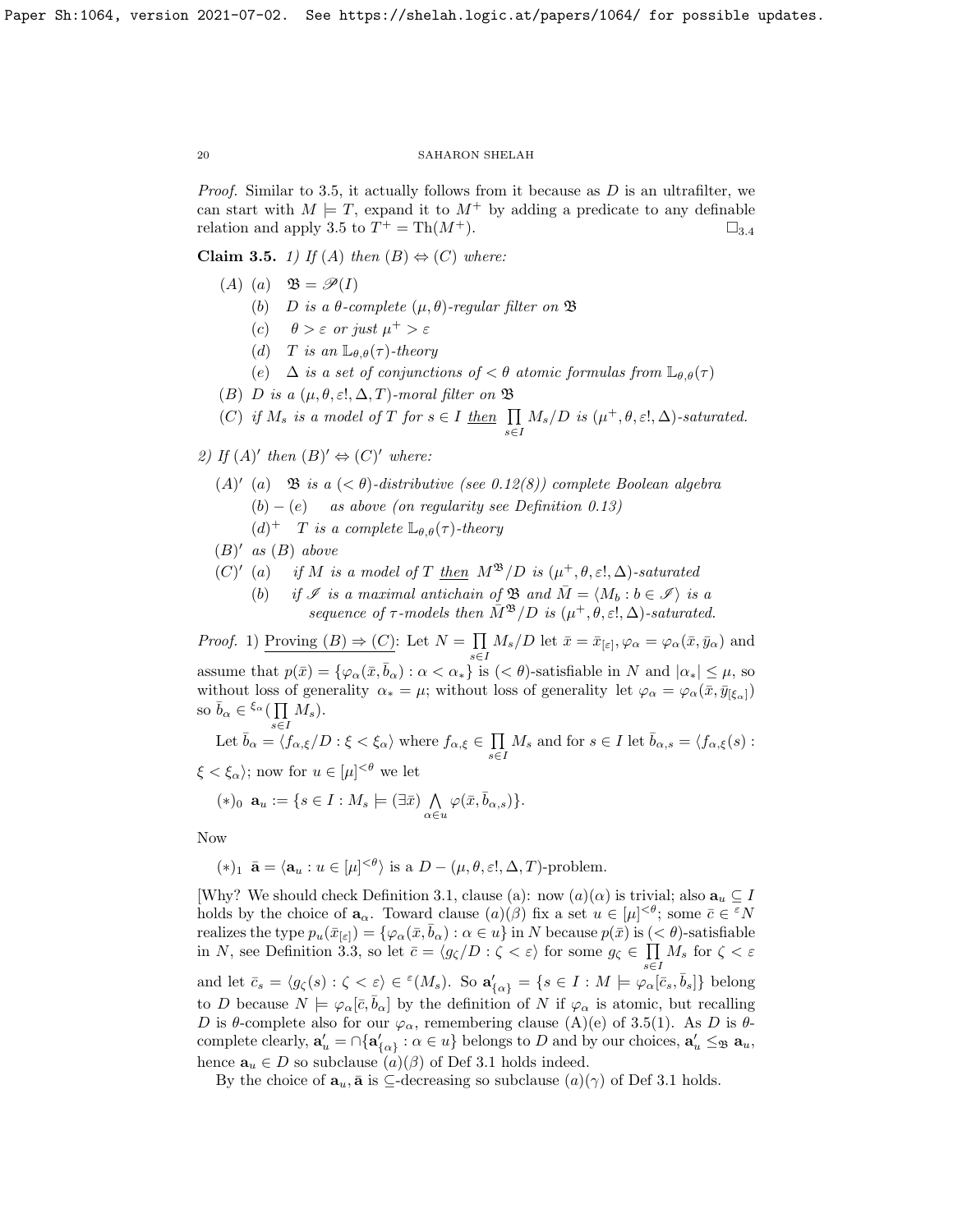Lastly, subclause  $(a)(\delta)$  of Def [3.1](#page-18-2) holds by the definition of  $\mathbf{a}_u$ 's recalling  $p(\bar{x})$ is  $( $\theta$ )-satisfiable (and  $\emptyset \notin D$ ).$ 

(\*)<sub>2</sub> there is **b**, a  $D - (\mu, \theta)$ -solution of **a** in **B**.

[Why? Because we are presently assuming clause  $(B)$  of [3.5](#page-19-0) which says that D is  $(\mu, \theta, \varepsilon!, \Delta, T)$ -good, see Definition [3.1.](#page-18-2)

(\*)<sub>3</sub> without loss of generality  $s \in I \Rightarrow \{\alpha < \mu : s \in \mathbf{b}_{\{\alpha\}}\}\$  has cardinality  $\langle \theta, \xi \rangle$ .

[Why? As D is  $(\mu, \theta)$ -regular.]

Next for  $s \in I$  let  $u_s = \{\alpha < \mu : s \in \mathbf{b}_{\{\alpha\}}\}\$  but **b** is multiplicative (see [3.1\(](#page-18-2)b)( $\delta$ )) so  $\mathbf{b}_{u_s} = \bigcap \{ \mathbf{b}_{\{\alpha\}} : \alpha \in u_s \} = \bigcap \{ \mathbf{b}_{\alpha} : \text{ the ordinal } \alpha \text{ satisfies } s \in \mathbf{b}_{\{\alpha\}} \}$  hence  $s \in \mathbf{b}_{u_s}$ hence (see [3.1\(](#page-18-2)b) recalling that  $|u_{\alpha}| < \theta$  by  $(*)_2$ ) we have  $s \in \mathbf{a}_{u_s}$  hence (by the choice of  $\mathbf{a}_{u_s}$ ) there is  $\bar{a}_s \in {}^{\varepsilon}(M_s)$  realizing  $\{\varphi(\bar{x}_{[\varepsilon]}, \langle f_{\alpha, \varepsilon_{\zeta}}(s) : \zeta \langle \varepsilon \rangle) : \alpha \in u_s\}.$ 

Let  $\bar{a}_s = \langle a_{s,\zeta} : \zeta < \varepsilon \rangle$ . Now for  $\zeta < \varepsilon = \ell g(\bar{x})$  let  $g_{\zeta} \in \prod M_s$  be defined by  $g_{\zeta}(s) = a_{s,\zeta} \in M_s$  and let  $\bar{a} = \langle g_{\zeta}/D : \zeta \langle \varepsilon \rangle$  noting  $g_{\zeta}/\overline{D} \in \prod$  $\prod_{s\in I} M_s/D = N.$ Hence for every  $\alpha < \mu, \{s \in I : M_s \models \varphi_\alpha(\langle g_\zeta(s) : \zeta < \varepsilon \rangle, \bar{b}_{\alpha,s})\} \supseteq {\bf b}_{\{\alpha\}} \in D$  so  $N \models \varphi[\bar{a}, b_{\alpha}].$ 

Hence  $\bar{a}$  realizes  $p(\bar{x})$  in N as promised.

# Proving  $(C) \Rightarrow (B)$ :

To prove clause (B), let  $\bar{\mathbf{a}}$  be a  $D-(\mu, \theta, \varepsilon!, \Delta, T)$ -problem and let  $\bar{\varphi} = \langle \varphi_\alpha(\bar{x}_{[\varepsilon]}, \bar{y}_\alpha) :$  $\alpha < \mu$ ) be a sequence of formulas from  $\Delta$  as in clause  $(a)(\delta)$  of Definition [3.1.](#page-18-2)

As D is  $(\lambda, \theta)$ -regular, we can choose  $\bar{w} = \langle w_s : s \in I \rangle$  a sequence of subsets of  $\mu$  each of cardinality  $\langle \theta \rangle$  such that  $\alpha \langle \mu \rangle \Rightarrow \{ s \in I : \alpha \in w_s \} \in D$ . For  $u \in [\mu]^{< \theta}$ let  $\mathbf{c}_u = \{s \in I : u \subseteq w_s\}$ , so clearly  $\mathbf{c}_u \in D$  and  $\langle \mathbf{c}_u : u \in [\lambda]^{<\theta} \rangle$  is multiplicative.

For each  $s \in I$  applying Definition  $3.1(a)(\delta)$  to  $\mathbf{a} = \{s\}$  and  $u = w_s$  we can find a model  $M_s$  of T and  $\bar{b}_{s,\alpha} \in {}^{\ell g(\bar{y}_\ell)}(M_s)$  for  $\alpha \in w_s$  satisying  $\bullet$  there.

Now choose  $\bar{b}_{s,\alpha}$  also for  $s \in I, \alpha \in \mu \backslash w_s$ , as any sequence of members of  $M_s$ of length  $\ell g(\bar{y}_{\alpha})$ . Now for every  $\alpha < \mu$  and  $j < \ell g(\bar{y}_{\alpha})$  we define  $g_{\alpha,j} \in \prod M_s$  by s∈I

 $g_{\alpha,j}(s) = (\bar{b}_{s,\alpha})_j.$ Hence  $g_{\alpha,\zeta}/D \in \prod$  $\prod_{s\in I} M_s/D = N$  and  $\bar{b}_{\alpha} = \langle g_{\alpha,\zeta}/D : \zeta \langle \lg(g_{\alpha}) \rangle \in {}^{\ell g(\bar{y}_{\alpha})}N$  and

consider the set  $p = {\varphi_\alpha(\bar{x}, \bar{b}_\alpha) : \alpha < \mu}$ . Is p a  $(< \theta)$ -satisfiable type in N? We shall prove that Yes, so let  $u \in [\mu]^{<\theta}$ , then recall  $\mathbf{c}_u = \{s \in I : u \subseteq W_s\} \in D$  and  $s \in \mathbf{c}_u \cap \mathbf{a}_u \Rightarrow \{\varphi_\alpha(\bar{x}_{[\varepsilon]}, \bar{b}_{s,\alpha}) : \alpha \in u\}$  is realized in  $M_s$ , [why? by the choice of  $\langle b_{s,\alpha}^{\dagger} : \alpha \in w_s \rangle.$ 

So let the type  $\{\varphi_\alpha(\bar{x}_{[\varepsilon]}, \bar{b}_{s,\alpha}) : \alpha \in w_s\}$  be realized  $\bar{a}_s = \langle a_{s,\zeta} : \zeta < \varepsilon \rangle$ ; for  $s \in I$  and let  $f_{\alpha,\zeta} \in \prod$  $\prod_{s\in I} M_s$  be  $f_{\alpha,\zeta}(s) = a_{s,j}$ . Easily  $\langle f_{\alpha,j}/D : \zeta < \varepsilon \rangle$  realizes

 $\{\varphi_{\alpha}(\bar{x}_{[\varepsilon]}) : \alpha \in u\}$  because  $\mathbf{a}_u \cap \mathbf{c}_u \in D$ . Hence  $p(\bar{x}_{[\varepsilon]})$  is  $( $\theta$ )-satisfiable indeed.$ 

Next, we apply clause (C) we are assuming hence  $p(\bar{x}_{\lbrack \varepsilon \rbrack})$  is realized in N. So let  $\bar{a} = \langle a_{\zeta} : \zeta < \varepsilon \rangle \in {}^{\varepsilon}N$  realize p and let  $a_{\zeta} = h_{\zeta}/D$  where  $h_{\zeta} \in \prod$  $\prod_{s\in I} M_s$  and lastly let:

$$
\mathbf{b}_u = \{ s \in I : M_s \models \varphi_\alpha [\langle h_\zeta(s) : \zeta < \varepsilon \rangle, \overline{b}_{s,\alpha}] \text{ for every } \alpha \in u \text{ and } s \in \mathbf{c}_u \}.
$$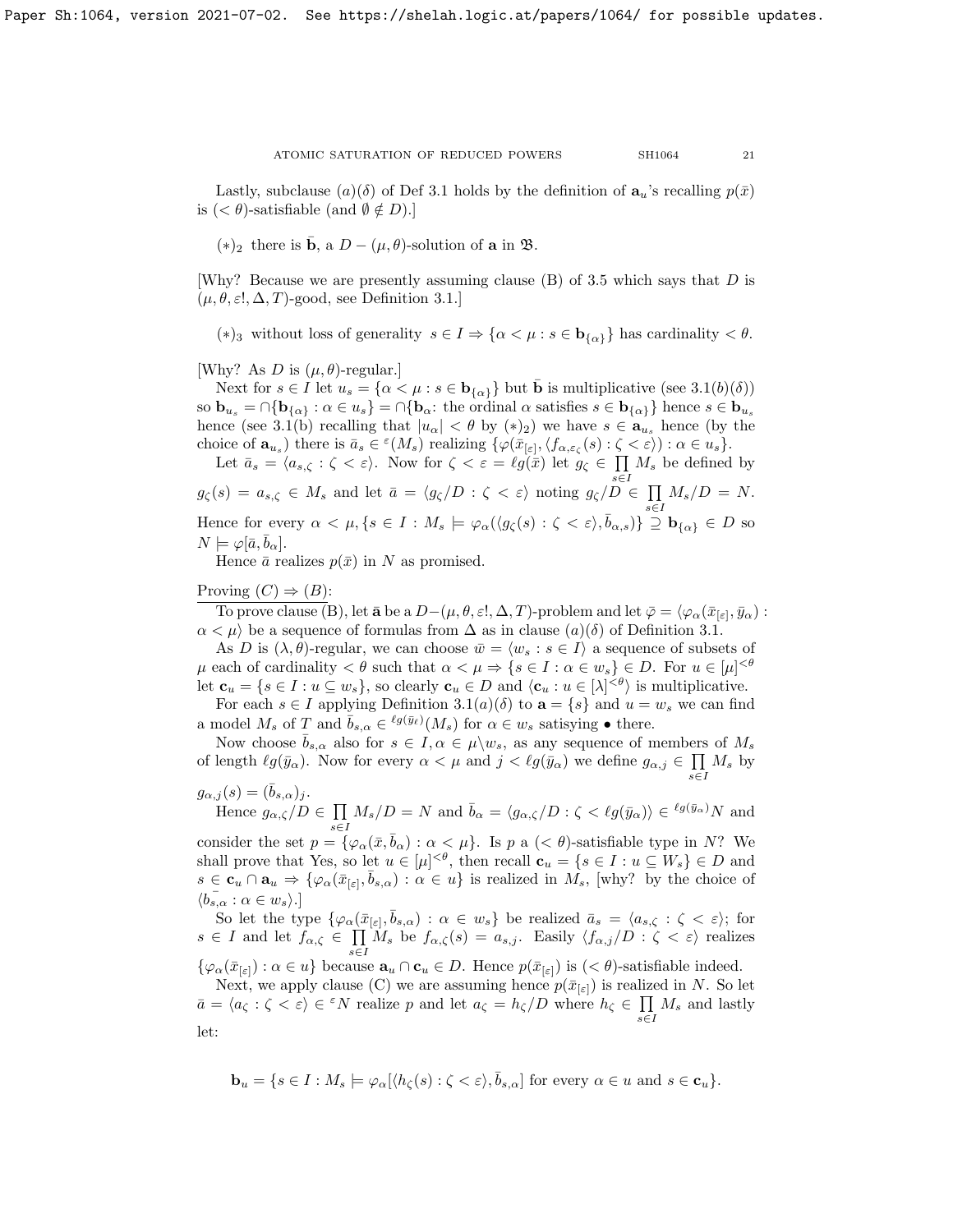Now check that  $\langle \mathbf{b}_u : u \in [\lambda]^{<\theta} \rangle$  is as required, recalling  $\langle \mathbf{c}_u : u \in [\lambda]^{<\theta} \rangle$  is multiplicative. So the desired conclusion of [3.1\(](#page-18-2)B) holds indeed so we are done proving  $(C) \Rightarrow (B)$ .

2) Similarly; e.g. for clause (a) let  $p(\bar{x})$  be as there but

- $f_{\alpha,\xi} \in M^{\mathfrak{B}}$  is supported by the maximal antichain  $\langle \mathbf{c}_{\alpha,\xi,i} : i \langle \alpha, \xi \rangle \rangle$
- (\*)<sub>0</sub>  $\mathbf{a}_u = \sup \{ \mathbf{c} : \text{ we have } \alpha \in u \wedge \xi < \xi_\alpha \Rightarrow (\exists \mathbf{d})(\mathbf{d} \in \text{dom}(f_{\alpha,\xi}) \wedge \mathbf{c} \leq \mathbf{d}) \text{ and }$  $M \models (\exists \bar{x}_{[\varepsilon]}) \; \bigwedge$  $\bigwedge_{\alpha\in u}\varphi(\bar{x}_{[\varepsilon]},\langle f_{\alpha,\xi}(\mathbf{c}) : \xi < \xi_{\alpha} \rangle)\}$
- $(*)_1 \ \bar{\mathbf{a}} = \langle \mathbf{a}_u : u \in [\mu]^{<\theta} \rangle$  is a  $D (\mu, \theta, \varepsilon!, \Delta, T)$ -problem.

[Why? As there.]

 $(*)_2$  let  $\bar{\mathbf{b}}$  be a  $D - (\mu, \theta)$ -solution.

[Why does  $\bar{\mathbf{b}}$  exist? By  $(B)'$  recalling Definition [3.1.](#page-18-2)] Also the rest is as above.  $\Box_{3.5}$  $\Box_{3.5}$  $\Box_{3.5}$ 

Remark 3.6. If  $\mathscr{S} \subseteq [\mu]^{<\theta}$  is cofinal,  $u \in [\mu]^{<\theta} \Rightarrow |\mathscr{P}(u) \cap \mathscr{S}| < \theta_1$  we may consistently replace  $[\mu]^{<\theta}$  by  $\mathscr S$  and  $2^{\theta_1}$  by  $\theta_1$ .

<span id="page-21-0"></span>**Definition 3.7.** 1) A filter D on a complete Boolean algebra  $\mathfrak{B}$  is  $(\mu, \theta)$ -excellent when: if  $\bar{\mathbf{a}} = \langle \mathbf{a}_u : u \in [\mu]^{<\theta} \rangle$  is a sequence of members of  $\mathfrak{B}$ , (yes! not necessarily from D) then we can find **b** which is a multiplicative refinement of  $\bar{a}$  for D, meaning:

- (a)  $\bar{\mathbf{b}} = \langle \mathbf{b}_u : u \in [\mu]^{<\theta} \rangle$
- (b)  $\mathbf{b}_u \leq \mathbf{a}_u$  and  $\mathbf{b}_u = \mathbf{a}_u \mod D$
- (c) if  $\mathbf{a}_{u_1} \cap \mathbf{a}_{u_2} = \mathbf{a}_{u_1 \cap u_2} \mod D$  then  $\mathbf{b}_{u_1} \cap \mathbf{b}_{u_2} = \mathbf{b}_{u_1 \cap u_2}$ .

2) For a Boolean algebra  $\mathfrak B$  and filter D on  $\mathfrak B$  we say  $\bar{\mathfrak a}$  is a  $D - (\mu, \theta)$ -problem (or a  $D-(\mu,\theta)$ -moral problem) when clauses  $(a)(\alpha),(\beta),(\gamma)$  of Definition [3.1](#page-18-2) holds. 3)

A filter D on a complete Boolean algebra  $\mathfrak{B}$  is  $(\mu, \theta)$ -good when every  $D - (\mu, \theta)$ problem has a  $D - (\mu, \theta)$ -solution

<span id="page-21-1"></span>Claim 3.8. 1) Assuming  $(*)$  below, the filter D on I (i.e. on the Boolean algebra  $\mathscr{P}(I)$ ) is  $(\mu, \theta, \varepsilon!, \Delta, T)$ -moral iff the filter  $D_1$  on  $\mathfrak{B}_1$  is  $(\mu, \theta, \varepsilon!, \Delta, T)$ -moral where:

- $(*)$  (a)  $\mathfrak{B}_1$  is a complete Boolean algebra
	- (b) j is a homomorphism from  $\mathscr{P}(I)$  onto  $\mathfrak{B}_1$
	- (c)  $D_0 = \{A \subseteq I : \mathbf{j}(A) = 1_{\mathfrak{B}_1}\}$  is a  $(\mu, \theta)$ -excellent filter on I,
	- (d)  $D_1$  is a filter on  $\mathfrak{B}_1$
	- (e)  $D = \{A \subseteq I : j(A) \in D_1\}$ . is a filter on I

2) We can replace  $\mathscr{P}(I)$  by a complete Boolean algebra  $\mathfrak{B}_2$ .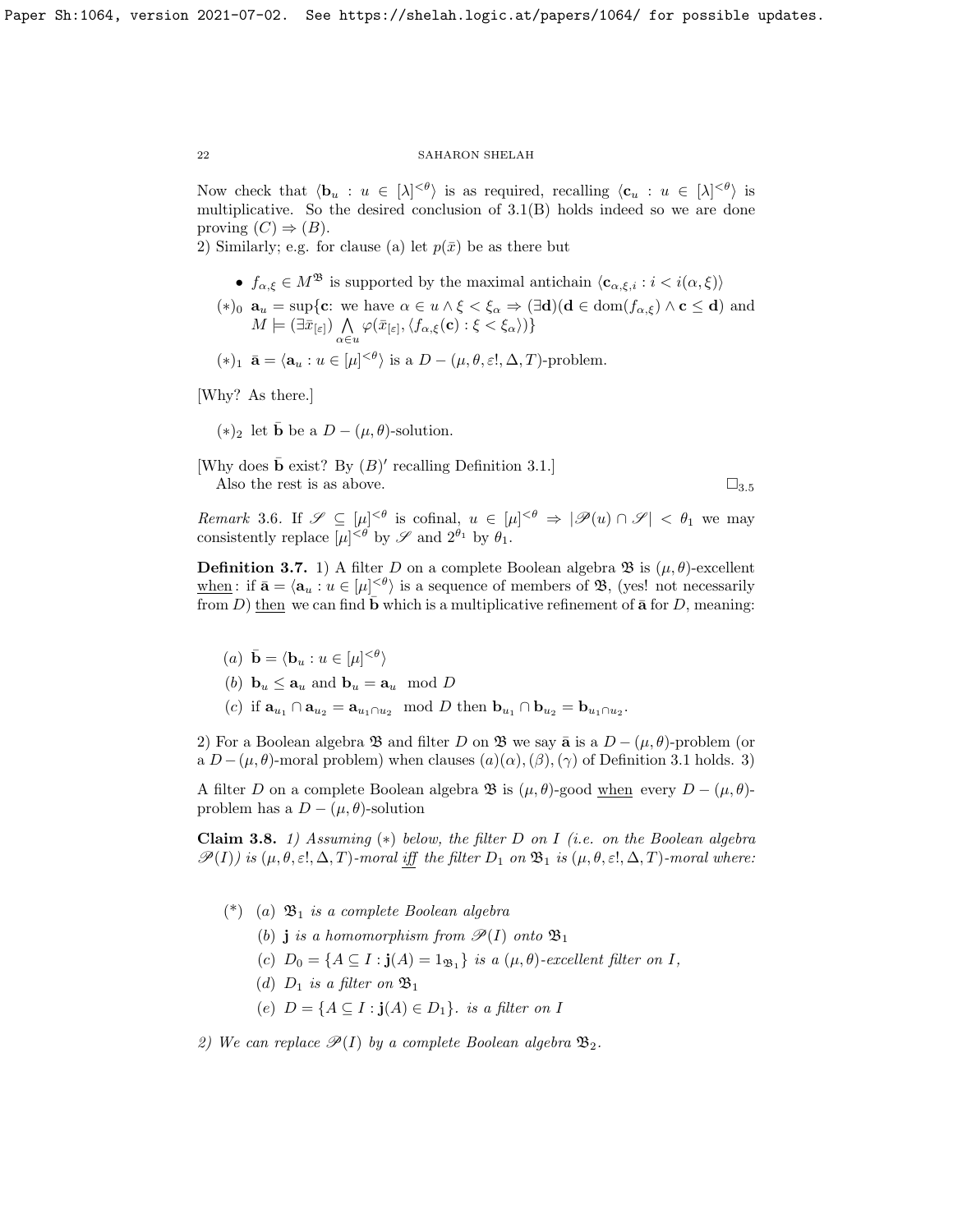Proof. The "if" direction:

We assume  $D_1$  is  $(\mu, \theta, \varepsilon, \Delta, T)$ -moral and should prove it for D. So let  $\overline{A} = \langle A_u :$  $u \in [\mu]^{<\theta}$  be a  $D - (\mu, \theta, \varepsilon, \Delta, T)$ -problem and we should find a  $D - (\mu, \theta)$ -solution  $\overline{B}$  of it.

Clearly  $\mathbf{a}_u := \mathbf{j}(A_u) \in \mathfrak{B}^+$  and  $\bar{\mathbf{a}} = \langle \mathbf{a}_u : u \in [\mu]^{<\theta} \rangle = \langle \mathbf{j}(A_u) : u \in [\mu]^{<\theta} \rangle$  is a  $D_1 - (\mu, \theta, \varepsilon!, \Delta, T)$ -problem.

Hence by our present assumption  $(D_1 \text{ is } (\mu, \theta, \varepsilon!, \Delta, T)$ -moral) there is a  $D_1$  –  $(\mu, \theta)$ -solution  $\bar{\mathbf{b}}$  of  $\bar{\mathbf{a}}$ , let  $\bar{\mathbf{b}} = \langle \mathbf{b}_u : u \in [\mu]^{<\theta} \rangle$  so in particular  $u \in [\mu]^{<\theta} \Rightarrow \mathbf{b}_u \in$  $D_1$ . For  $u \in [\mu]^{<\theta}$  choose  $B^1_u \subseteq I$  such that  $\mathbf{j}(B^1_u) = \mathbf{b}_u$ , possible because j is a homomorphism from  $\mathscr{P}(I)$  onto  $\mathfrak{B}_1$ . So  $\bar{B}^1 = \langle B_u^1 : u \in [\mu]^{<\theta} \rangle$  is a multiplicative modulo  $D_0$ , i.e.  $\langle B_u^1/D_0 : u \in [\mu]^{<\theta} \rangle$  is a multiplicative sequence of members of  $\mathscr{P}(I)/D_0$ .

Let  $B_u^2 = B_u^1 \cap A_u$ , let

•  $B_u^1 \subseteq A_u \mod D_0$ .

[Note that we have written  $B^1_u$  and not  $B^2_u$ . So why this statement holds? As  $\mathbf{j}(B^1_u) = \mathbf{b}_u \leq \mathbf{a}_u = \mathbf{j}(A_u).$ 

- $B_u^2 \subseteq B_u^1$  and  $B_u^2 \subseteq A_u \mod D_0$
- $B_u^2 \in D$
- $\langle B_u^2 : u \in [\mu]^{<\theta} \rangle$  is multiplicative modulo  $D_0$  (see [3.7\)](#page-21-0).

By Definition [3.7\(](#page-21-0)1) applied to  $\langle B_u^2 : u \in [\mu]^{<\theta} \rangle$  recalling clause (c) of the assumption of the claim, we can find  $\overline{B} = \langle B_u : u \in [\mu]^{<\theta} \rangle$  which is a multiplicative refinement of  $\overline{B}^2$  and is multiplicative, and  $B_u \in D$  because  $B_n = B_n^2$  modulo  $D_0 \subseteq D$  and  $B_u^2 \in D$ .

So we are done for the "if" direction.

The "only if" direction:

So we are assuming D is a  $(\mu, \theta, \varepsilon], \Delta, T$ -good filter on I and we have to prove  $D_1$  is  $(\mu, \theta, \varepsilon!, \Delta, T)$ -moral.

So let  $\bar{a}$  be a  $D_1 - (\mu, \theta, \varepsilon, \Delta, T)$ -moral problem (on  $\mathfrak{B}_1$ ), we have to find a solution. For  $u \in [\mu]^{<\theta}$  choose  $A_u^1 \subseteq I$  such that  $\mathbf{j}(A_u^1) = \mathbf{a}_u$ , so  $A_u^1 \in D$  (by clause (e)) and  $u \subseteq v \in [\mu]^{<\theta} \to A_u^1 \subseteq A_v^1$  modulo  $D_0$ . Now by [3.7,](#page-21-0) i.e. clause (b) of the assumption of the claim there is  $\bar{A}^2 = \langle A_u^2 : u \in [\mu]^{<\theta} \rangle$  such that  $A_u^2 \subseteq A_u^1$ ,  $A_u^2 = A_u^1$ <br>mod  $D_0$  hence  $A_u^2 \in D$  and  $\bar{A}^2$  is  $\subseteq$ -decreasing [Why? Because  $\bar{A}^1$  is  $\subseteq$ -decreasing modulo  $D_0$  as  $\bar{\mathbf{a}}$  is decreasing hence  $\bar{A}^2$  is  $\subseteq$ -decreasing.]

As D is  $(\mu, \theta, \varepsilon, \Delta, T)$ -good filter on I there is a D-multiplicative refinement  $\langle B_u^2 : u \in [u]^{<\theta} \rangle$  of  $\langle A_u^2 : u \in [\mu]^{<\theta} \rangle$ . Let  $\mathbf{b}_u = \mathbf{j}(B_u^2)$ , now  $\langle \mathbf{b}_u : u \in [\mu]^{<\theta} \rangle$  is as required.

2) Similarly.  $\square_{3.8}$  $\square_{3.8}$  $\square_{3.8}$ 

<span id="page-22-0"></span>Claim 3.9. Let  $D$  be a filter on  $I$ .

1) D is  $(\mu, \theta)$ -excellent implies D is  $(\mu, \theta)$ -good, see [3.7\(](#page-21-0)3). 2) D is  $(\mu, \theta)$ -good implies D is  $(\mu, \theta, \varepsilon, \Delta, T)$ -moral.

*Proof.* 1) So let  $\bar{\mathbf{a}} = \langle \mathbf{a}_u : u \in [\mu]^{< \theta} \rangle$  be a D-problem and we should find a  $D-(\mu, \theta)$ solution  $\bar{\mathbf{b}}$  below  $\bar{\mathbf{a}}$ . As D is  $(\mu, \theta)$ -excellent we apply this to  $\bar{\mathbf{a}}$  and  $\bar{\mathbf{b}}$  as in [3.7\(](#page-21-0)2). Easily it is as required.

2) Just read the definitions: there are fewer problems.  $\square_{3.9}$  $\square_{3.9}$  $\square_{3.9}$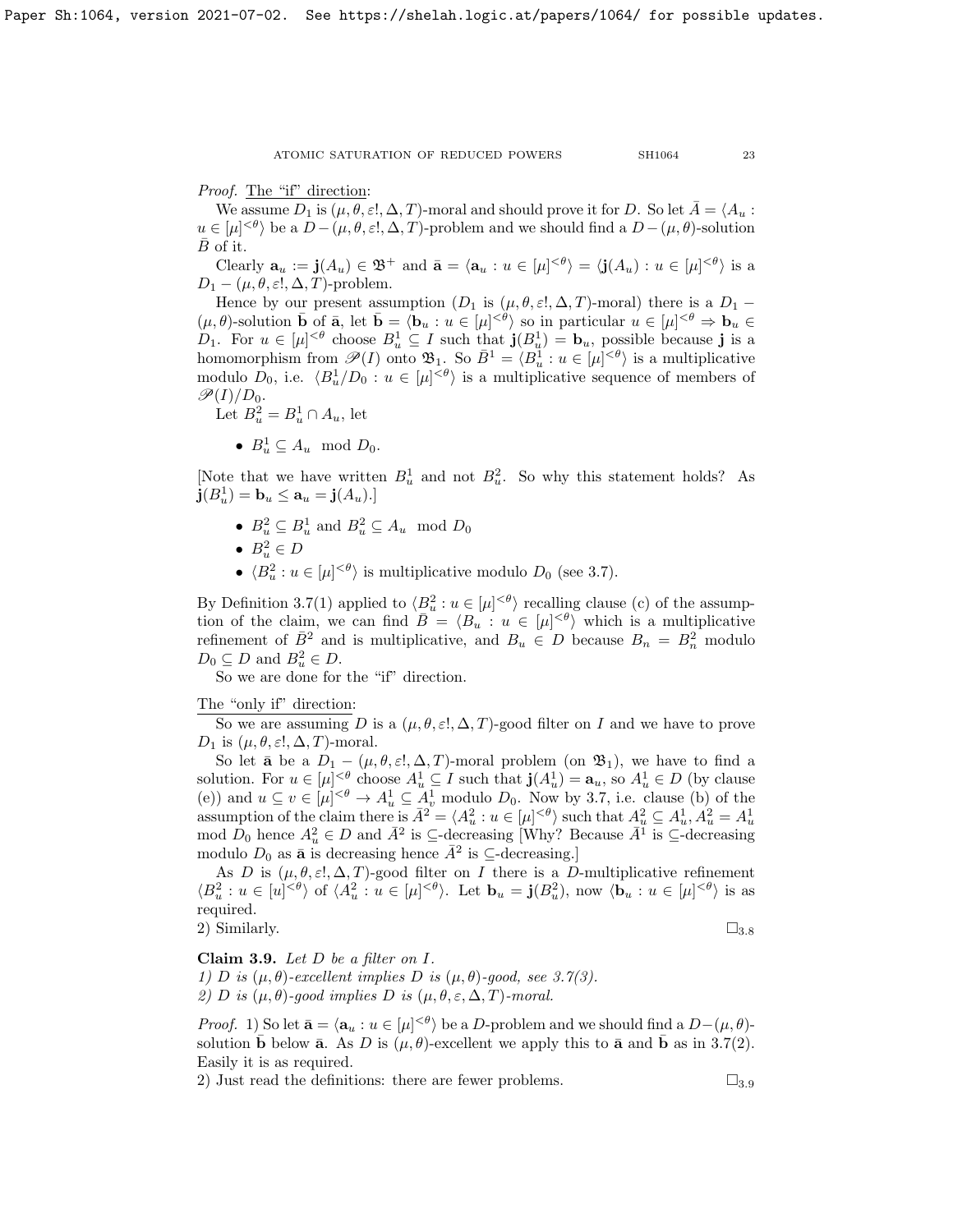Remark 3.10. We may wonder, e.g. in [3.5\(](#page-19-0)1): can we remove the regularity demand on the filter  $D$  from clause (A) to clause (B)? The answer is yes for most  $T$ 's.

<span id="page-23-0"></span>Claim 3.11. The filter D is  $(\mu, \theta)$ -regular when:

- (A) (a)  $\mathfrak{B} = \mathscr{P}(I)$ 
	- (b) D is a  $\theta$ -complete ultrafilter on  $\mathfrak B$
	- (c) the demand  $\theta > \varepsilon$ , is natural but not actually required
	- (d) T is a complete  $\mathbb{L}_{\theta,\theta}(\tau)$ -theory, e.g.  $T = \text{Th}_{\mathbb{L}_{\theta,\theta}}(M), M$  a  $\theta$ -saturated model (note that  $T = T_0^{[\theta]}$  where  $T_0 = \text{Th}_{L_{\aleph_0,\aleph_0}}(M)$ , *i.e.* T is determined by  $T_0$  and  $\theta$ )
- (B) T has a model M and  $p = \{ \varphi_\alpha(\bar{x}_{[\varepsilon]}, \bar{b}_\alpha) : \alpha < \mu \}, \varphi_\alpha(\bar{x}_{[\varepsilon]}, \bar{y}_\alpha) \in \mathbb{L}_{\theta, \theta}, \bar{b}_\alpha \in$  $\ell g(\bar{y}_{\alpha})$ M satisfying: : for every  $q \subseteq p$ 
	- q is realized in M iff  $|q| < \theta$
- (C) if  $M_s$  is a model of T for  $s \in I$  then  $\prod_s M_s/D$  is  $(\mu^+, \theta, \varepsilon!, \Delta)$  saturated.

*Proof.* Should be clear.  $\Box_{3.11}$  $\Box_{3.11}$  $\Box_{3.11}$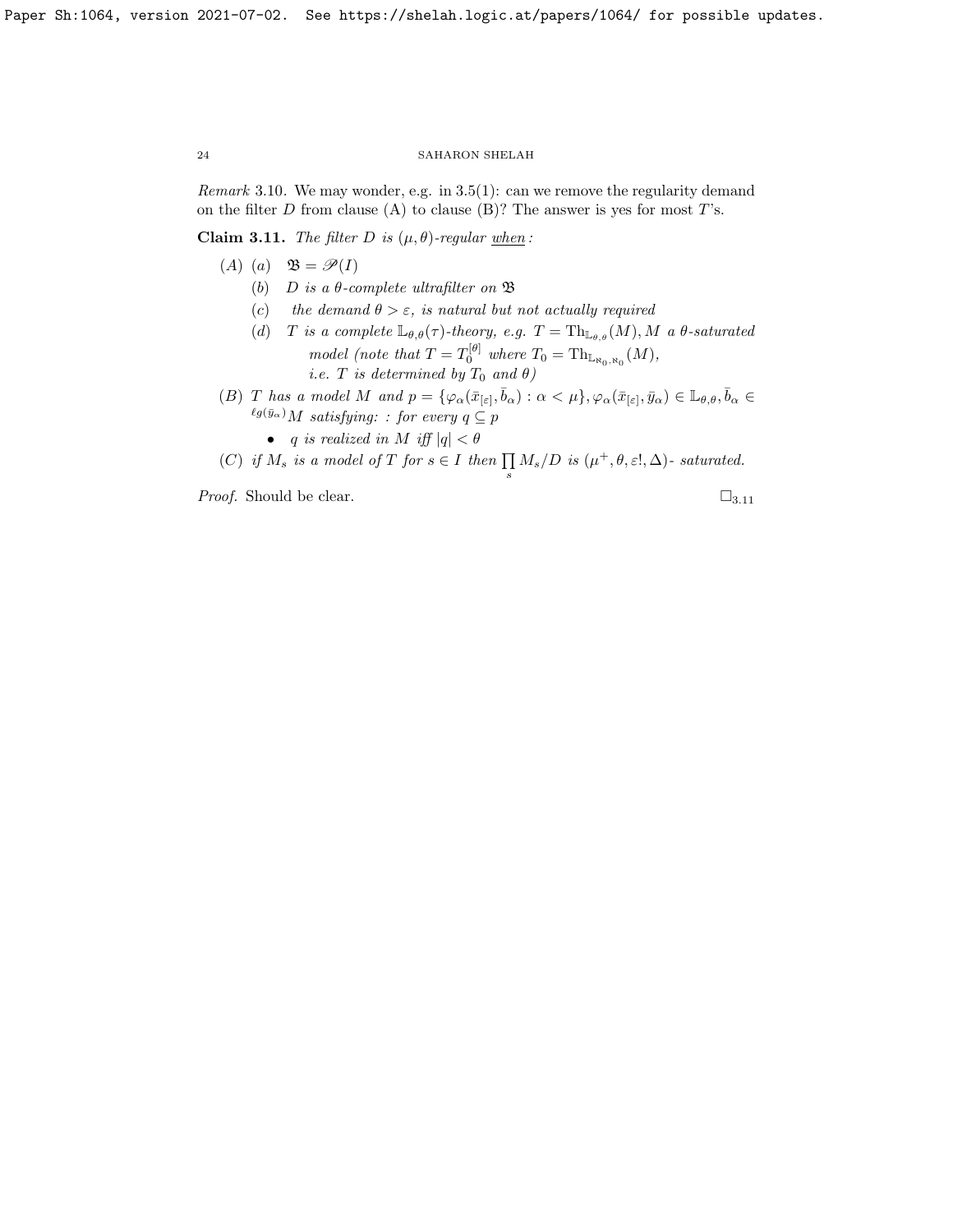# § 4. A counterexample

<span id="page-24-0"></span>In §2 we generalize [\[She90,](#page-37-1) Ch.VI,2.6] to filters, using the class of relevant RSP's r being closed under reduced powers (being a Horn class, see [2.2\)](#page-11-2). Can we generalize the result of Malliaris-Shelah [\[MS16b\]](#page-37-4)? Here we give a counter-example.

For this we have to find

- (\*)<sub>1</sub> D a filter of  $\lambda$  such that the partial order  $N_1 = (\mathbb{Q}, \langle \rangle^{\lambda}/D)$  satisfies  $\mathfrak{p}^*(N_1) =$  $\kappa_1 + \kappa_2 < \mu^+ \leq \mathfrak{p}_{sym}^*(N_1), \kappa_1 \neq \kappa_2, (\kappa_1, \kappa_2) \in \mathscr{C}(N_1)$ , so in fact  $N_1$  has no  $(\theta_1, \theta_2)$ -cut when  $\theta_1 = \text{cf}(\theta_1) = \theta_2 \leq \mu$  and when  $\theta_\ell \geq \mu^+ \wedge \theta_{3-\ell} \in \{0, 1\}$
- $(*)_2$  preferably:  $\lambda = \mu$
- $(*)_3$  or at least for some dense linear order  $M_0$  there is a complete Boolean algebra  $\mathfrak{B}$  and a filter D on  $\mathfrak{B}$  such that  $N_0 = M_0^{\mathfrak{B}}/D$  is as above.

We presently deal with the (main) case  $\theta = \aleph_0$  and carry this out. It seems reasonable that we can prove, e.g.  $T_{\text{ceq}} \nless_{\text{rp}} T_{\text{ord}}$  but we have not arrived to it; see [\[Shec\]](#page-37-16) on  $T_{\text{ceq}}$  and [\[She93\]](#page-37-15) on the closely related  $T_{\text{feq}}$ . Later we hope to say more. Clearly we can control the set of non-symmetric pre-cuts.

**Convention 4.1.**  $T_{\text{ord}}$  is the first order theory of  $(\mathbb{Q}, \leq)$ , see [4.4\(](#page-25-0)1)(d)

<span id="page-24-2"></span>**Definition 4.2.** Let  $\kappa$  be a regular uncountable 1) Let  $K_{\kappa}^{\text{ba}}$  be the class of **m** such that:

- (a)  $\mathbf{m} = (\mathfrak{B}, D) = (\mathfrak{B}_{\mathbf{m}}, D_{\mathbf{m}})$
- (b)  $\mathfrak{B}$  is a complete Boolean algebra satisfying the  $\kappa$ -c.c.
- (c)  $D$  is a filter on  $\mathfrak{B}.$

2) Let  $\leq^{\text{ba}}_{\kappa}$  be the following two-place relation on  $K_{\kappa}^{\text{ba}}$  :  $\mathbf{m} \leq^{\text{ba}}_{\kappa} \mathbf{n}$  iff

- $(a)$  **m**, **n**  $\in K_{\kappa}^{\text{ba}}$
- (b)  $\mathfrak{B}_{\mathbf{m}} \lessdot \mathfrak{B}_{\mathbf{n}}$
- (c)  $D_{\mathbf{m}} = D_{\mathbf{n}} \cap \mathfrak{B}_{\mathbf{m}}$ .
- 3) Let  $S_{\kappa}^{\text{ba}}$  be the class of  $\leq_{\kappa}^{\text{ba}}$ -increasing continuous sequences  $\bar{\mathbf{m}}$  which means:
	- (a)  $\bar{\mathbf{m}} = \langle \mathbf{m}_{\alpha} : \alpha < \ell g(\bar{\mathbf{m}}) \rangle$
	- (b)  $\mathbf{m}_{\alpha} \in K_{\kappa}^{\text{ba}}$
	- (c) if  $\alpha < \beta < \ell g(\bar{m})$  then  $m_\alpha \leq_{\kappa}^{ba} m_\beta$
	- (d) if  $\beta < \ell q(\bar{m})$  is a limit ordinal then:
		- ( $\alpha$ )  $\mathfrak{B}_{\mathbf{m}_{\beta}}$  is the completion of  $\cup {\mathfrak{B}_{\mathbf{m}_{\alpha}}}: \alpha < \beta$
		- ( $\beta$ )  $D_{\mathbf{m}_{\beta}}$  is generated (as a filter) by  $\cup \{D_{\mathbf{m}_{\alpha}} : \alpha < \beta\}.$

4) If  $\kappa = \aleph_1$  we may write  $K_{ba}^1, \leq_{ba}^1, S_{ba}^1$ , and if  $\kappa = \infty$  we may write  $K_{ba}^2, \leq_{ba}^2, S_{ba}^2$ or  $K_\infty^{\text{ba}}, \leq_\infty^{\text{ba}}, S_\infty^{\text{ba}},$ 

5) We say **m** is of cardinality  $\lambda$  when  $\mathfrak{B}_{\mathbf{m}}$  is of cardinality  $\lambda$ .

<span id="page-24-1"></span>**Claim 4.3.** 1) For every  $\lambda$  there is  $\mathbf{m} \in K_{\kappa}^{\text{ba}}$  of cardinality  $\lambda^{\leq \kappa}$ . 2)  $\leq^{\text{ba}}_{\kappa}$  is a partial order on  $K_{\kappa}^{\text{ba}}$ .

3) If  $\bar{\mathbf{m}} = \langle \mathbf{m}_{\alpha} : \alpha < \delta \rangle$  is a  $\leq_{\kappa}^{\text{ba}}$ -increasing continuous sequence, then for some  $\mathbf{m}_{\delta}$ , the sequence  $\bar{\mathbf{m}}^{\,\,\gamma}(\mathbf{m}_{\delta})$  is  $\leq^{\text{ba}}_{\kappa}$ -increasing continuous.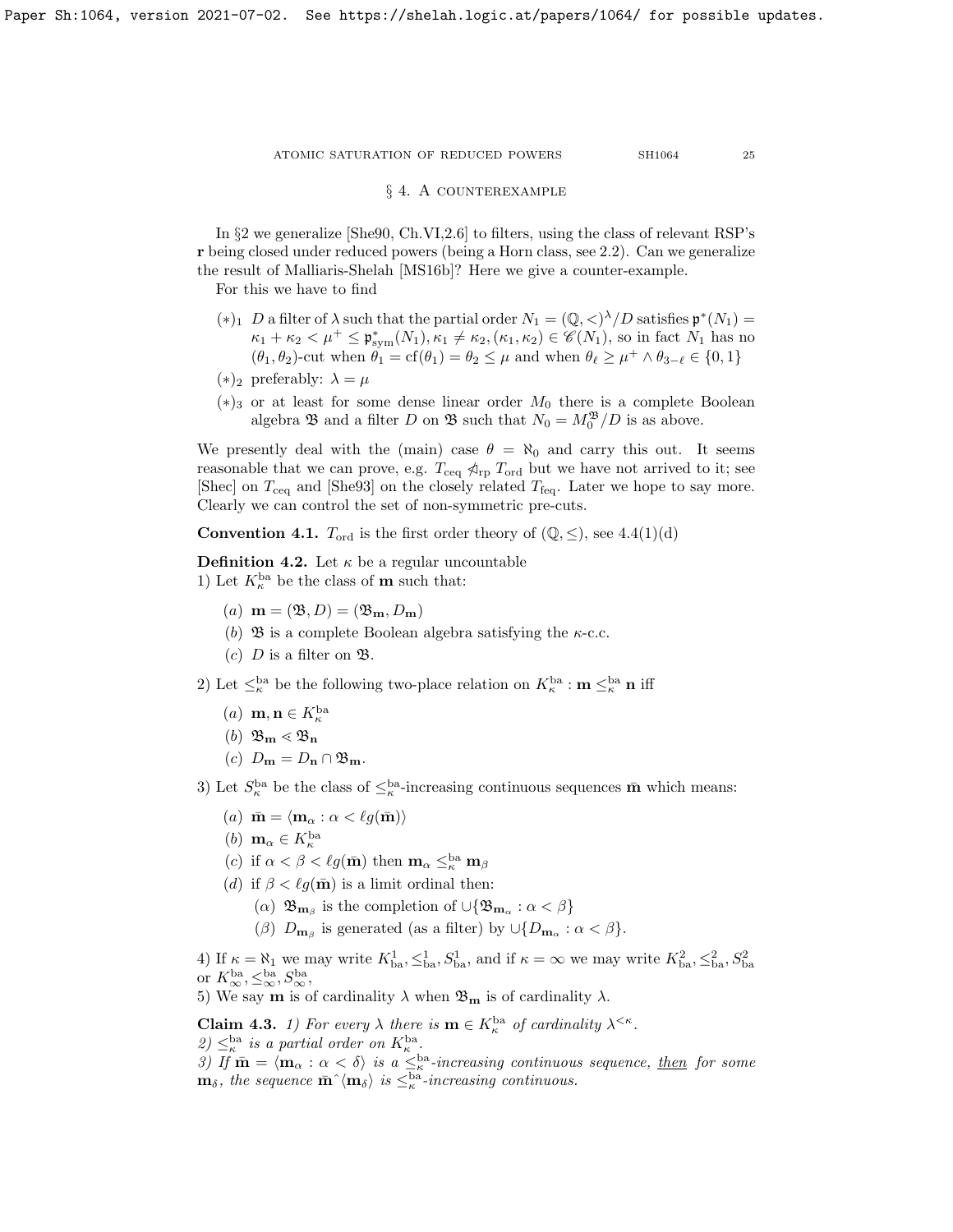*Proof.* 1) E.g.  $\mathfrak{B}_{\mathbf{m}}$  is the completion of a free Boolean algebra generated by  $\lambda^{\leq \kappa}$ elements.

2) Easy.

3) If cf( $\delta$ )  $\geq \kappa$ , then  $\mathfrak{B}_{\mathbf{m}_{\delta}} = \bigcup$  $\bigcup_{\alpha < \delta} \mathfrak{B}_{\mathbf{m}_{\alpha}}$ , if cf( $\delta$ ) <  $\kappa$  it is the (pendantically a) completion of the union.  $D_{\mathbf{m}_{\delta}}$  is the filter generated by  $\cup \{D_{\mathbf{m}_{\alpha}} : \alpha < \delta\}$ . Classically  $\kappa$ -c.c. is preserved.  $\square_{4.3}$  $\square_{4.3}$  $\square_{4.3}$ 

<span id="page-25-0"></span>**Definition 4.4.** Let  $\mathbf{m} \in K_{ba}^2$  and  $\kappa_1, \kappa_2$  are (infinite) regular cardinals. 1) We say  $\bar{\mathbf{a}}$  is a  $T_{\text{ord}} - (\kappa_1, \kappa_2)$ -moral problem in  $\mathbf{m}$  when:

- (*a*) **m**  $\in K_{\text{ba}}^2$ , (actually already assumed).
- (b)  $I = I(\kappa_1, \kappa_2)$  is the linear order  $I_1 + I_2$  where
	- $I_1 = I_1(\kappa_1) = (\{1\} \times \kappa_1),$
	- $I_2 = I_2(\kappa_2) = (\{2\} \times \kappa_2^*)$
- (c)  $\bar{\mathbf{a}} = \langle \mathbf{a}_{s,t} : s \leq_{I(\kappa_1,\kappa_2)} t \rangle$  is a sequence of members of  $D_{\mathbf{m}}$
- (d) if  $u \subseteq I$  is finite,  $\mathbf{t} : u \times u \to \{0,1\}$  and  $\cap \{\mathbf{a}_{s,t}^{\text{if}(\mathbf{t}(s,t))} : s, t \in u\} > 0_{\mathbf{m}}$  then there is a function  $f: u \to \{0, \ldots, |u|-1\}$  such that:
	- if  $s, t \in u$  then  $\mathbf{t}(s,t) = 1$  iff  $f(s) \leq f(t)$
- (e) hence  $s_1 \lt_1 s_2 \lt_1 s_2 \Rightarrow \mathbf{a}_{s_1,s_2} \cap \mathbf{a}_{s_2,s_3} \leq \mathbf{a}_{s_1,s_3}$  and we stipulate  $\mathbf{a}_{s,s} =$  $1_{\mathfrak{B}_{\mathbf{m}}}, \mathbf{a}_{t,s} = \mathbf{a}_{s,t}$  when  $s <_I t$ .

2) We say  $\bar{b}$  is a solution of  $\bar{a}$  in m where  $\bar{a}$  is as above when:

- (a)  $\bar{\mathbf{b}} = \langle \mathbf{b}_s : s \in I \rangle$
- (b)  $\mathbf{b}_s \in D_{\mathbf{m}}$
- (c) if  $s_1 \in I_1, s_2 \in I_2$  then  $\mathbf{b}_{s_1} \cap \mathbf{b}_{s_2} \leq \mathbf{a}_{s_1, s_2}$ .

<span id="page-25-2"></span>**Definition 4.5.** 1) For  $\iota = 1, 2$  let  $S_{\iota}$  be the class of tuples  $s = (I, D_0, j, \mathfrak{B}, D_1, D)$ such that:

- (a) **j** is a homomorphism from  $\mathcal{P}(I)$  onto the complete Boolean algebra  $\mathfrak{B}$
- (b)  $D_1$  is a filter on  $\mathfrak{B}$
- (c)  $D_0 = \{A \subseteq I : j(A) = 1_{\mathfrak{B}}\}$  (or see §3)
- (d)  $D = \{A \subseteq I : j(A) \in D_1\}.$
- (e) the pair  $(\mathfrak{B},D)$  belongs to  $K_{\text{ba}}^{\iota}$

2) For  $\mathbf{s} \in \mathbf{S}$  let  $\mathbf{m}_\mathbf{s} = (\mathfrak{B}_\mathbf{s}, D_\mathbf{s}).$ 

3) We say  $s \in S$  is  $(\mu, \theta)$ -excellent (if  $\theta = \aleph_0$  may omit it) when  $D_0$  is an excellent filter on  $I$ , see Definition [3.7\(](#page-21-0)2).

4) We say  $\mathbf{s} \in \mathbf{S}$  is  $(\mu, \theta)$ -regular (if  $\theta = \aleph_0$  we may omit  $\theta$ ) when  $D_0$  is a  $(\mu, \theta)$ regular filter.

5) Let  $\mathbf{S}_{\mu,\theta}^{\iota}$  be the class of  $(\mu,\theta)$ -excellent  $(\mu,\theta)$ -regular  $\mathbf{s} \in \mathbf{S}_{\iota}$ ; we may omit  $\theta$  if  $\theta = \aleph_0$ .

6) Let  $\mathbf{S}_{\mu,\theta,\kappa}$  be the class of  $\mathbf{s} \in \mathbf{S}^2_{\mu,\theta}$  such that  $\mathfrak{B}_{\mathbf{s}}$  satisfies the  $\kappa$ -c.c.

<span id="page-25-1"></span>Claim 4.6. 1) Assume  $m = (\mathfrak{B}, D) \in K_{ba}$  and  $\kappa_1, \kappa_2$  are infinite and regular cardinals. Then for some  $M \in Mod_{T_{ord}}$ ,  $M^{\mathfrak{B}}/D$  has a  $(\kappa_1, \kappa_2)$ -pre-cut iff some  $T_{\text{ord}} - (\kappa_1, \kappa_2)$ -moral problem in **m** has no solution.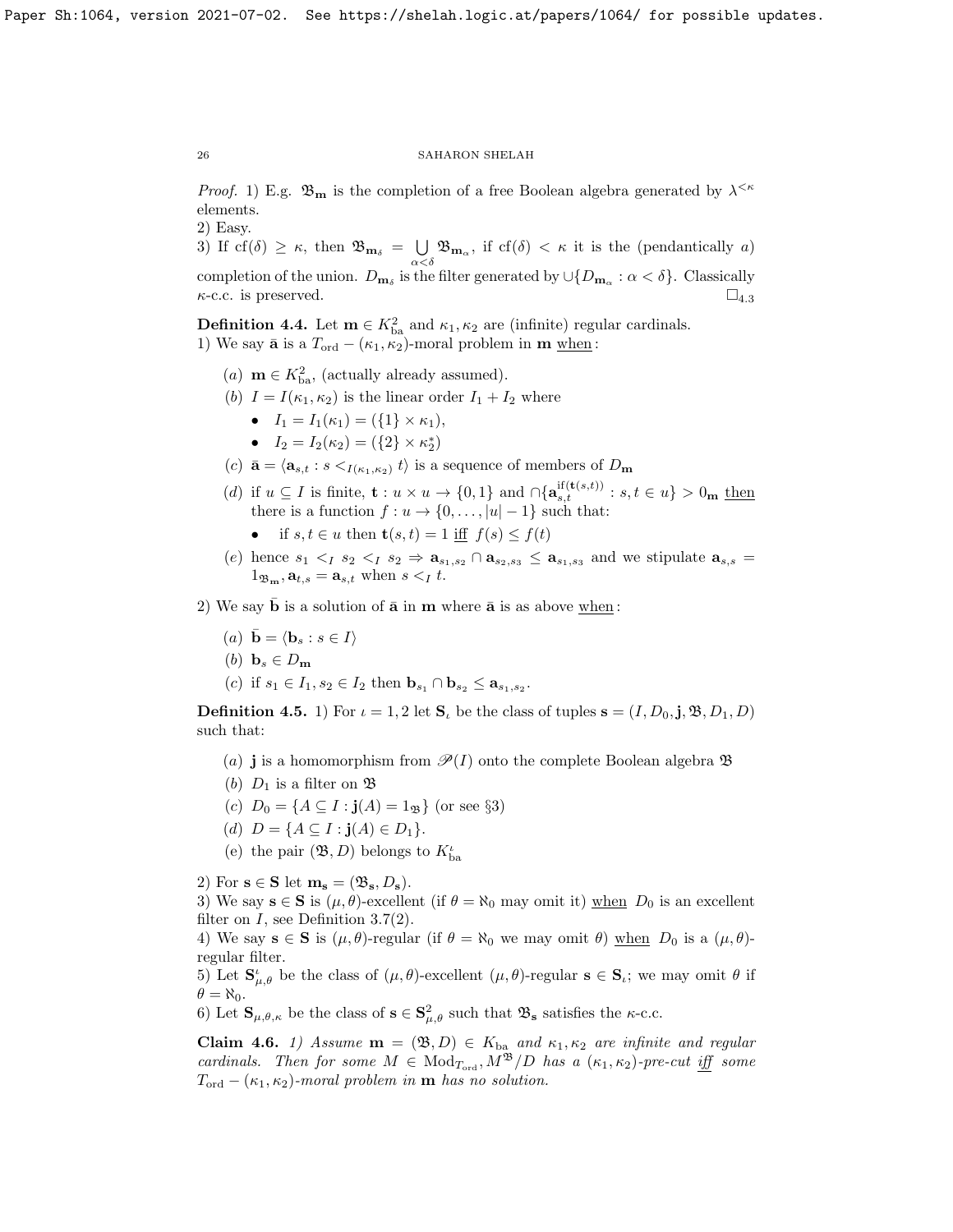2) Let  $\mu \ge \aleph_0 = \theta$ . If  $s \in S_{\mu,\theta}$  so is  $\mu$ -excellent and  $\mu$ -regular and  $\kappa_1, \kappa_2 \ge \aleph_0$  are regular and  $\kappa_1 + \kappa_2 \leq \mu$  then the following conditions are equivalent:

- (a) for some linear order M,  $M^{I(s)}/D_s$  has a  $(\kappa_1, \kappa_2)$ -pre-cut
- (b) for every infinite linear order,  $M^{I(\mathbf{s})}/D_{\mathbf{s}}$  has a  $(\kappa_1, \kappa_2)$ -pre-cut
- (c) not every  $T_{\text{ord}} (\kappa_1, \kappa_2)$ -moral problem in  $\mathbf{m_s}$  has a solution.

*Proof.* As in in the proof of [3.5\(](#page-19-0)1), relying on Def [4.4](#page-25-0) instead of Def [3.1;](#page-18-2) ; recalling

 $\boxplus$  if  $M_s^t$  for  $s \in I, \iota \in \{1,2\}$  are  $\tau$ -models,  $|\tau| \leq \mu, D$  a  $\mu$ -regular filter on I and  $M_s^1, M_s^2$  are elementarily equivalent, then  $N_1 = \prod$ s∈I  $M_s^1/D, N_2 = \prod$ s∈I  $M_s^2/D$ are  $\mathbb{L}_{u^+,u^+}$ -equivalent (and more, see Kennedy-Shelah [\[KS02\]](#page-37-21), [\[KS04\]](#page-37-22) and Kennedy-Shelah-Vaananen [\[KSV08\]](#page-37-23) on the subject).

 $\square_{4.6}$  $\square_{4.6}$  $\square_{4.6}$ 

<span id="page-26-0"></span>**Observation 4.7.** Assume  $\mathbf{m} \in K_{ba}^2$  and  $\bar{\mathbf{a}}$  is a  $T_{ord} - (\kappa_1, \kappa_1)$ -moral problem for **m** so (see [4.5\(](#page-25-2)5))  $I_{\ell} = I_{\ell}(\kappa_{\ell})$  for  $\ell = 1, 2$ .

1) If  $I'_1 \subseteq I_1$  is cofinal in  $I_1$  and  $I'_2 \subseteq I_2$  is co-initial in  $I_2$  then  $\bar{a}$  has a solution in  $\mathbf{m}$  iff  $\mathbf{\bar{a}}' = \mathbf{\bar{a}} \mid (I'_1 + I'_2) = \langle \mathbf{a}_{s,t} : s \leq I_t \text{ and } s,t \in I'_1 + I'_2 \rangle$  has a solution in  $\mathbf{m}$ .

1A) Also, above, if b¯ is a solution of a¯ in m, then b¯(I 0 <sup>1</sup> + I 0 2 ) is a solution of a¯ 0 . 1B) Also above, if  $\bar{\mathbf{b}}'$  is a solution of  $\bar{\mathbf{a}}'$ , then  $\bar{\mathbf{b}}$  is a solution of  $\bar{\mathbf{a}}$  when:

- (a) if  $s \in I_1$  and  $t \in I'_1$  is minimal such that  $s \leq_I t$  then  $\mathbf{b}_s = \mathbf{b}'_t \cap \mathbf{a}_{s,t}$  if  $s <_I t$ and  $\mathbf{b}_s = \mathbf{b}'_t$  if  $s = t$
- (b) like (a) replacing  $I_1, I'_1, s <_I t, \mathbf{a}_{s,t}$  by  $I_2, I'_2, t \leq_I s, \mathbf{a}_{t,s}$ .

2) If  $\bar{\mathbf{b}}$  is a solution of  $\bar{\mathbf{a}}$  in  $\mathbf{m}$  and  $\mathbf{b}'_s \in D \wedge \mathbf{b}'_s \leq \mathbf{b}_s$  for  $s \in I_1 + I_2$  then  $\langle \mathbf{b}'_s : s \in I \rangle$ is a solution of  $\bar{\mathbf{a}}$  for  $\mathbf{m}$ .

*Proof.* 1) Easy using the proofs of [3.5,](#page-19-0) [4.6](#page-25-1) or using  $(1A)$ ,  $(1B)$ . 1A), 1B), 2) Check.  $\Box_{4.7}$  $\Box_{4.7}$  $\Box_{4.7}$ 

A key point in the inductive construction is:.

<span id="page-26-1"></span>Claim 4.8. There is no solution to  $\bar{a}$  in  $m_{\delta}$  when:

- (a)  $\bar{\mathbf{m}} = \langle \mathbf{m}_{\alpha} : \alpha \leq \delta \rangle \in S^2_{\text{ba}}$
- (b)  $\bar{a}$  is a  $T_{ord} (\kappa_1, \kappa_2)$ -moral problem in  $m_0$
- (c) if  $\alpha < \delta$  then  $\bar{\mathbf{a}}$  has no solution in  $\mathbf{m}_{\alpha}$
- (d) cf( $\delta$ )  $\neq \kappa_1$  or cf( $\delta$ )  $\neq \kappa_2$ .

 $\gamma\!<\!\delta$ 

*Proof.* Let  $\mathbf{m}_{\gamma} = (\mathfrak{B}_{\gamma}, D_{\gamma})$  for  $\gamma \leq \delta$ ; by symmetry without loss of generality  $cf(\delta) \neq \kappa_1$  and toward contradiction assume  $\mathbf{b} = \langle \mathbf{b}_s : s \in I_1 + I_2 \rangle$  is a solution of  $\bar{\mathbf{a}}$  in  $\mathbf{m}_{\delta}$ .

Hence  $\mathbf{b}_s \in D$ . Now  $D_\delta$  is not necessarily equal to  $\bigcup D_\delta$  but recalling  $4.2(3)(d)(\beta)$  $\gamma<\delta$ 

and  $\langle D_{\gamma} : \gamma < \delta \rangle$  being increasing, clearly every member of  $D_{\delta}$  is above some member of  $\bigcup D_{\gamma}$ .  $\gamma < \delta$ 

So by Observation [4.7\(](#page-26-0)2) without loss of generality  $s \in I_1 + I_2 \Rightarrow \mathbf{b}_s \in \bigcup$  $\bigcup_{\gamma<\delta} D_\gamma\subseteq$  $\bigcup \mathfrak{B}_{\gamma}$ .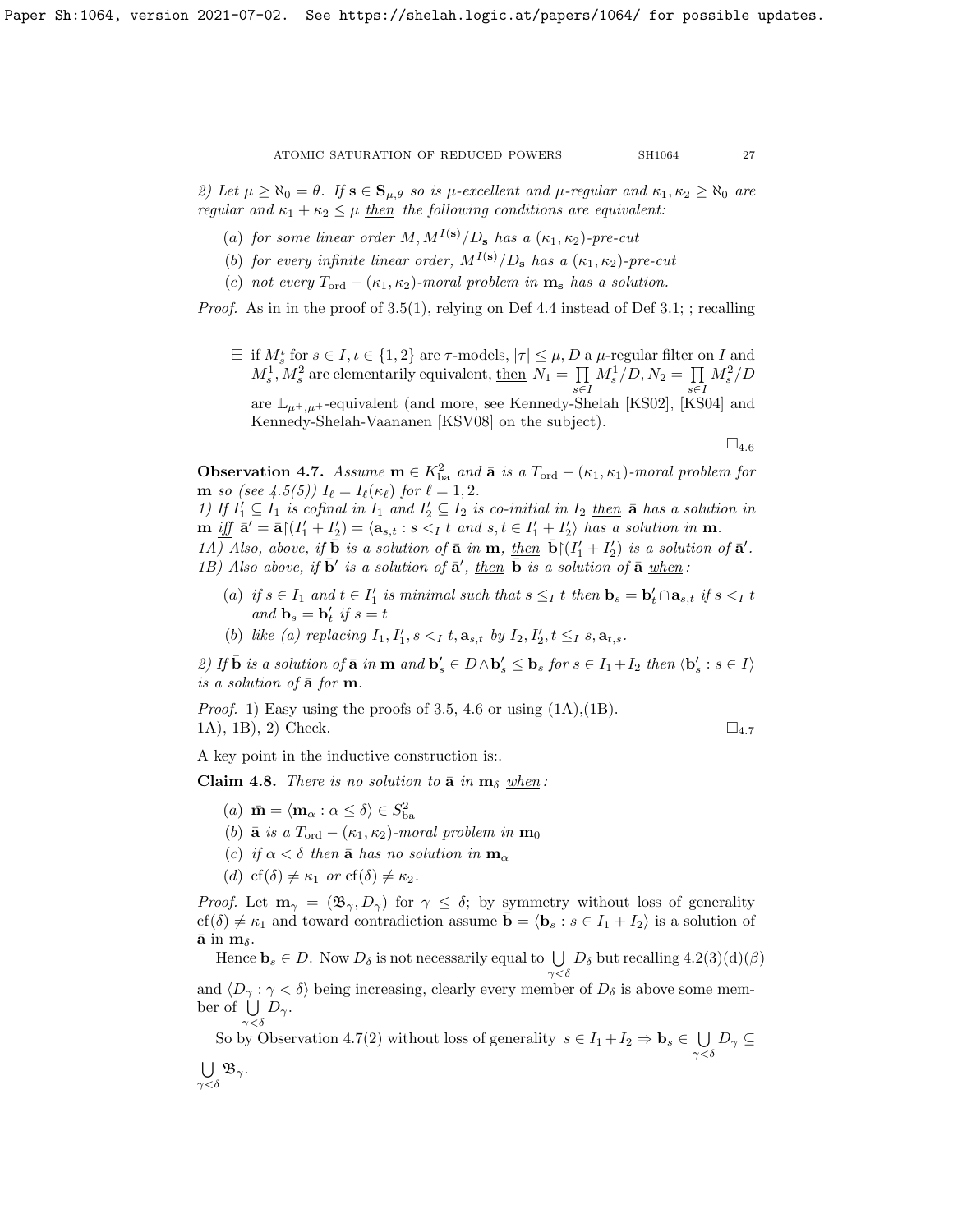As cf( $\delta$ )  $\neq$   $\kappa_1$ , for some  $\gamma < \delta$  we have  $\kappa_1 = \sup{\{\alpha < \kappa_1 : \mathbf{b}_{(1,\alpha)} \in \mathfrak{B}_{\gamma}\}\)$ , i.e.  $\{s \in I_1 : \mathbf{b}_s \in \mathfrak{B}_{\gamma}\}\$ is co-final in  $I_1$ . So by [4.7\(](#page-26-0)1) without loss of generality

(a)  $s \in I_1 \Rightarrow \mathbf{b}_s \in \mathfrak{B}_{\gamma}$ .

As  $D_{\gamma} = D_{\delta} \cap \mathfrak{B}_{\gamma}$  by [4.2\(](#page-24-2)2)(c) clearly

(b)  $s \in I_1 \Rightarrow \mathbf{b}_s \in D_{\gamma}$ .

For  $t \in I_2$  let  $\mathbf{b}'_t = \min{\{\mathbf{b} \in \mathfrak{B}_{\gamma} : \mathfrak{B}_{\delta} \models \mathbf{b}_t \leq \mathbf{b}\}}$ , well defined because  $\mathfrak{B}_{\gamma}$  is complete.

Now

(c)  $\mathbf{b}'_t \in D_\gamma$  for  $t \in I_2$ .

[Why? Clearly  $\mathbf{b}_t \in \mathfrak{B}_{\delta}$  as  $\bar{\mathbf{b}}$  is a solution of  $\bar{\mathbf{a}}$  in  $\mathbf{m}_{\delta}$  and  $\mathbf{b}_t \leq \mathbf{b}'_t, \mathbf{b}'_t \in \mathfrak{B}_{\gamma}$  by its choice. Also  $\mathbf{b}'_t \in D_\delta$  because  $\mathbf{b}_t \leq \mathbf{b}'_t \wedge \mathbf{b}_t \in D_\delta$  and  $D_\delta$  is a filter on  $\mathfrak{B}_\delta$  and lastly  $\mathbf{b}'_t \in D_\gamma$  as  $D_\gamma = D_\delta \cap \mathfrak{B}_\gamma$ .

(d) if  $s \in I_1, t \in I_2$  then  $\mathbf{b}_s \cap \mathbf{b}'_t \leq \mathbf{a}_{s,t}$ .

[Why? Note  $\mathfrak{B}_{\delta} \models \mathfrak{B}_{s} \cap \mathbf{b}_{t} \leq \mathbf{a}_{s,t}$ " because  $\bar{\mathbf{b}}$  is a solution of  $\mathbf{a}$  in  $\mathfrak{B}_{\delta}$  hence  $\mathbf{b}_t \leq \mathbf{a}_{s,t} \cup (1-\mathbf{b}_s)$  and the later  $\in \mathfrak{B}_{\gamma}$ . So by the choice of  $\mathbf{b}'_t, \mathbf{b}'_t \leq \mathbf{a}_{s,t} \cup (1-\mathbf{b}_s)$ hence  $\mathbf{b}_s \cap \mathbf{b}'_t \leq \mathbf{a}_{s,t}$ .]

(e) 
$$
\langle \mathbf{b}_s : s \in I_1 \rangle^{\wedge} \langle \mathbf{b}'_t : t \in I_2 \rangle
$$
 solves  $\bar{\mathbf{a}}$  in  $\mathfrak{B}_{\gamma}$ .

[Why? By (a) + (b) + (c) + (d).]

But this contradicts an assumption.  $\square_{4.8}$  $\square_{4.8}$  $\square_{4.8}$ 

<span id="page-27-1"></span>**Definition 4.9.** Assume  $\mathbf{m} \in K_{ba}^2$  and  $\bar{\mathbf{a}}$  is a  $T_{ord} - (\kappa_1, \kappa_2)$ -moral problem in  $\mathbf{m}$ . We say  $n$  is a simple  $\bar{a}$ -solving extension of  $m \underline{when}$ :

- (a)  $\mathfrak{B}_n$  is the completion of  $\mathfrak{B}_n^o$  where
- (b)  $\mathfrak{B}_n^o$  is the Boolean algebra generated by  $\mathfrak{B}_m \cup \{y_s : s \in I(\kappa_1, \kappa_2)\}\)$  freely except the equations which holds in  $\mathfrak{B}_{\mathbf{m}}$  and  $\Gamma_{\bar{\mathbf{a}}} = \{y_{s_1} \cap y_{s_2} \leq \mathbf{a}_{s_1, s_2} : s_1 \in$  $I_1(\kappa_1)$  and  $s_2 \in I_2(\kappa_2)$
- (c)  $D_{\mathbf{n}}$  is the filter on  $\mathfrak{B}_{\mathbf{n}}$  generated by  $D_{\mathbf{m}} \cup \{y_s : s \in I(\kappa_1, \kappa_2)\}.$

<span id="page-27-2"></span>**Claim 4.10.** Assume  $\bar{\mathbf{a}}$  is a  $T_{\text{ord}} - (\kappa_1, \kappa_2)$ -moral problem in  $\mathbf{m} \in K_{\kappa}^{\text{ba}}$  and<sup>[7](#page-27-0)</sup>  $\kappa =$  $cf(\kappa) > \kappa_1 + \kappa_2$ .

1) There is  $\mathbf{n} \in K_{\kappa}^{\text{ba}}$  which is a simple  $\bar{\mathbf{a}}$ -solving extension of  $\mathbf{m}$ , unique up to isomorphism over  $\mathfrak{B}_{\mathbf{m}}$ .

2) Above  $\mathbf{m} \leq_{\kappa}^{\mathrm{ba}} \mathbf{n}$  (so  $\mathbf{n} \in K_{\kappa}^{\mathrm{ba}}$ ).

3) If  $\bar{\mathbf{a}}^*$  is a  $T_{\text{ord}} - (\theta_1, \theta_2)$ -moral problem of  $\mathbf{m}$  with no solution in  $\mathbf{m}$  and  $\theta_1 \notin$  $\{\kappa_1,\kappa_2\}$  or  $\theta_2 \notin \{\kappa_1,\kappa_2\}$  then  $\bar{\mathbf{a}}^*$  has no solution in  $\mathbf{n}$ .

*Proof.* 1) As above let  $I_\ell = I_\ell(\kappa_\ell)$  for  $\ell = 1, 2$  and  $I = I_1 + I_2$ . First

(\*)<sub>1</sub> the set of equations  $\Gamma_{\bar{\mathbf{a}}}$  is finitely satisfiable in  $\mathfrak{B}_{\mathbf{m}}$ .

Why? We shall prove two stronger statements (each implying  $(*)_1$ ).

<span id="page-27-0"></span><sup>&</sup>lt;sup>7</sup>It seems that  $\min\{\kappa_1, \kappa_2\} < \kappa$  suffice; the only difference in the proof is in proving  $(*)_5$ .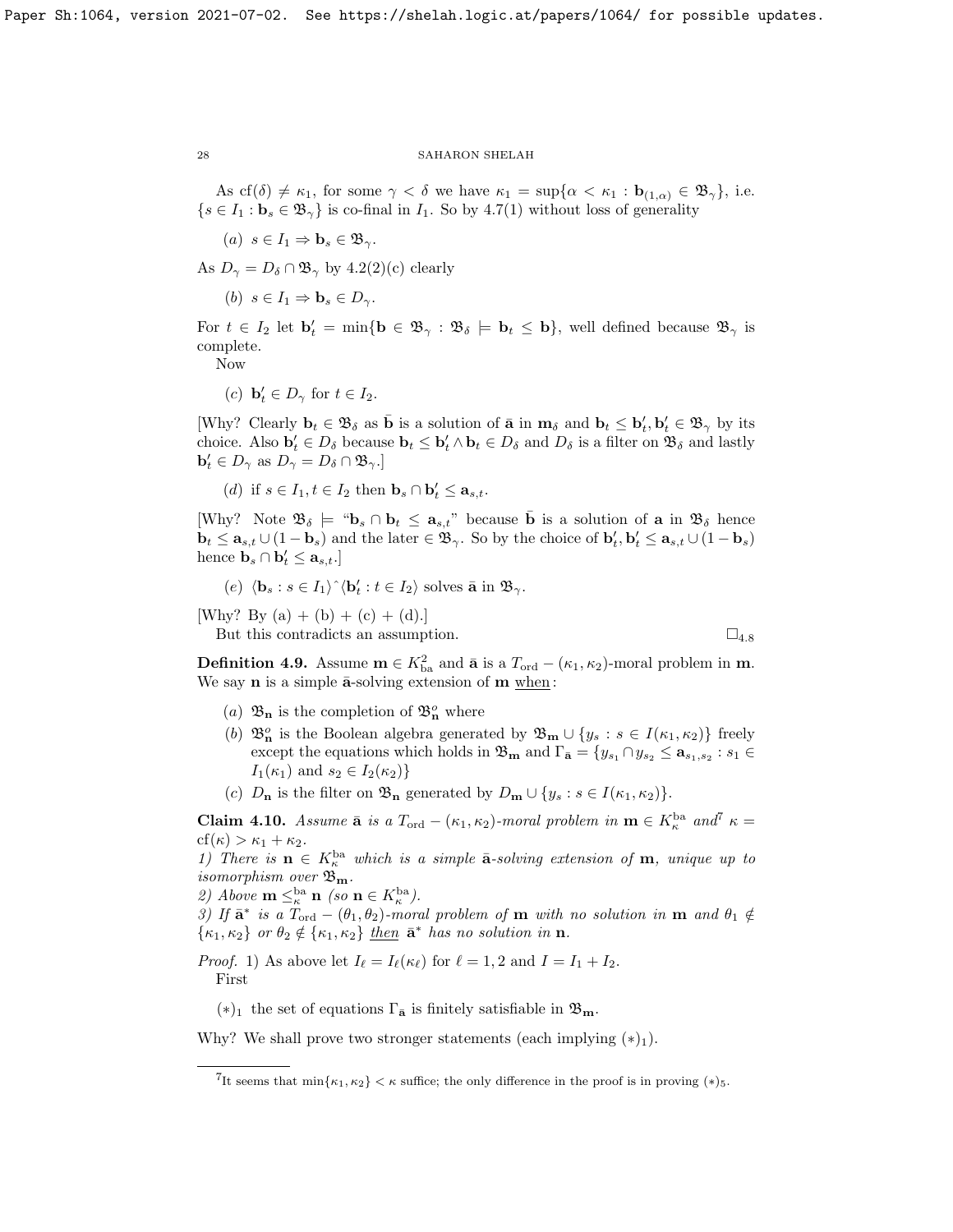$(*)_{1,1}$  if  $t_1 \in I_1$  then we can find  $\langle \mathbf{b}'_s : s \in I \rangle \in {}^I{\mathfrak{B}}$  such that:

- (a)  $\mathbf{b}'_s \in D_\mathbf{m} \subseteq \mathfrak{B}_m$  if  $(s \leq_{I_1} t_1) \vee (s \in I_2)$
- (b) if  $s_1 \in I_1, s_2 \in I_2$  then  $\mathbf{b}'_{s_1} \cap \mathbf{b}'_{s_2} \leq \mathbf{a}_{s_1, s_2}$ .

[Why? Let  $\mathbf{b}'_s$  be:

- $\mathbf{a}_{s,t_1}$  if  $s \leq I_1$  (so  $s \in I_1$ )
- $a_{t_1,s}$  if  $s \in I_2$
- $0_{\Re}$  if  $t_1 < I \leq t \leq I_1$ .

Now clause (a) is obvious (recalling  $\mathbf{a}_{t_1,t_1} = 1_{\mathfrak{B}_{\mathbf{m}}}$  and as for clause (b), let  $s_1 \in$  $I_1, s_2 \in I_2$ , now if  $t_1 \leq_I s_1 \in I_1$  then  $\mathbf{b}_{s_1}' \cap \mathbf{b}_{s_2}' = 0_{\mathfrak{B}_{\mathbf{m}}} \cap \mathbf{b}_{s_2}' = 0_{\mathfrak{B}_{\mathbf{m}}} \leq \mathbf{a}_{s_1, s_2}$  and if  $s_1 <_I t_1$  then  $\mathbf{b}'_{s_1} \cap \mathbf{b}'_{s_2} = \mathbf{a}_{s_1,t_1} \cap \mathbf{a}_{t_1,s_2}$  which is  $\leq \mathbf{a}_{s_1,s_2}$  by  $4.4(1)(d),(e).$ 

 $(*)_{1,2}$  if  $t_2 \in I_2$  then we can find  $\langle \mathbf{b}'_s : s \in I \rangle \in {}^I{\mathfrak{B}}$  such that

- (a)  $\mathbf{b}'_s \in D_{\mathbf{m}} \subseteq \mathfrak{B}_{\mathbf{m}}$  if  $s \in I_1$  or  $t_2 \leq_{I_2} s$
- (b) if  $s_1 \in I_2, s_2 \in I_2$  then  $\mathbf{b}'_{s_1} \cap \mathbf{b}'_{s_2} \leq \mathbf{a}_{s_1, s_2}$ .

[Why? Similarly.]

Now  $(*)_1$  is easy: if  $\Gamma' \subseteq \Gamma_{\bar{a}}$  is finite let  $t_* \in I_1$  be such that: if  $t \in I_1$  and  $y_t$ appears in  $\Gamma'$  then  $t \leq_I t_*$ . Choose  $\langle b'_s : s \in I \rangle$  as in  $(*)_{1,1}$  for  $t_*$  and let h be the function  $y_s \mapsto \mathbf{b}'_s$  for  $s \in I$ . Now think, so  $(*)_1$  holds indeed.

Clearly it follows by  $(*)_1$  that

- $(*)_2$  (*a*) there is a Boolean algebra  $\mathfrak{B}^o_n$  extending  $\mathfrak{B}^m$  as described in clause (b) of Definition [4.9](#page-27-1)
	- (b) there is a Boolean algebra  $\mathfrak{B}_n$  as described in (a) of Definition [4.9:](#page-27-1) the completion of  $\mathfrak{B}^0_{\mathbf{n}}$
	- (c)  $D_{\mathbf{n}}$  is chosen as the filter on  $\mathfrak{B}_{\mathbf{n}}$  generated by  $D_{\mathbf{m}} \cup \{y_s : s \in I\}$ it satisfies  $D_{\mathbf{m}} = D_{\mathbf{n}} \cap \mathfrak{B}_{\mathbf{m}}$ , in particular  $0_{\mathfrak{B}_{\mathbf{m}}} \notin D_{\mathbf{n}}$
	- (d)  $\mathfrak{B}_n$  satisfies the  $\kappa$ -c.c.
	- (e)  $D_{\mathbf{n}}$  is generated (as a filter) by  $D_{\mathbf{n}} \cap \mathfrak{B}_{\mathbf{n}}^o$

[Why? Clauses (a),(b) follows by  $(*)_1$  and for clauses (c),(d) see  $(*)_4$  and  $(*)_5$  in the proof of (2), respectively; in particular  $0_{\mathfrak{Bm}} \notin D_{\mathbf{n}}$  and clause (e) holds by clause (c).]

Together we have  $\mathbf{n} = (\mathfrak{B}_{\mathbf{n}}, D_{\mathbf{n}}) \in K_{ba}^2$ , as for  $\mathbf{m} \leq_{ba} \mathbf{n}$ , see part (2). 2) Now (by part (1) we have  $\mathfrak{B}_{m} \subseteq \mathfrak{B}_{n}$ , but we shall show that moreover)

 $(*)_3 \mathfrak{B}_m \lessdot \mathfrak{B}_n.$ 

[Why? If not, then some  $\mathbf{d} \in \mathfrak{B}_n^+$  is disjoint to **b** for a dense subset of  $\mathbf{b} \in \mathfrak{B}_m^+$ . Let  $\mathbf{d} = \sigma(y_{s_0}, \ldots, y_{s_{n-1}}, \bar{c})$  where  $\sigma$  is a Boolean term,  $s_0 <_I \ldots <_I s_{n-1}$  and  $\bar{c}$  is from  $\mathfrak{B}_{m}$ . We may replace **d** by any  $d' \in \mathfrak{B}_{n}^{+}$  satisfying  $d' \leq_{\mathfrak{B}} d$ . Hence without loss of generality  $\mathbf{d} = \bigcap \{y_{s_\ell}^{\text{if}(\eta(\ell))} : \ell < n\} \cap c > 0_\mathbf{n}$  where  $c \in \mathfrak{B}_\mathbf{m}, \eta(\ell) \in \{0, 1\}$  for  $\ell < n$ ; also without loss of generality for every  $\ell, k < n$  we have  $s_{\ell} \in I_1 \wedge s_k \in I_2 \Rightarrow$  $(c \leq \mathbf{a}_{s_{\ell}, s_k}) \vee (c \cap \mathbf{a}_{s_{\ell}, s_k} = 0_{\mathfrak{B}_{\mathbf{n}}}).$ 

We now define a function h from  $\{y_s : s \in I\}$  into  $\mathfrak{B}_{\mathbf{m}}$  as follows:  $h(y_s)$  is:

- c if  $s = s_\ell \wedge \eta(\ell) = 1$
- $\bullet_2$   $0_{\mathfrak{B}_m}$  if otherwise.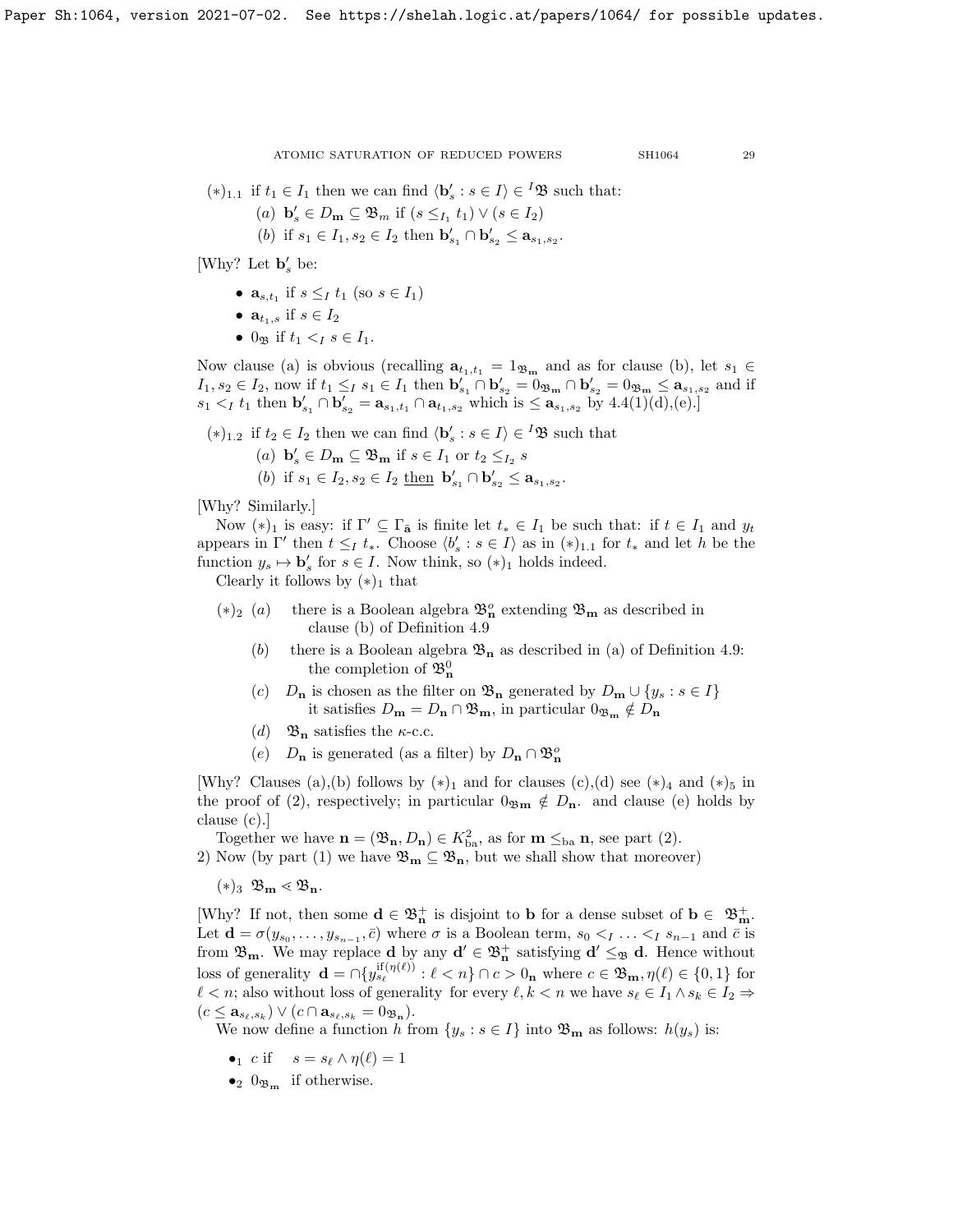Now

•<sub>3</sub> if 
$$
t_1 \in I_1, t_2 \in I_2
$$
 then  $\mathfrak{B}_{m} \models "h(y_{t_1}) \cap h(y_{t_2}) \leq a_{t_1, t_2}''$ .

[Why? If  $h(t_1) = 0_{\mathfrak{B}_m} \vee h(t_2) = 0_{\mathfrak{B}_m}$  this is obvious, otherwise for some  $\ell(1)$  <  $\ell(2) < n$  we have  $t_1 = s_{\ell(1)}, t_2 = s_{\ell(2)}$  and  $\eta(\ell(1)) = 1 = \eta(\ell(2)).$  So it suffice to prove  $c = c \cap c \le \mathbf{a}_{t_1,t_2}$  but otherwise by the choice of  $c, c \cap \mathbf{a}_{t_1,t_2} = 0$ , hence recalling [4.9\(](#page-27-1)b) we have  $\mathfrak{B}_n \models "y_{s_1} \cap y_{s_2} \cap c = 0"$  contradiction to our current assumption  $\mathfrak{B}_n \models \text{``}d > 0$ "; so  $\bullet_3$  holds indeed.]

By the choice of  $\Gamma_{\bar{\mathbf{a}}}$  and of  $\mathfrak{B}_{\mathbf{n}}$  recalling  $\mathfrak{B}_{\mathbf{m}}$  is complete, by the choice of h and •<sub>3</sub> there is a projection  $\hat{h}$  from  $\mathfrak{B}_n$  onto  $\mathfrak{B}_m$  extending h, so clearly  $\hat{h}(d) = c$  and this implies  $c_1 \in \mathfrak{B}_m \wedge 0 < c_1 \leq c \Rightarrow \mathfrak{B}_n \models "c_1 \cap \mathbf{d} \geq 0_{\mathfrak{B}_n}"$  contradicting the choice of **d**. So indeed  $(*)_3$  holds.]

 $(*)_4$   $D_{\mathbf{m}} = D_{\mathbf{n}} \cap \mathfrak{B}_{\mathbf{m}}$ .

[Why? Otherwise there are  $c_1 \in D_m$ ,  $c_2 \in \mathfrak{B}_m \backslash D_m$  and  $s_0 <_I \ldots <_I s_{n-1}$  such that  $\mathfrak{B}_n \models \text{`` } \bigcap_{\ell < n} y_{s_\ell} \cap c_1 \leq c_2$ ". As  $a_{t_1,t_2} \in D_m$  for  $t_1 <_I t_2$ , without loss of

generality  $c_1 \leq \mathbf{a}_{s_\ell,s_k}$  for  $\ell < k < n, s_\ell \in I_1, s_k \in I_2$ .

Now letting  $c = c_1 - c_2$  we continue as in the proof of  $(*)_3$  defining h, h and apply the projection  $\hat{h}$  to "  $\bigcap y_{s_{\ell}} \cap c_1 \leq c_2$ ".  $_{\ell < n}$ 

 $(*)_5 \mathfrak{B}_n$  satisfies the  $\kappa$ -c.c..

[Why? If not, then there are pairwise disjoint, positive  $d_i \in \mathfrak{B}_n$  for  $i < \kappa$ . So as in the proof of  $(*)_3$ , without loss of generality  $d_i = \bigcap \{y_{s(i)}^{\text{if}(\eta(i,\ell))}\}$  $s(i,\ell) \atop s(i,\ell)}$  :  $\ell < n(i) \} \cap c_i$ where  $c_i \in \mathfrak{B}_m$ ,  $\eta(i, \ell) \in \{0, 1\}$  and  $s(i, 0) < I$   $s(i, 1) < I$ .  $\ldots < I$   $s(i, n(i) - 1)$ . Let  $m(i) \leq n(i)$  be such that for every  $\ell < n(i)$  we have  $s_{\ell} \in I_1$  iff  $\ell < m(i)$ .

Again as there, without loss of generality for every  $\ell < m(i) \leq k < n(i)$  we have  $(a_{s(i,\ell),s(i,k)} \leq c_i) \vee (a_{s(i,\ell),s(i,k)} \cap c_i = 0)$  so  $\eta(i,\ell) = 1 = \eta(i,k) \wedge \ell < m(i) \leq k <$  $n(i) \Rightarrow c_i \leq \mathbf{a}_{s(i,\ell),s(i,k)}.$ 

As  $\kappa = cf(\kappa) > \kappa_1 + \kappa_2$  by an assumption of [4.10](#page-27-2) without loss of generality  $n(i) = n, m(i) = m, \eta(i, \ell) = \eta(\ell)$  and  $s(i, \ell) = s_{\ell}$  for  $i < \kappa, \ell < n$  and as  $\mathfrak{B}_{\mathbf{m}}$ satisfies the  $\kappa$ -c.c. we can find  $i < j < \kappa$  such that  $\mathfrak{B}_{\mathbf{m}} \models \mathfrak{B}_{\mathbf{m}} \models \mathfrak{B}_{\mathbf{m}}$  and let  $c = c_i \cap c_j$  so we can continue as before.]

So together by  $(*)_3, (*)_4, (*)_5$  we have  $\mathbf{m} \leq_{\kappa}^{\text{ba}} \mathbf{n} \in K_{\kappa}^{\text{ba}}$  as promised.

3) Let  $I^* = I(\theta_1, \theta_2), I_1^* = I_1(\theta_1), I_2^* = I_2(\theta_2)$  and recall  $\bar{\mathbf{a}}^* = \langle \mathbf{a}_{s,t}^* : s \langle I^* | I_1(\theta_1), I_2(\theta_2) \rangle$ is a  $T_{\text{ord}} - (\theta_1, \theta_2)$ -moral problem in **m**. Toward a contradiction assume that the sequence  $\bar{\mathbf{b}} = \langle \mathbf{b}_t : t \in I^* \rangle$  solve the problem  $\bar{\mathbf{a}}^*$  in **n** so  $\mathbf{b}_t \in D_{\mathbf{n}}$  and let  $\mathbf{b}_t =$  $\sigma_t(y_{s(t,0)},\ldots,y_{s(t,n(t)-1)},c_{t,0},\ldots,c_{t,m(t)-1})$  with  $c_{t,k}\in\mathfrak{B}_m$ ,  $s(t,\ell)\in I$  and without loss of generality  $s(t, \ell) < I$   $s(t, \ell + 1)$  for  $\ell < n(t) - 1$  so  $s(t, k) \in I$  for  $k < n(t)$ .

The reader may wonder: we have to prove that there is no solution in  $\mathfrak{B}_n$ , not just in  $\mathfrak{B}^o_n$  , so how can we use finitary terms? The point is that though  $\mathfrak{B}_n$  is the completion of  $\mathfrak{B}_n^o$ , the filter  $D_n$  is generated (as a filter) by  $\mathfrak{B}_n^o \cap D_n$ .

By symmetry without loss of generality

 $(*)_6$   $\theta_1 \notin {\kappa_1, \kappa_2}.$ 

Recalling [4.7,](#page-26-0) we can replace  $\mathbf{b}_t$  by any  $\mathbf{b}'_t \leq \mathbf{b}_t$  which is from  $D_{\mathbf{n}}$ , so as  $\bigwedge_{\ell} y_{s(t,\ell)} \in$  $D_n$ , without loss of generality  $\ell < n(t) \Rightarrow \mathbf{b}_t \leq y_{s(t,\ell)}$ , so without loss of generality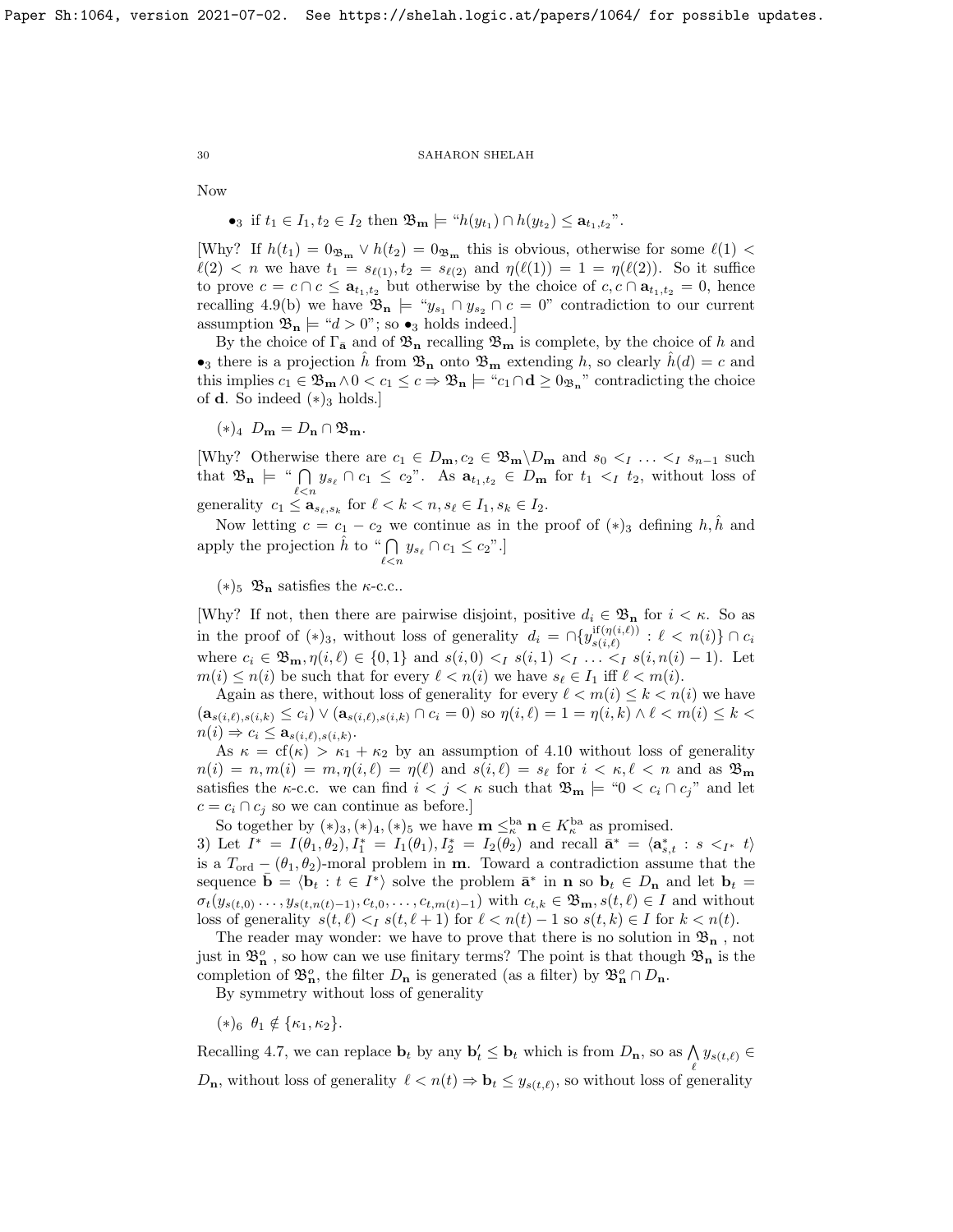$(*)_7$   $\mathbf{b}_t = \bigcap \{y_{s(t,\ell)} : \ell < n(t)\} \cap c_t$  for some  $c_t \in D_\mathbf{m}$  recalling  $D_\mathbf{m} = D_\mathbf{m} \cap \mathfrak{B}_\mathbf{m}$ . By the  $\Delta$ -system lemma (recalling [4.7\(](#page-26-0)1)) without loss of generality

- $\oplus$  if  $\theta_1 > \aleph_0$  then
	- (a)  $t \in I_1^* \Rightarrow n(t) = n(*)$

(b) if  $t \in I_1^*$  then  $s(t, \ell) \in I_1^* \Leftrightarrow \ell < \ell(*)$ 

(c)  $\langle s(t,\ell): \ell < n(*) \rangle : t \in I_1^* \rangle$  is an indiscernible sequence in the linear order  $I = I(\kappa_1, \kappa_2)$ , for quantifier free formulas.

But we shall not use  $\oplus$ . As  $\theta_1 \neq \kappa_1, \kappa_2$ , by [4.7\(](#page-26-0)1),(1A) it follows that without loss of generality<br>for some  $s_1^{\circ}, s_2^{\circ}$  we have:

 $(*)_8 \ s_1^{\circ} \in I_1, s_2^{\circ} \in I_2 \text{ and } s(t, \ell) \notin [s_1^{\circ}, s_2^{\circ}]_I \text{ for every } t \in I_1^*, \ell < n(t)$ .

Again by [4.7\(](#page-26-0)2) without loss of generality

(\*)<sup>9</sup> if  $t \in I_2^*$  then  $\mathbf{b}_t \leq y_{s_1^{\circ}} \cap y_{s_2^{\circ}}$ .

We now define a function h from  $\{y_s : s \in I\}$  into  $\mathfrak{B}_{\mathbf{n}}$ , (yes! not  $\mathfrak{B}_{\mathbf{m}}$ ) by:

$$
(*)_{10} h(y_s)
$$
 is:

- $\mathbf{a}_{s,s_1^{\circ}} \cap \mathbf{a}_{s_1^{\circ},s_2^{\circ}} \underline{\text{if}} \ s <_I s_1^{\circ}$
- $\mathbf{a}_{s_1^{\circ},s} \cap y_s \cap \mathbf{a}_{s,s_2^{\circ}} \text{ if } s \in I, s_1^{\circ} \leq_I s \leq_I s_2^{\circ}$
- $a_{s_1^{\circ}, s_2^{\circ}} \cap a_{s_2^{\circ}, s} \underline{if} s_2^{\circ} <_{I} s.$

Note

 $(*)_{11}$   $h(y_s) \in D_n$  for  $s \in I$ .

[Why? Because  $\mathbf{a}_{s,t} \in D_n$  for  $S \in I_1, t \in I$ ] and  $y_s \in D_n$  for  $s \in I$ .]

 $(*)_{12}$   $h(y_{s_1}) \cap h(y_{s_2}) \le a_{s_1,s_2}$  for  $s_1 \in I_1, s_2 \in I_2$ .

[Why? If  $s_1, s_2 \in [s_1^{\circ}, s_2^{\circ}]_I$  this holds by the definition of  $\mathfrak{B}_n$ , i.e. as  $h(y_{s_1}) \leq$  $y_{s_1}, h(y_{s_2}) \leq y_{s_2}$  and  $\mathfrak{B}_n \models \text{``} y_{s_1} \cap y_{s_2} \leq \mathbf{a}_{s_1, s_2}$ ."

If  $s_1 <_{I^*} s_1^{\circ} \wedge s_2^{\circ} <_{I^*} s_2$  then  $(*)_{11}$  says:  $\mathbf{a}_{s_1, s_1^{\circ}} \cap \mathbf{a}_{s_1^{\circ}, s_2^{\circ}} \cap \mathbf{a}_{s_2^{\circ}, s_2} \leq \mathbf{a}_{s_1, s_2}$  which obviously holds (as  $\bar{\mathbf{a}}$  is a  $T_{\text{ord}} - (\kappa_1, \kappa_2)$ -problem in **m**).

If  $s_1 <_{I^*} s_1^{\circ} \wedge s_2 \in [s_1^{\circ}, s_2^{\circ}]_{I^*}$  then this means:  $(\mathbf{a}_{s_1, s_1^{\circ}} \cap \mathbf{a}_{s_1^{\circ}, s_2^{\circ}}) \cap (\mathbf{a}_{s_1^{\circ}, s_2} \cap y_{s_2} \cap y_{s_3^{\circ}})$  $\mathbf{a}_{s,s_2^{\circ}} \leq \mathbf{a}_{s_1,s_2}$ ; but as we have  $\mathbf{a}_{s_1,s_1^{\circ}} \cap \mathbf{a}_{s_1^{\circ},s_2} \leq \mathbf{a}_{s_1,s_2}$  this holds.

 $\tilde{\text{If}} s_1 \in [s_1^{\circ}, s_2^{\circ}]_{I^*} \text{ and } s_2^{\circ} <_{I^*} s_2 \text{ this means } (\mathbf{a}_{s_1^{\circ}, s_1} \cap y_{s_1} \cap \mathbf{a}_{s_1, s_2}) \cap (\mathbf{a}_{s_1^{\circ}, s_2^{\circ}} \cap \mathbf{a}_{s_2^{\circ}, s}) \leq$  $\mathbf{a}_{s_1,s_2}$  which holds for similar reasons. So  $(*)_{12}$  holds indeed.]

By the choice of  $\mathfrak{B}_n^{\circ}$  and  $\mathfrak{B}_n$  there is a homomorphism  $\hat{h}$  from  $\mathfrak{B}_n$  into  $\mathfrak{B}_n$ , extending id<sub> $\mathfrak{B}_{m}$ </sub> and extending h. Now easily  $\hat{h}(\mathbf{b}_{t}) \in D$  for  $t \in I^*$  because  $\mathbf{b}_{t} =$  $\bigcap \{y_{s(t,\ell)} : \ell < n(t)\} \cap c_t, c_t \in D_{\mathbf{m}} \text{ hence } \hat{h}(c_t) = c_t \in D_{\mathbf{m}} \text{ and by } (*)_{10} \text{ we have }$  $h(y_{s(\ell,t)}) \in D_{\mathbf{m}}.$ 

Now  $\langle \hat{h}(\mathbf{b}_t) : t \in I^* \rangle$  still form a solution of  $\bar{\mathbf{a}}^*$  and by  $(*)_7 + (*)_8 + (*)_{10}$  we have  $t \in I_1^* \Rightarrow h(\mathbf{b}_t) \in \mathfrak{B}_\mathbf{m}$  hence without loss of generality:

 $(*)_{13} \t t \in I_1^* \Rightarrow \mathbf{b}_t \in \mathfrak{B}_{\mathbf{m}}.$ 

Now define  $\mathbf{b}'_t$  for  $t \in I^*$  by:  $\mathbf{b}'_t$  is:

•  $\mathbf{b}_t$  if  $t \in I_1^*$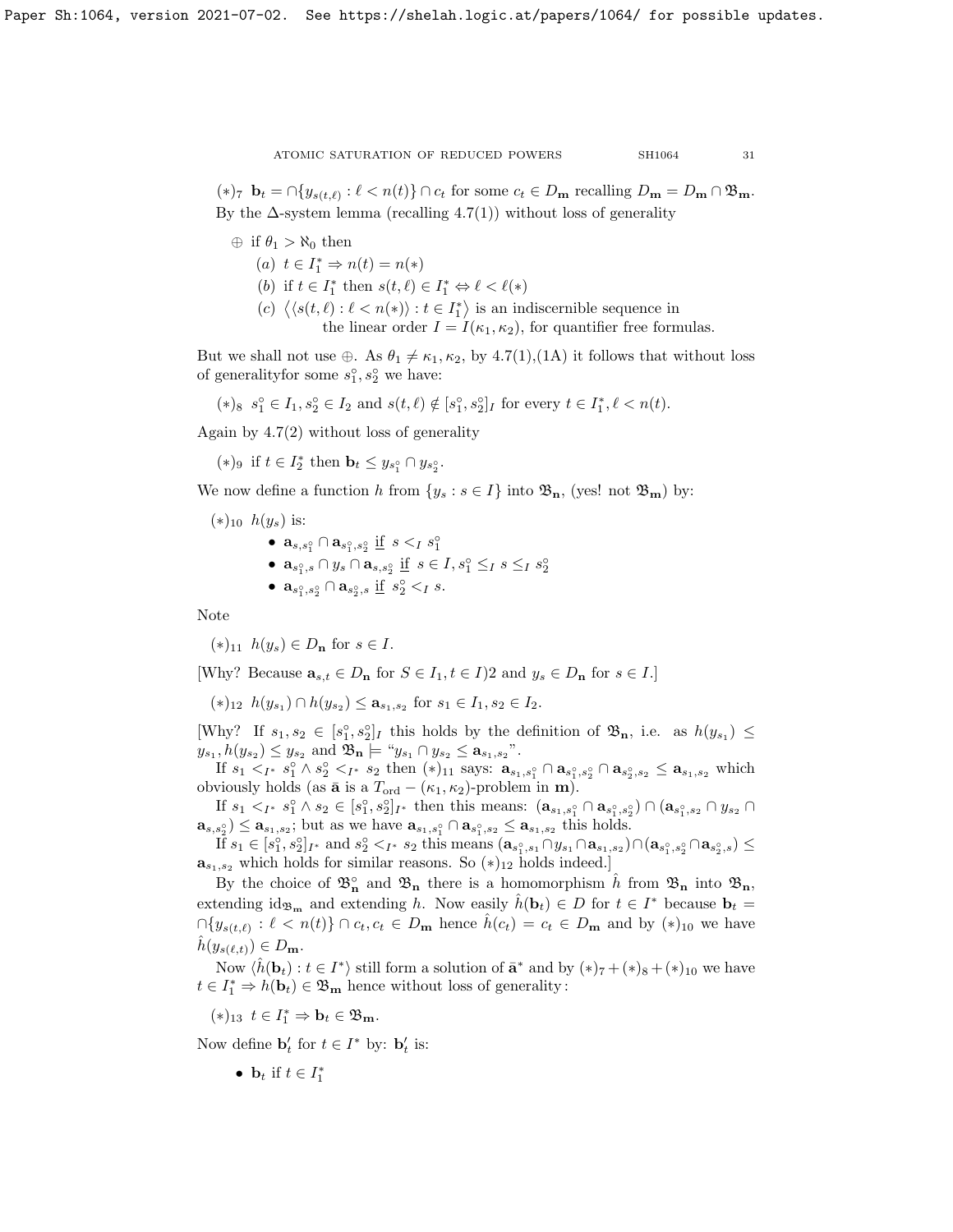•  $c_t$  if  $t \in I_2^*$ .

It suffices to prove that  $\langle \mathbf{b}_t': t \in I^* \rangle$  solves  $\bar{\mathbf{a}}^*$  in **m**. Clearly  $t \in I^* \Rightarrow \mathbf{b}_t' \in D_{\mathbf{m}}$ , so let  $t_1 \in I_1^*, t_2 \in I_2^*$ . We have to prove that  $\mathbf{b}'_{t_1} \cap \mathbf{b}'_{t_2} \leq \mathbf{a}_{t_1, t_2}$  but we know only that  $\mathbf{b}_{t_1} \cap \mathbf{b}_{t_2} \leq \mathbf{a}_{t_1,t_2}$  which means  $\mathbf{a}_{t_1,t_2} \geq \mathbf{b}'_{t_1} \cap ( \bigcap)$  $\bigcap_{\ell < n(t_2)} y_{s(t_2,\ell)} \cap c_{t_2} =$ 

 $(\mathbf{b}'_{t_1} \cap \mathbf{b}'_{t_2}) \cap \bigcap \{y_{s(t_2,\ell)} : \ell < n(t_2)\}.$ 

Let  $h_{t_2}$  be a projection from  $\mathfrak{B}_n$  onto  $\mathfrak{B}_m$  such that  $h_{t_2}(y_{s(t_2,\ell)}) = c_t$  if  $\ell < n(t)$ and  $h_{t_2}(y_s) = 0$  if  $s \in I \setminus \{s(t_2, \ell) : \ell < n(t_2)\}\$ , as earlier it exists and applying it we get the desired inequality.  $\Box_{4.10}$  $\Box_{4.10}$  $\Box_{4.10}$ 

<span id="page-31-0"></span>**Theorem 4.11.** For any  $\lambda$  and regular  $\theta_1, \theta_2 \leq \lambda$  such that  $\theta_1 + \theta_2 > \aleph_0$  there is a regular filter  $D$  on  $\lambda$  such that:

- (a) for every dense linear order M, in  $M^{\lambda}/D$  there is a  $(\theta_1, \theta_2)$ -pre-cut but no  $(\kappa_1, \kappa_2)$ -pre-cut when  $\kappa_1, \kappa_2$  are regular  $\leq \lambda$  and  $\{\theta_1, \theta_2\} \nsubseteq {\kappa_1, \kappa_2}$
- (b) if M is  $({}^{\omega>2},\triangleleft)^{\lambda}/D$  then  $\mathfrak{t}(M) \geq \lambda^+$ .

Remark 4.12. 1) Why do we need  $\theta_1 + \theta_2 > \aleph_0$ ? To prove  $(*)_1$ . 2) In fact, this demand is necessary, see [4.14](#page-32-0) below.

Proof. We prove clause (a), which is the main result, clause (b) holds by [4.15.](#page-32-1) Let  $\kappa = \lambda^+$ .

- $(*)_1$  there are  $m_0$ , **a** such that:
	- (a)  $\mathbf{m}_0 \in K_{\kappa}^{\text{ba}}$
	- (b) **a** is a  $T_{\text{ord}} (\theta_1, \theta_2)$ -moral problem in  $m_0$  not solved in it.

[Why? By [\[She90,](#page-37-1) Ch.VI,§3] there is an ultrafilter D on  $\lambda$  such that in  $(\mathbb{Q} \langle \rangle^{\lambda}/D)$ there is a  $(\theta_1, \theta_2)$ -cut. Define **m** by  $\mathfrak{B}_{\mathbf{m}} = \mathscr{P}(\lambda), D_{\mathbf{m}} = D$ , now check. E.g. as  $\kappa = \lambda^+$ , easily the Boolean algebra  $\mathfrak{B}_m$  satisfies the  $\kappa$ -c.c.; alternatively let  $\mathfrak{B}_n$ be generated by  $\{a_{s,t} : s \in I_1, t \in I_2\}$  freely; and let  $D_n$  be the ultrafilter on  $\mathfrak{B}_n$ generated by  $\{a_{s,t} : s \in I_1, t \in I_2\}$ . Now check.]

Let  $\langle W_\alpha : \alpha < 2^{\lambda} \rangle$  be a partition of  $2^{\lambda}$  to sets each of cardinality  $2^{\lambda}$  such that  $W_{\alpha} \cap \alpha = \emptyset.$ 

(\*)<sub>2</sub> we can choose  $\mathbf{m}_{\alpha}$  and  $\langle \bar{\mathbf{a}}_{\gamma} : \gamma \in W_{\alpha} \rangle$  by induction on  $\alpha \leq 2^{\lambda}$  such that:

- (*a*)  $\mathbf{m}_{\alpha} \in K_{\kappa}^{\text{ba}}$  has cardinality  $\leq 2^{\lambda}$
- (b)  $\langle \mathbf{m}_{\beta} : \beta \leq \alpha \rangle \in S_{\kappa}^{\mathrm{ba}}$
- (c)  $\mathbf{m}_0$  is as in  $(*)_1$
- (d)  $\langle \bar{\mathbf{a}}_\gamma : \gamma \in W_\alpha \rangle$  be such that  $\bar{\mathbf{a}}_\gamma$  is a  $T_{\text{ord}} (\kappa_{\gamma,1}, \kappa_{\gamma,2})$  problem in  $\mathbf{m}_\alpha$ and  $\kappa_{\gamma,1}, \kappa_{\gamma,2}$  are regular  $\leq \lambda$  and  $\{\theta_1, \theta_2\} \nsubseteq {\kappa_{\gamma,1}, \kappa_{\gamma,2}}$  and any such  $\bar{a}$  appears in the sequence
- (e) if  $\alpha = \gamma + 1$  then necessarily  $\gamma \in W_\beta$  for some  $\beta \leq \alpha$  and in  $\mathbf{m}_\alpha$  there is a solution for  $\bar{\mathbf{a}}_{\gamma}$
- (f) in  $\mathbf{m}_{\alpha}$  there is no solution to  $\bar{\mathbf{a}}^*$ .

[Why can we carry the induction?

Now for  $\alpha = 0$  use  $(*)_1$ , for  $\alpha$  limit use [4.8](#page-26-1) and for  $\alpha$  successor use [4.10.](#page-27-2)]

(\*)<sub>3</sub> letting  $\mathbf{m} = \mathbf{m}_{2}$  we have  $\mathfrak{B}_{\mathbf{m}} = \cup \{\mathfrak{B}_{\mathbf{m}_{\alpha}} : \alpha < 2^{\lambda}\}\$ and  $D_{\mathbf{m}} = \cup\{D_{\mathbf{m}_{\alpha}} : \alpha < 2^{\lambda}\}\$  $\alpha < 2^{\lambda}$ .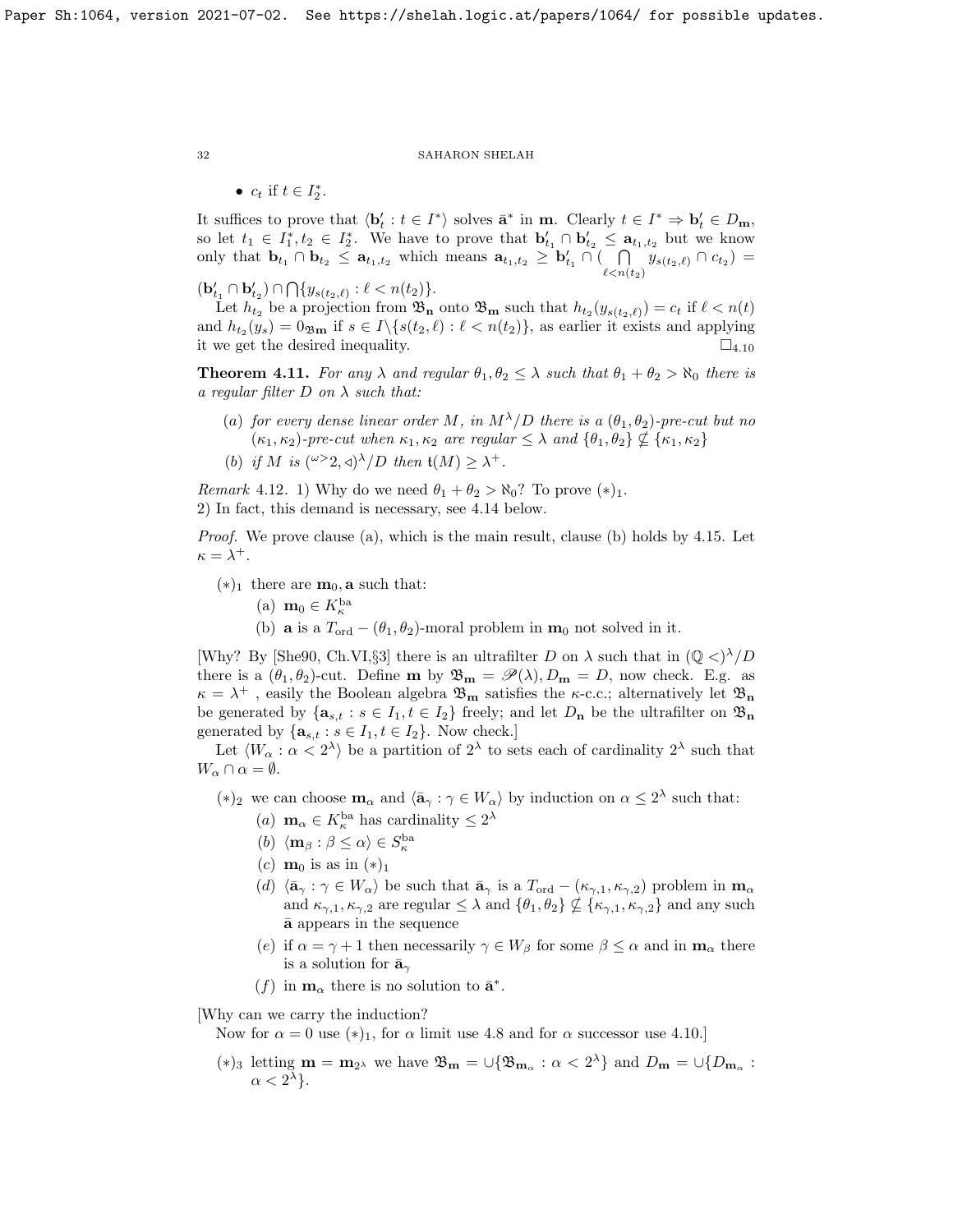[Why? Because  $\langle \mathbf{m}_{\alpha} : \alpha \leq 2^{\lambda} \rangle \in S_{\kappa}^{\text{ba}}$  and  $cf(2^{\lambda}) \geq \kappa$ .]

(\*)<sub>4</sub> there is a regular excellent filter  $D_0$  on  $\lambda$  and homomorphism **j** from  $\mathscr{P}(\lambda)$ onto  $\mathfrak{B}_{\mathbf{m}}$ .

[Why? See [\[MS14\]](#page-37-24).]

(\*)<sub>5</sub> let  $D = j^{-1}(D_m)$ .

So D is a filter on  $\lambda$ , and by [3.8](#page-21-1) for  $\theta = \aleph_0$  (or Malliaris-Shelah [\[MS14\]](#page-37-24)) we are done.  $\square_{4.11}$  $\square_{4.11}$  $\square_{4.11}$ 

<span id="page-32-2"></span>**Conclusion 4.13.** If  $\lambda \geq \aleph_2$  then the results of Malliaris-Shelah [\[MS16b\]](#page-37-4) cannot be generalized to reduced powers (atomic types, of course),that is (clause (A) is in contrast to [\[MS16b,](#page-37-4) Th.10.25(b) $\Rightarrow$  (d)]; clause (B) is in contrast to [MS16b, Th.10.1], and clause  $(C)$  is in contrast to [\[MS16b,](#page-37-4) Th.3.1])

(A) If  $\lambda \geq \aleph_1$  then for some regular filter D on  $\lambda$  we have: in ultrapowers of infinite linear orders we have a pre-cut with small cofnalities, but no symmetric pre-cut, that is:

(a) in the ultrapower  $(\mathbb{Q}, \langle \rangle^{\lambda}/D)$  there is a  $(\aleph_1, \aleph_0)$ -pre-cut

- (b) in this ultrapower, there is no symmetric pre-cut of cofinality  $\sigma$  for  $\sigma \leq \lambda$
- (B) treetops: we can add above above that in  $({}^{\omega\geq}\omega,\triangleleft)^{\lambda}/D$  every increasing sequence of length  $\leq \lambda$  has an upper bound;
- (C) if  $\lambda \leq \aleph_2$  then we can add in part (A), there are two pre-cuts with the same small left cofinality but different small right cofinalities, e.g.  $\aleph_1$  from the left and  $\aleph_2$ ,  $\aleph_0$  from the right

*Proof.* For clause (A) we apply clause (a) of [4.11](#page-31-0) choosing the pair  $(\theta_1, \theta_2)$  as  $(\aleph_1, \aleph_0)$ .

For clause (B) apply clause (b) of [4.11.](#page-31-0)

For clause (C) we repeat the proof of [4.11](#page-31-0) but starting (with  $\kappa = \lambda^+$  as there) and choose as there  $\mathbf{m}_0 \in K_{\kappa}$  of cardinality  $\leq 2^{\lambda}$  such that some  $(\aleph_1, \aleph_0)$ -moral problem and  $(\aleph_1, \aleph_2)$ -moral problem in  $\mathbf{m}_0$  are not solve. Then continue as there.  $\square_{4.13}$  $\square_{4.13}$  $\square_{4.13}$ 

<span id="page-32-0"></span>**Observation 4.14.** If  $m \in K_{\kappa}^{ba}$  then any  $T_{ord} - (\aleph_0, \aleph_0)$ -problem  $\bar{a}$  in  $m$  has a solution.

*Proof.* Let  $\mathbf{b}_{(1,n)} = \mathbf{b}_{(2,n)} = \mathbf{b}_n := \bigcap \{ \mathbf{a}_{(1,\ell),(2,k)} : \ell, k \leq n \}, \text{ clearly } s \in I(\aleph_0, \aleph_0) \Rightarrow$  $\mathbf{b}_s \in D$  and  $(s, t) \in I(1, \aleph_0) \times I(2, \aleph_0) \Rightarrow \mathbf{b}_s \cap \mathbf{b}_t \le \mathbf{a}_{s,t}.$ 

<span id="page-32-1"></span>**Claim 4.15.** In  $M_*^{\mathfrak{B}}/D$ , any increasing sequence of length  $\lt \kappa^+$  has an upper bound  $when (A)$  or  $(B)$  holds, where:

- $(A)$  (a)  $M_* = (\omega^> \mu, \triangleleft)$ 
	- (b)  $\mathfrak{B}$  is a complete Boolean algebra which is  $( $\theta$ )-distributive$
	- (c) D is a  $(\mu, \theta)$ -regular,  $\theta$ -complete filter on  $\mathfrak B$
	- (d)  $(\mathbb{Q}, \langle)^{\mathfrak{B}}/D$  has no  $(\sigma, \sigma)$ -pre-cut for any regular  $\sigma \leq \kappa$
	- $(e)$  **m** =  $(\mathfrak{B}, D)$
- (B)  $(a) (c)$  as above
	- (d) every  $T_{tr} (\sigma, \sigma)$ -moral problem in **m** has a  $T_{tr} (\sigma, \sigma)$ -moral solution in  $m$  where: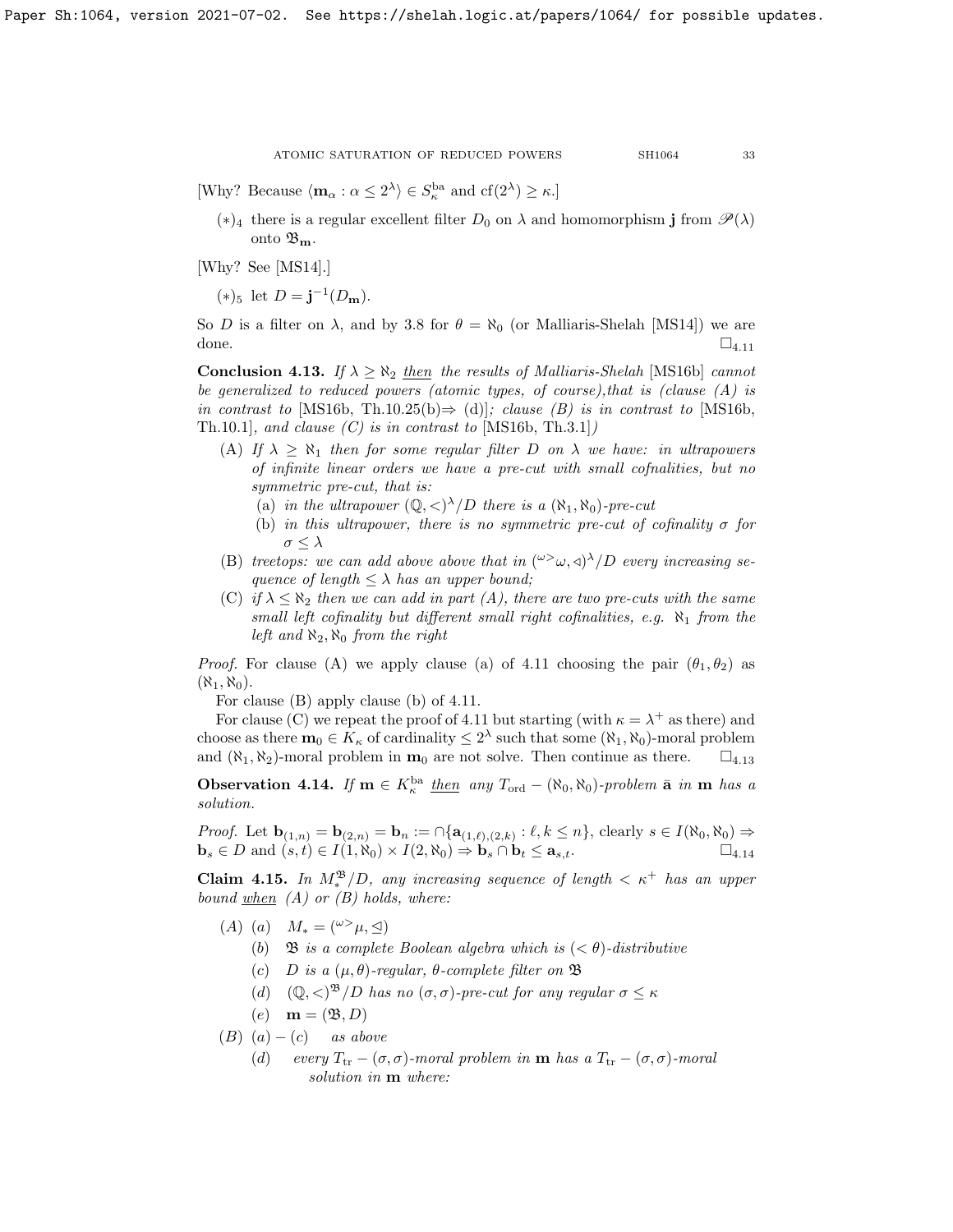- ( $\alpha$ ) **a** is a T<sub>tr</sub>-moral problem when:
	- $\bar{\mathbf{a}} = \langle \mathbf{a}_{\alpha,\beta} : \alpha < \beta < \sigma \rangle$
	- $\mathbf{a}_{\alpha,\beta} \in D$
	- if  $u \subseteq \sigma$  is finite and  $\mathbf{c} \in \mathfrak{B}^+$  then for some  $\bar{\eta} = \langle \eta_\alpha : \alpha \in u \rangle$ we have  $\eta_{\alpha} \in |u| > |u|$  for  $\alpha \in u$  and  $\mathbf{c} \leq \mathbf{a}_{\alpha,\beta} \Rightarrow \eta_{\alpha} \leq \eta_{\beta}$ and  $\mathbf{c} \cap \mathbf{a}_{\alpha,\beta} = 0$   $\Rightarrow \neg(\eta_{\alpha} \leq \eta_{\beta})$  for  $\alpha < \beta$  from u
- (β)  $\bar{\mathbf{b}} = \langle \mathbf{b}_{\alpha} : \alpha < \sigma \rangle$  is a  $T_{tr} (\sigma \sigma)$ -solution of  $\bar{\mathbf{a}}$  when  $\mathbf{b}_{\alpha} \in D$  and  $\mathbf{b}_{\alpha} \cap \mathbf{b}_{\beta} \leq \mathbf{a}_{\alpha,\beta}$  for  $\alpha < \beta < \sigma$ .

Proof. If clause (A), as in [\[She78,](#page-37-2) Ch.VI,2.7] or [\[MS16b\]](#page-37-4). If clause (B), as above.  $\square_{4.15}$  $\square_{4.15}$  $\square_{4.15}$ 

2021-04-28 16:10 content

why new try at  $T_{ceq} \triangleleft \neq T_{ord}$  fail 2021-04-26 15:50 hagahot la-viton 2021-04-28 16:11 - things taken out quit long ago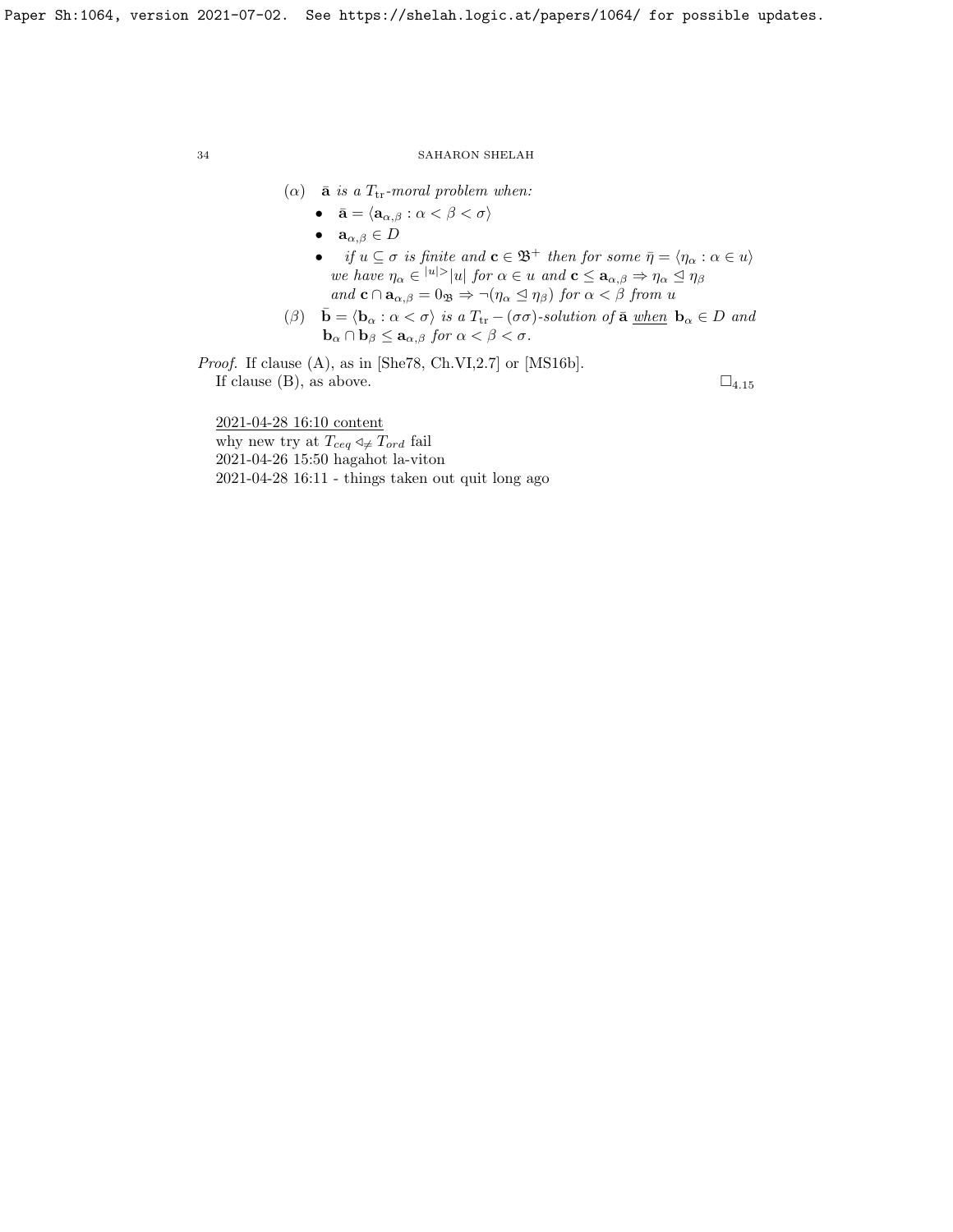Paper Sh:1064, version 2021-07-02. See https://shelah.logic.at/papers/1064/ for possible updates.

ATOMIC SATURATION OF REDUCED POWERS SH1064 35

why new try at  $T_{ceq} \triangleleft \neq T_{ord}$  fail

IN THE FILE F1959.210428.x1064

in today 2021-04-28 try we

A. add claim labelz8 saying the number of variables usually do not matter see page 6A

B. change the definition of the order  $\prec^{rp}$  to make it work for stable T confirming the conjecture

See the Def z17 in page 7A the claim not stated

C. we try to cannibalize section 4 all is fine except the main point Claim refb21 which is redoing  $4.10=$  refb20 part  $(3)$  the successor case. The point is that the  $\mathbf{a}_{s,t} \in D_{\mathbf{m}}$  does not satisfies something transparent; there are transparent conditions  $(a_{s,t}^2 \cup (1-a_{st}^1))$  and the transitivity condition is  $a_{t_1,t_3}^{\iota} \ge a_{t_1,t_2}^{\iota} \cap a_{t_2,t_3}^{\iota}$  nut they are not necessarily in the filter or its dual.

Se more pages 25A, 30A, 30B May try to phrase directly the consequences for the  $\mathbf{a}_{t_1,t_2}$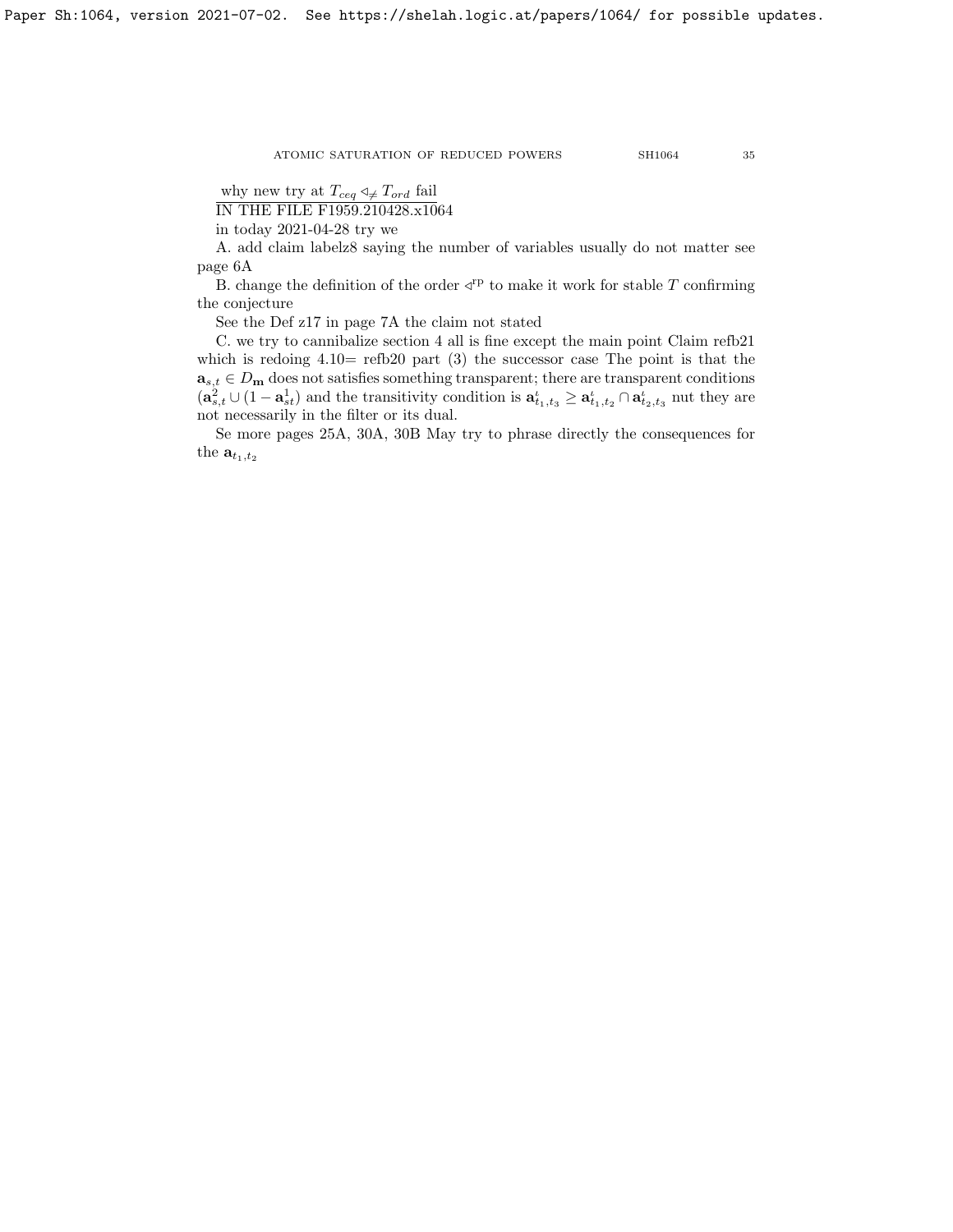# PROOFS

general comments

1) The indentation is very different from the original, and by my taste - for the worst. It is done systematically so no point to comment. Maybe it is due to journal policy, so cannot be changed maybe an result of latex transformation.

E.g is it the form of the proof of the main Claim 2.7 page 7 nice? usually after line 22 starting with "1)" the text return to the beginning

2. I have used section numbers stating with section 0 you start with 1 by itself this both are fine but the references to sections were not updated I have tried to correct them but maybe did not catch all

3. the reference to footnotes in the text is by a number in the line rather then as a superscript, e.g page 3 line 46 after the work form page 4 line 7 seem to me strange; your policy?

specific comments

```
page 1 line 47: replace saturated by \lambda-saturated
   page 1 line 47: replace §1 by §2
   page 1 line 48: replace §2 by §3
   page 2 line 1 replace §3 by §4
   page 2 line 2 replace §4 by §5
   page 2 line 6 replace §§1,2 by §§2,3
   page 3 line 24: replace
   regular cardinals or 0 or 1
   by
   regular cardinals (here we ignore 0,1 if not said otherwise)
   page 5 line 29 replace \lhd ∗∗ by \lhd\zetapage 6 line 28 replace such that by which means
   page 7 line 1 replace a \in N by b \in Npage 7 line 6 replace \phi_1^{\langle} by \bar{\phi}_1^{\gamma}page 8 line 22 replace " in the §1 has axiomatization as"
   by
   is the hardest, this is 2.1, We then (in 2.2) show that §1 has axiomatization
which is
   page 16 line 39: add (*) before (a)
   page 18 line 3 replace §2 by §3
   page 18 line 44 replace \bar{\mathbf{m}}^{\langle} \mathbf{m}_{\delta}by
   \bar{\mathbf{m}}\hat{\mathbf{m}}that is concatanation sign
   page 19 line 24 replace §3 by §4
```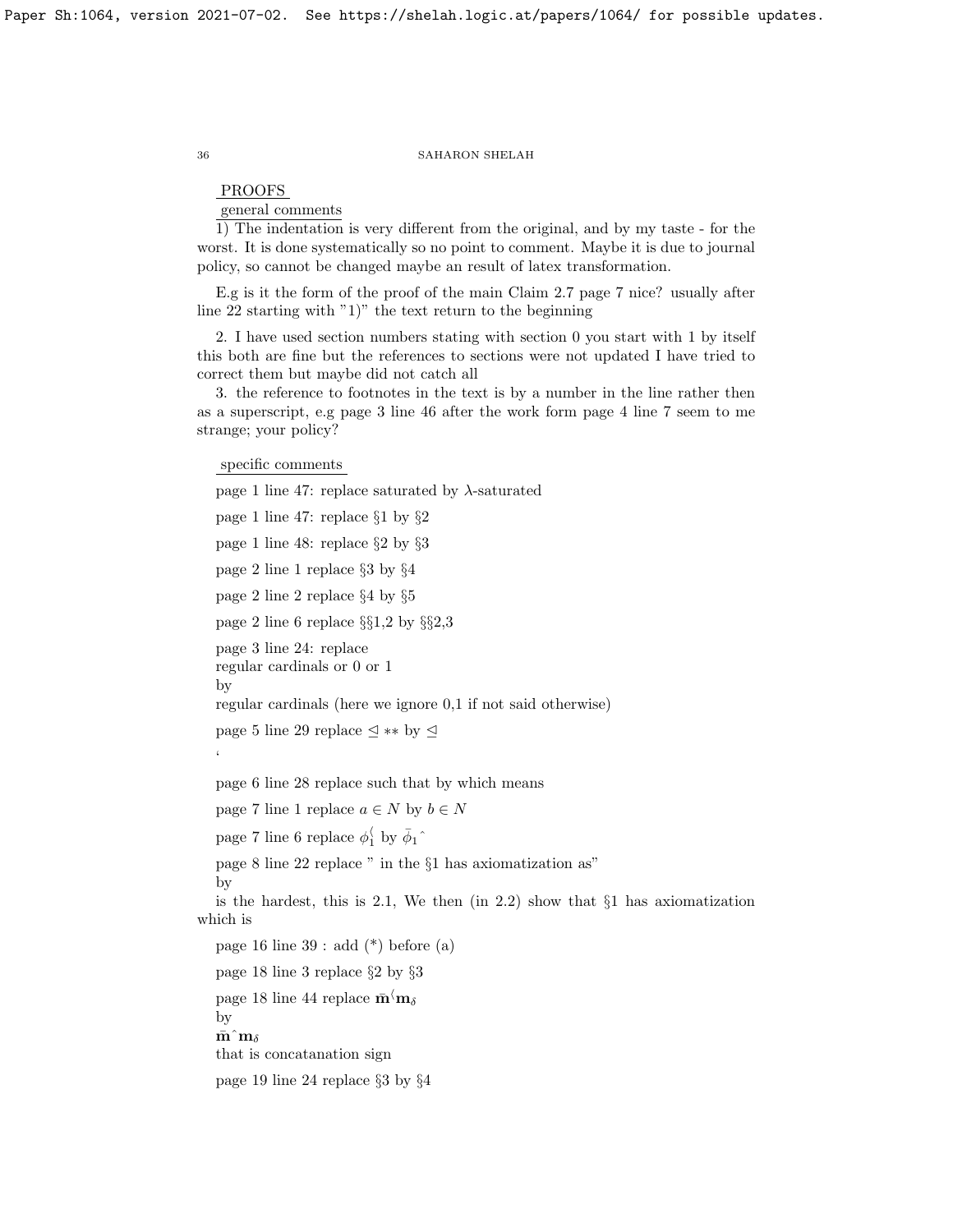page 19 line 27 replace  $D_s$  by  $D_s$ 

page 22 line 4 replace cif by c if

page 22 line 7 replace  $\mathbf{a}''_{t_1,t_2}$  by  $\mathbf{a}_{t_1,t_2}$ "

page 22 line 11 replace  $c = 0''$  by  $c = 0''$  page 22 line 18 replace  $c''_2$  by  $c_2$ "

page 22 line 42 replace (4) by  $(*)_6$ 

page 22 line 45 replace (5) by  $(*)_7$ 

page 23 line 3 replace  $(6)$  by  $(*)_8$ 

page 23 line 5 replace (7) by  $(*)_9$ 

page 23 line 8 replace (8) by  $(*)_{10}$ 

page 23 line 13 replace (9) by  $(*)_{11}$ 

page 23 line 16 replace (10) by  $(*)_{12}$ 

page 23 line 30 replace (11) by  $(*)_{13}$ 

page 26 line 1 add Israel J of Math, to appear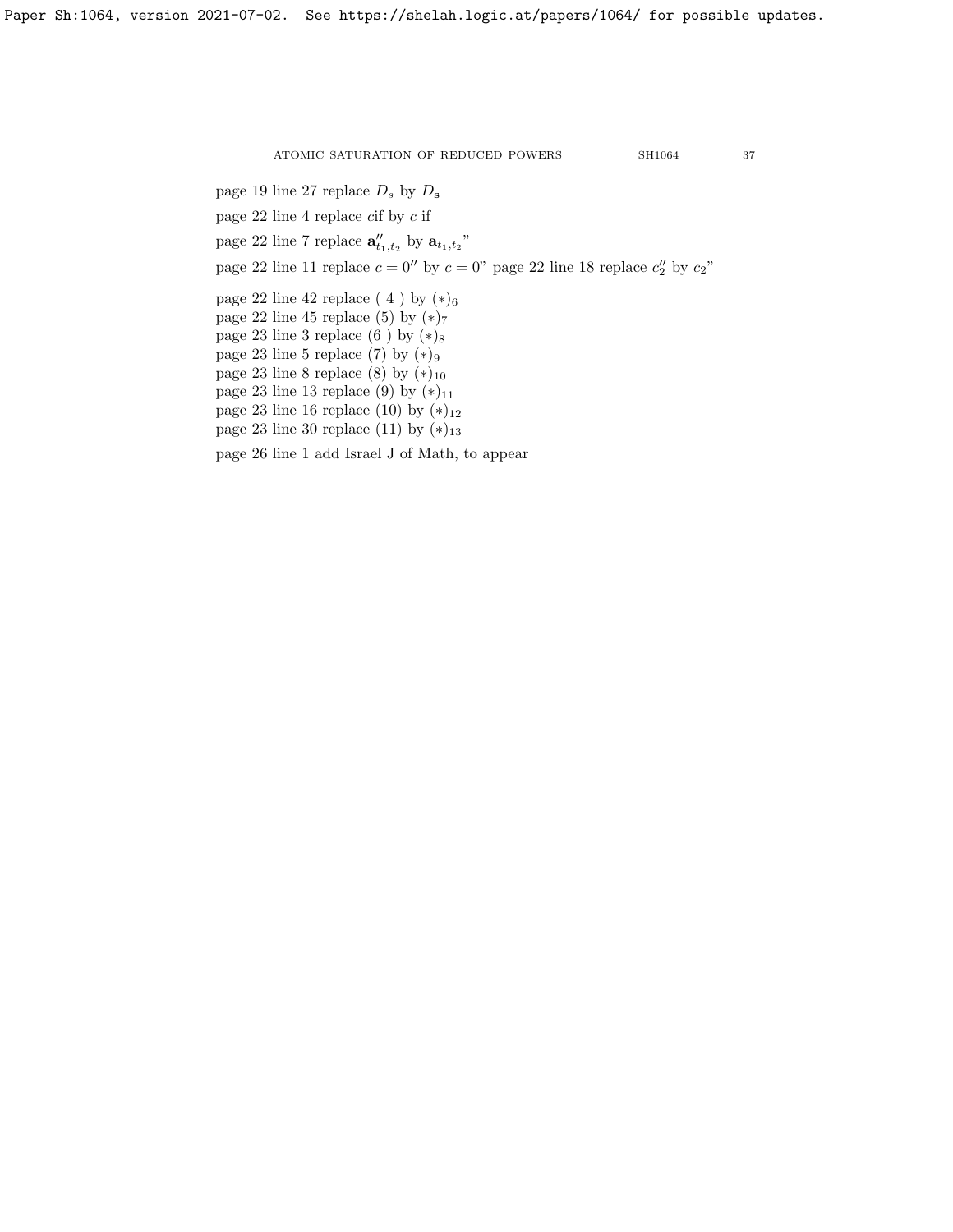#### **REFERENCES**

- <span id="page-37-10"></span>[DS04] Mirna Džamonja and Saharon Shelah,  $On \leq^*$ -maximality, Ann. Pure Appl. Logic 125 (2004), no. 1-3, 119–158, [arXiv: math/0009087.](https://arxiv.org/abs/math/0009087) MR 2033421
- <span id="page-37-6"></span>[Kei64] H. Jerome Keisler, Ultraproducts and saturated models, Nederl. Akad. Wetensch. Proc. Ser. A 67 = Indag. Math. 26 (1964), 178–186. MR 0168483
- <span id="page-37-3"></span>[Kei67] , Ultraproducts which are not saturated, J. Symbolic Logic 32 (1967), 23–46. MR 218224
- <span id="page-37-21"></span>[KS02] Juliette Cara Kennedy and Saharon Shelah, On regular reduced products, J. Symbolic Logic 67 (2002), no. 3, 1169–1177, [arXiv: math/0105135.](https://arxiv.org/abs/math/0105135) MR 1926605
- <span id="page-37-22"></span>[KS04] , More on regular reduced products, J. Symbolic Logic 69 (2004), no. 4, 1261– 1266, [arXiv: math/0504200.](https://arxiv.org/abs/math/0504200) MR 2135667
- <span id="page-37-23"></span>[KSV08] Juliette Cara Kennedy, Saharon Shelah, and Jouko A. Väänänen, Regular ultrafilters and finite square principles, J. Symbolic Logic 73 (2008), no. 3, 817–823. MR 2444269
- <span id="page-37-18"></span>[Mor65] Michael Morley, *Categoricity in power*, Trans. Amer. Math. Soc. 114 (1965), 514-538. MR 175782
- <span id="page-37-24"></span>[MS14] Maryanthe Malliaris and Saharon Shelah, Model-theoretic properties of ultrafilters built by independent families of functions, J. Symb. Log. 79 (2014), no. 1, 103–134, [arXiv:](https://arxiv.org/abs/1208.2579) [1208.2579.](https://arxiv.org/abs/1208.2579) MR 3226014
- <span id="page-37-12"></span>[MS16a]  $\_\_\_\_\$ cofinality spectrum problems: the axiomatic approach, Topology Appl. 213 (2016), 50–79. MR 3563070
- <span id="page-37-4"></span>[MS16b] , Cofinality spectrum theorems in model theory, set theory, and general topology, J. Amer. Math. Soc. 29 (2016), no. 1, 237–297, [arXiv: 1208.5424.](https://arxiv.org/abs/1208.5424) MR 3402699
- <span id="page-37-5"></span>[MS16c] , Existence of optimal ultrafilters and the fundamental complexity of simple theories, Adv. Math. 290 (2016), 614–681, [arXiv: 1404.2919.](https://arxiv.org/abs/1404.2919) MR 3451934
- <span id="page-37-9"></span>[MS17a]  $\_\_\_\_\$ n Model-theoretic applications of cofinality spectrum problems, Israel J. Math. 220 (2017), no. 2, 947–1014, [arXiv: 1503.08338.](https://arxiv.org/abs/1503.08338) MR 3666452
- <span id="page-37-17"></span>[MS17b]  $\ldots$ , Open problems on ultrafilters and some connections to the continuum, Foundations of mathematics, Contemp. Math., vol. 690, Amer. Math. Soc., Providence, RI, 2017, pp. 145–159. MR 3656310
- <span id="page-37-20"></span>[Pab82] J.-F. Pabion, Saturated models of Peano arithmetic, J. Symbolic Logic 47 (1982), no. 3, 625–637.
- <span id="page-37-14"></span>[S<sup>+</sup>] S. Shelah et al., *Tba*, In preparation. Preliminary number: Sh:F1959.
- <span id="page-37-0"></span>[Shea] Saharon Shelah, Dependent dreams: recounting types, [arXiv: 1202.5795.](https://arxiv.org/abs/1202.5795)
- <span id="page-37-13"></span>[Sheb] , Model theory for a compact cardinal, [arXiv: 1303.5247.](https://arxiv.org/abs/1303.5247)
- <span id="page-37-16"></span>[Shec]  $\qquad \qquad \qquad$ , Universality: new criterion for non-existence.
- <span id="page-37-8"></span>[She72a] , For what filters is every reduced product saturated?, Israel J. Math. 12 (1972), 23–31. MR 0304157
- <span id="page-37-19"></span>[She72b] , Saturation of ultrapowers and Keisler's order, Ann. Math. Logic 4 (1972), 75– 114. MR 0294113
- <span id="page-37-2"></span>[She78] , Classification theory and the number of nonisomorphic models, Studies in Logic and the Foundations of Mathematics, vol. 92, North-Holland Publishing Co., Amsterdam-New York, 1978. MR 513226
- <span id="page-37-1"></span>[She90] , Classification theory and the number of nonisomorphic models, 2nd ed., Studies in Logic and the Foundations of Mathematics, vol. 92, North-Holland Publishing Co., Amsterdam, 1990. MR 1083551
- <span id="page-37-15"></span>[She93] , The universality spectrum: consistency for more classes, Combinatorics, Paul Erdős is eighty, Bolyai Soc. Math. Stud., vol. 1, János Bolyai Math. Soc., Budapest, 1993, [arXiv: math/9412229,](https://arxiv.org/abs/math/9412229) pp. 403–420. MR 1249724
- <span id="page-37-7"></span>[She96] , Toward classifying unstable theories, Ann. Pure Appl. Logic 80 (1996), no. 3, 229–255, [arXiv: math/9508205.](https://arxiv.org/abs/math/9508205) MR 1402297
- <span id="page-37-11"></span>[SU08] Saharon Shelah and Alexander Usvyatsov, More on SOP<sub>1</sub> and SOP<sub>2</sub>, Ann. Pure Appl. Logic 155 (2008), no. 1, 16–31, [arXiv: math/0404178.](https://arxiv.org/abs/math/0404178) MR 2454629